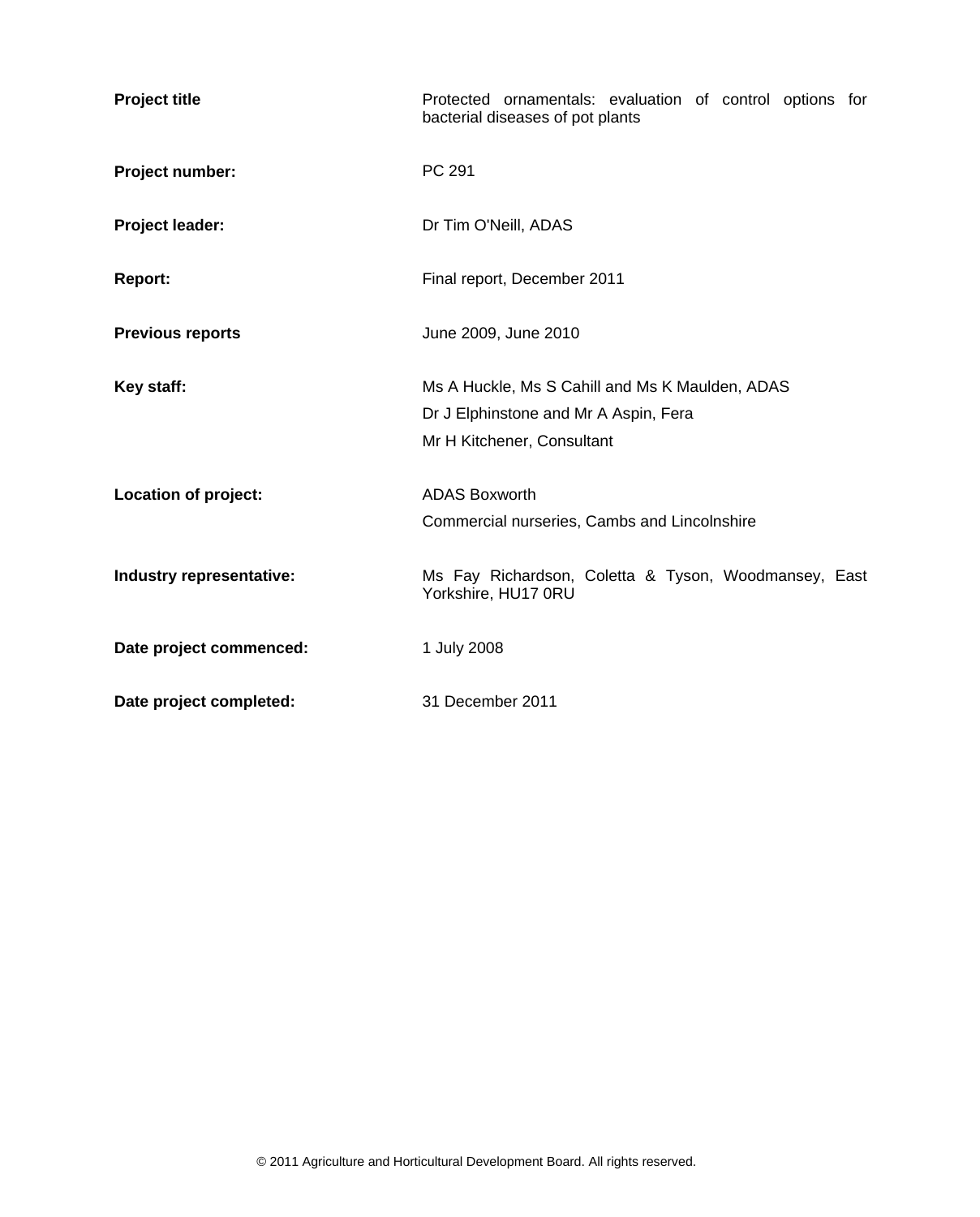# **DISCLAIMER**

*AHDB, operating through its HDC division seeks to ensure that the information contained within this document is accurate at the time of printing. No warranty is given in respect thereof and, to the maximum extent permitted by law the Agriculture and Horticulture Development Board accepts no liability for loss, damage or injury howsoever caused (including that caused by negligence) or suffered directly or indirectly in relation to information and opinions contained in or omitted from this document.*

*Copyright, Agriculture and Horticulture Development Board 2011. All rights reserved.*

*No part of this publication may be reproduced in any material form (including by photocopy or storage in any medium by electronic means) or any copy or adaptation stored, published or distributed (by physical,*  electronic or other means) without the prior permission in writing of the Agriculture and Horticulture *Development Board, other than by reproduction in an unmodified form for the sole purpose of use as an information resource when the Agriculture and Horticulture Development Board or HDC is clearly acknowledged as the source, or in accordance with the provisions of the Copyright, Designs and Patents Act 1988. All rights reserved.*

*AHDB (logo) is a registered trademark of the Agriculture and Horticulture Development Board.*

*HDC is a registered trademark of the Agriculture and Horticulture Development Board, for use by its HDC division.*

*All other trademarks, logos and brand names contained in this publication are the trademarks of their respective holders. No rights are granted without the prior written permission of the relevant owners.*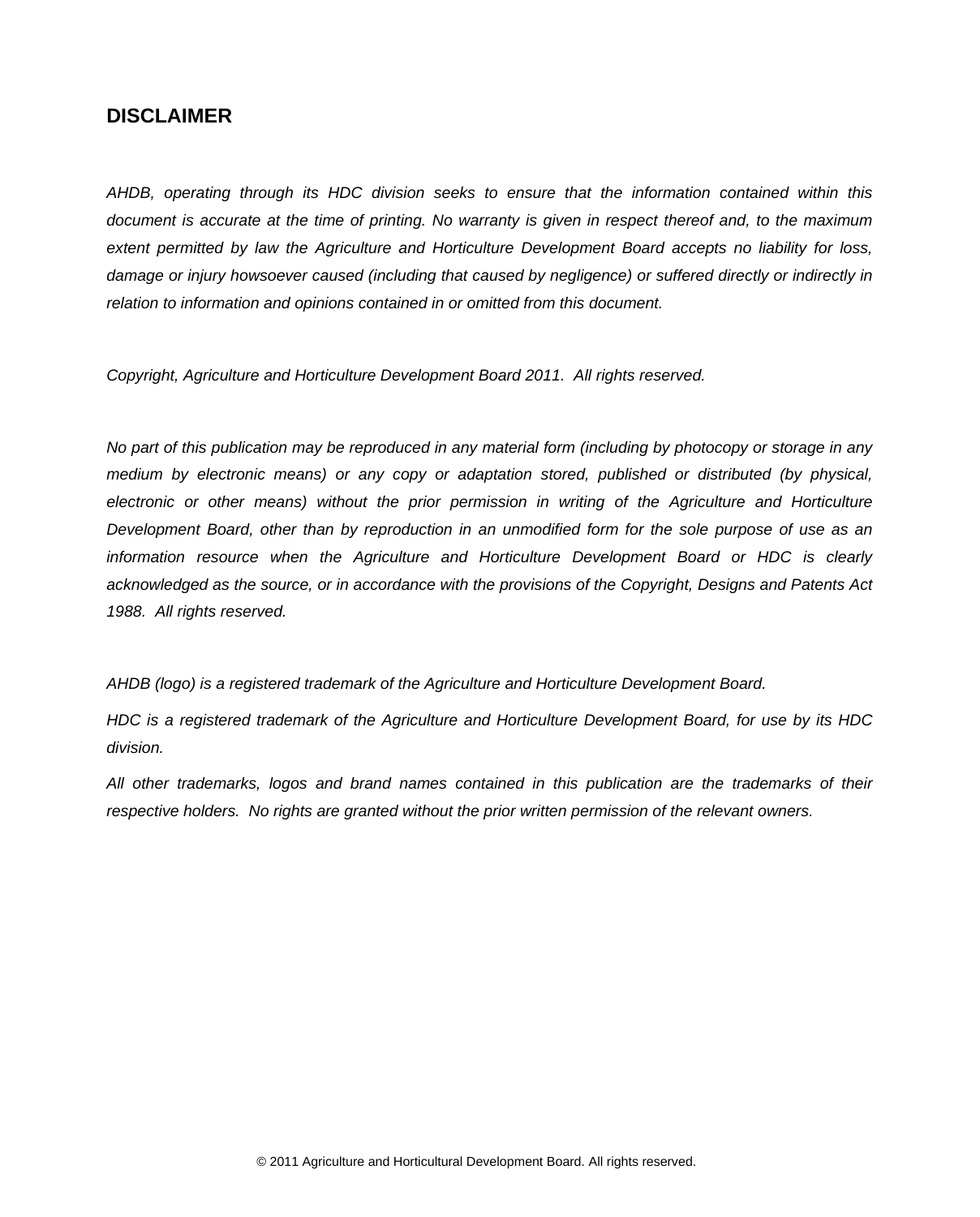# **AUTHENTICATION**

We declare that this work was done under our supervision according to the procedures described herein and that the report represents a true and accurate record of the results obtained.

| Dr Tim O'Neill<br><b>Plant Pathologist</b><br><b>ADAS</b>                  |  |
|----------------------------------------------------------------------------|--|
|                                                                            |  |
| Dr John Elphinstone<br>Bacteriologist<br>Fera                              |  |
|                                                                            |  |
| <b>Report authorised by:</b>                                               |  |
| Mr J Clarke<br>Science and Business Development Manager<br><b>ADAS</b>     |  |
|                                                                            |  |
| Dr P Northing<br>Pest and Disease Identification Programme Manager<br>Fera |  |
|                                                                            |  |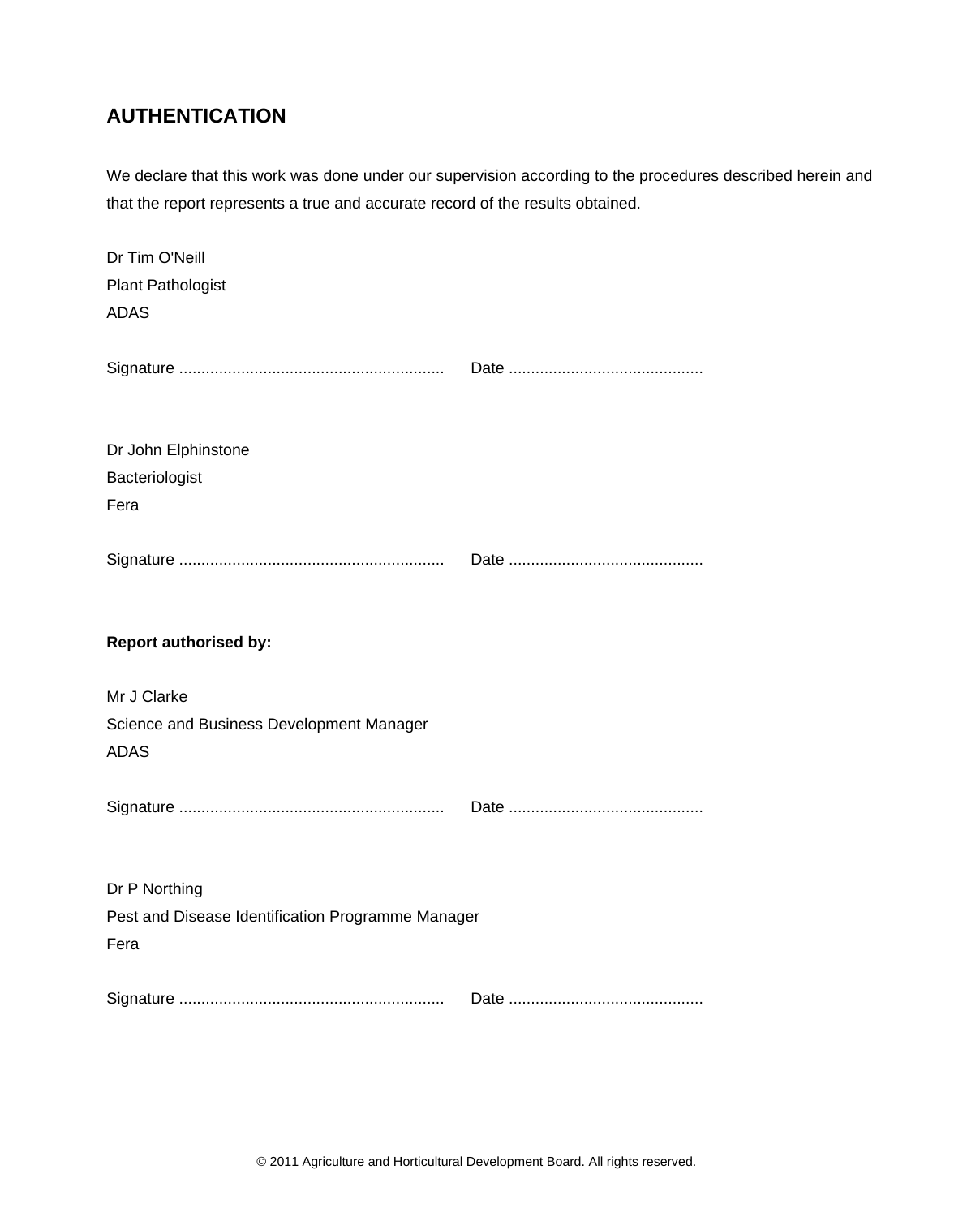# **CONTENTS**

| 4. EVALUATION OF TREATMENTS FOR CONTROL OF PSEUDOMONAS LEAF SPOT ON IMPATIENS  26               |  |
|-------------------------------------------------------------------------------------------------|--|
|                                                                                                 |  |
|                                                                                                 |  |
| 5. EVALUATION OF CHEMICAL DISINFECTANTS FOR EFFICACY IN REDUCING POPULATIONS OF PECTOBACTERIUM. |  |
|                                                                                                 |  |
|                                                                                                 |  |
|                                                                                                 |  |
|                                                                                                 |  |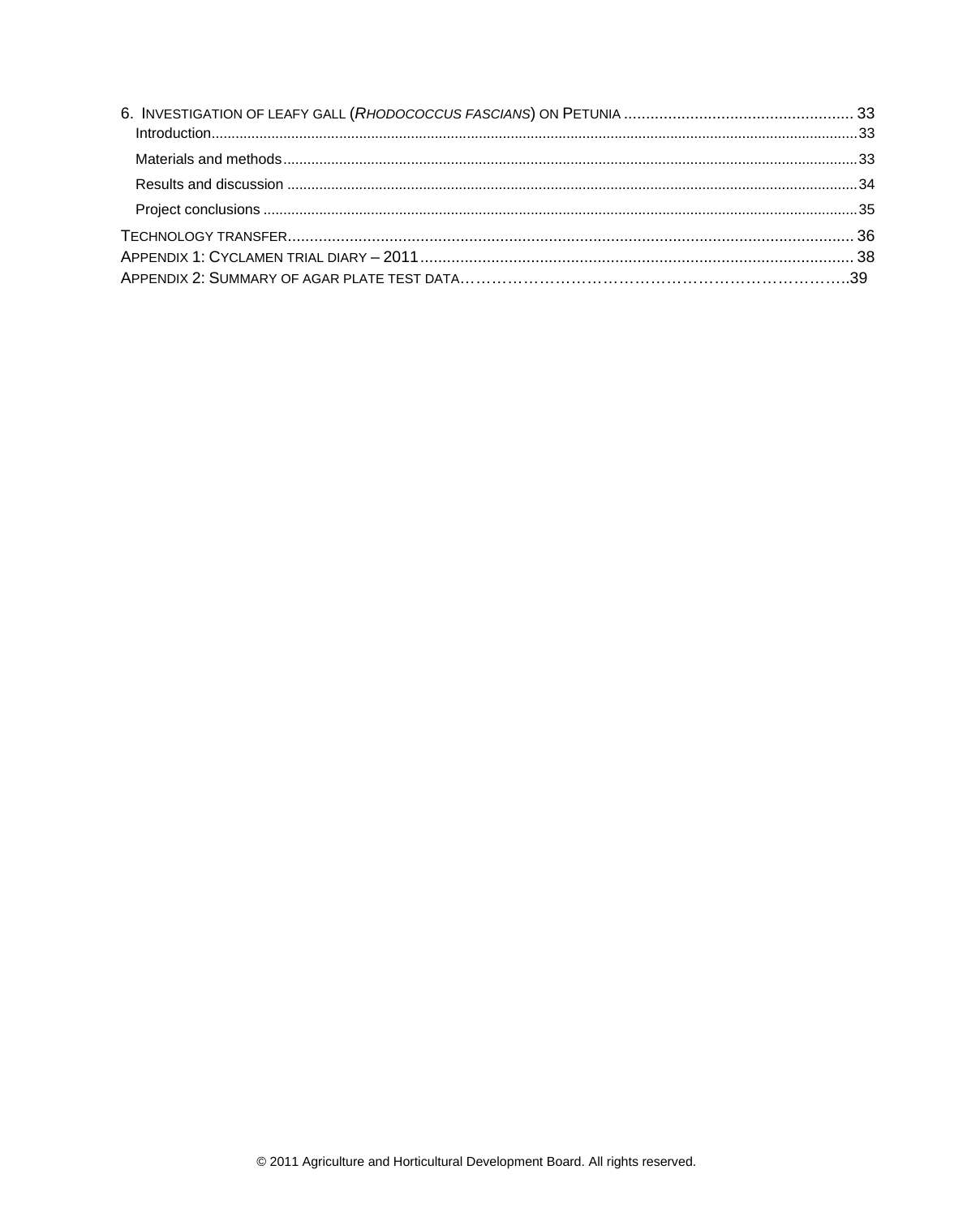# <span id="page-5-0"></span>**GROWER SUMMARY**

## <span id="page-5-1"></span>**Headline**

- Young plants were the predominant source of bacterial soft rot in cyclamen, although extent of infection varied with batch and links between infection and conditions in transit are suspected (particularly exposure of plants to condensation). None of the products tested were effective at controlling these infections once found and drenching with excess water prior to potting significantly increased levels of infection.
- Bacterial leaf spots on ivy and impatiens however were reduced by using preventative sprays of Cuprokylt FL. Amitar also had some effect against leaf spot of Impatiens.

## <span id="page-5-2"></span>**Background and expected deliverables**

A number of genera of bacterial pathogens cause disease in pot plants:

- Seed-borne *Xanthomonas* spp. e.g. on Begonia, Pelargonium and Cheiranthus
- *Pseudomonas* spp. causing leaf spots e.g. on Impatiens, Pelargonium and Primula.
- *Pectobacterium* causing soft rot e.g. on Cyclamen, Euphorbia, Pelargonium, Primula and Zantedeschia.
- *Agrobacterium* spp. causing crown gall of Dendranthema and other ornamentals.
- *Rhodococcus fascians* causing leafy gall e.g. on Pelargonium and Petunia.

Bacterial diseases causing significant losses on individual nurseries in recent years include cyclamen bacterial soft rot *(Pectobacterium carotovorum;* formerly *Erwinia carotovora*), poinsettia bacterial leaf spot (*Xanthomonas axonopodis* pv. *poinsettiicola*), wallflower bacterial wilt (*Xanthomonas campestris* pv. *campestris*) and geranium bacterial wilt (*Ralstonia solanacearum*).

Some control is possible through crop management, including avoiding high temperatures, waterlogged growing media, and mechanical and pest damage. Good nursery hygiene can also reduce the risk of persistent bacterial disease problems. There are no chemical controls recommended for bacterial diseases other than copper fungicides, which provide limited protective control.

This project aimed to assess the benefit of some chemical and biological interventions that could increase the options available to growers for management of bacterial diseases.

The expected deliverables were:

- A review of potential treatments for control of bacterial diseases.
- Greater awareness by growers of bacterial diseases and their management.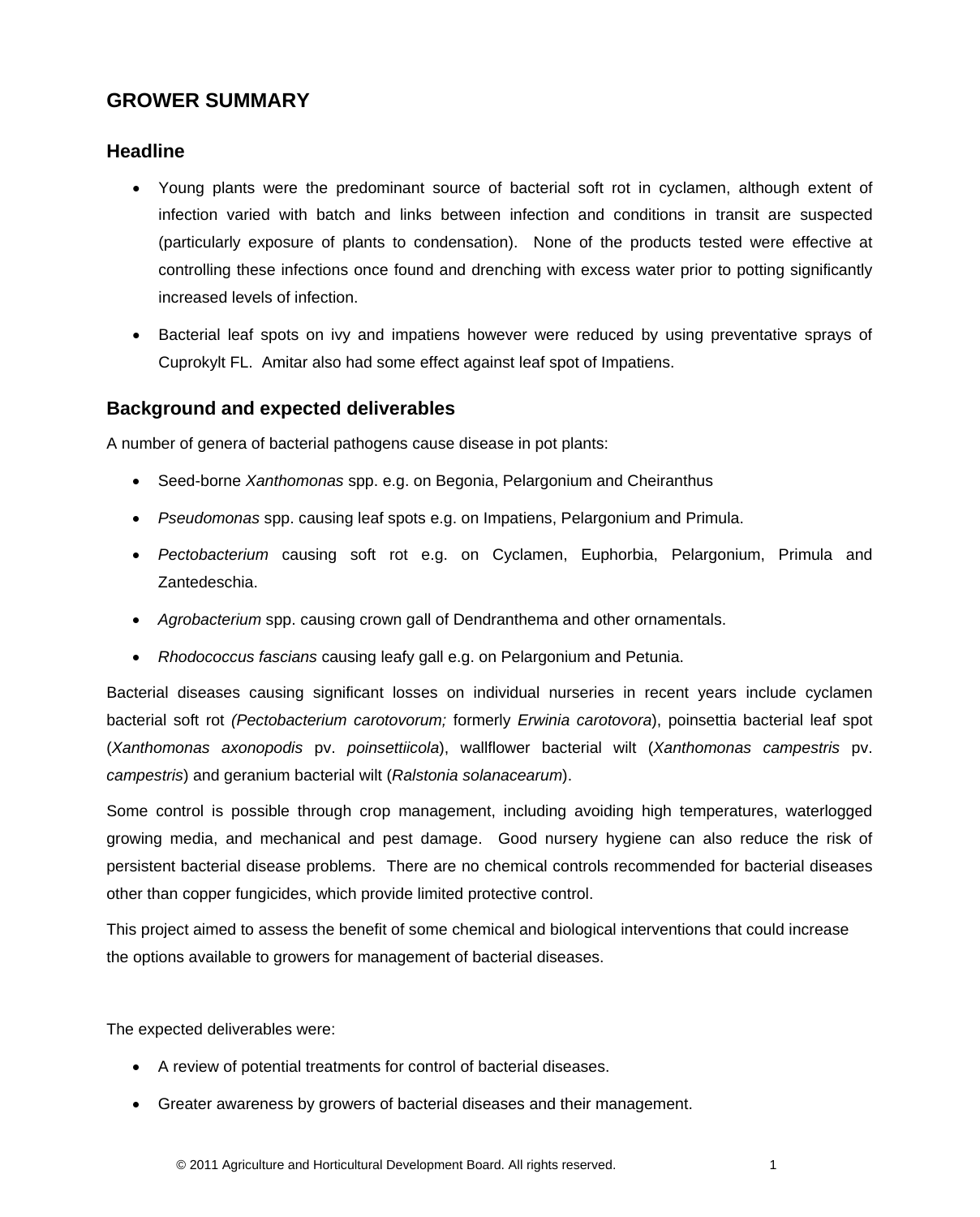• An illustrated Factsheet on control of bacterial diseases on protected ornamentals.

## <span id="page-6-0"></span>**Summary of the project and main conclusions**

#### <span id="page-6-1"></span>*Review of potential treatments for control of bacterial diseases*

A full review is given in the Year 1 Annual Report. In summary, there are very few approved products with proven bactericidal activity. Copper compounds have mostly been used to limit spread of bacterial leaf spots (*Xanthomonas* spp. and *Pseudomonas syringae* pathovars) but the level of control is limited, treatment can be phytotoxic and resistance can develop. Overseas, Serenade ASO (*Bacillus subtilis*) is recommended for control of fire blight (*Erwinia amylovora*) and some leaf spot diseases caused by *Pseudomonas syringae*.

Aliette 80WG (fosetyl Al) and potassium phosphite products applied regularly and at high doses have sometimes given moderate control of *Xanthomonas* leaf spot diseases. There is limited evidence for reduction of some bacterial diseases using products that induce Systemic Acquired Resistance (SAR), including the fungicides Amistar (azoxystrobin) and Signum (boscalid + pyraclostrobin). There is increasing interest in the use of specific viruses (phage) that infect and kill bacteria for control of bacterial diseases; a product based on phage was recently approved for use on ornamentals in the USA.

#### <span id="page-6-2"></span>*Occurrence of P. carotovorum in young cyclamen plants*

Latent infection by *P. carotovorum* was detected in some batches of plug plants. During 2009 and 2010, only one batch out of 86 tested positive. In 2011, however, bacterial soft rot developed within a few days of receipt of some deliveries while plants were still in the plug trays. *P. carotovorum* was confirmed in 16 out of 17 lots of plug cyclamen cv. Halios sampled on 14 June 2011, including 4 out of 5 samples of visibly healthy plants. It is suggested that moisture and temperature conditions experienced during transport of young plants over long distances may induce development of bacterial soft rot.

#### <span id="page-6-3"></span>*Nursery sources of P. carotovorum*

Samples of water from concrete pathways and cyclamen leaves tested positive for *P. carotovorum*. The presence of *P. carotovorum* in water droplets on leaves suggests the possibility of secondary disease spread from initial sources of infection. Samples of growing medium, dust from pathways, irrigation water, slime from irrigation lines, sand from beneath capillary matting and adult shore and sciarid flies, all tested negative for the bacterium*.*

#### <span id="page-6-4"></span>*Association of cyclamen bacterial soft rot with delivery batches of young plants*

Cyclamen plants cv. Halios were assessed for bacterial soft rot in a growing-on test. In 2009, the disease was first observed 8 weeks after potting and eventually occurred in plants from four of five propagators (Table 1). Cumulative losses were significantly greater in plants from propagator C (9.7%) than other suppliers (nil to 1.2%). Losses to bacterial soft rot averaged over all propagators were greatest in the first two deliveries (9.2% and 6.0% respectively) than later deliveries (1.4 to 0.2%).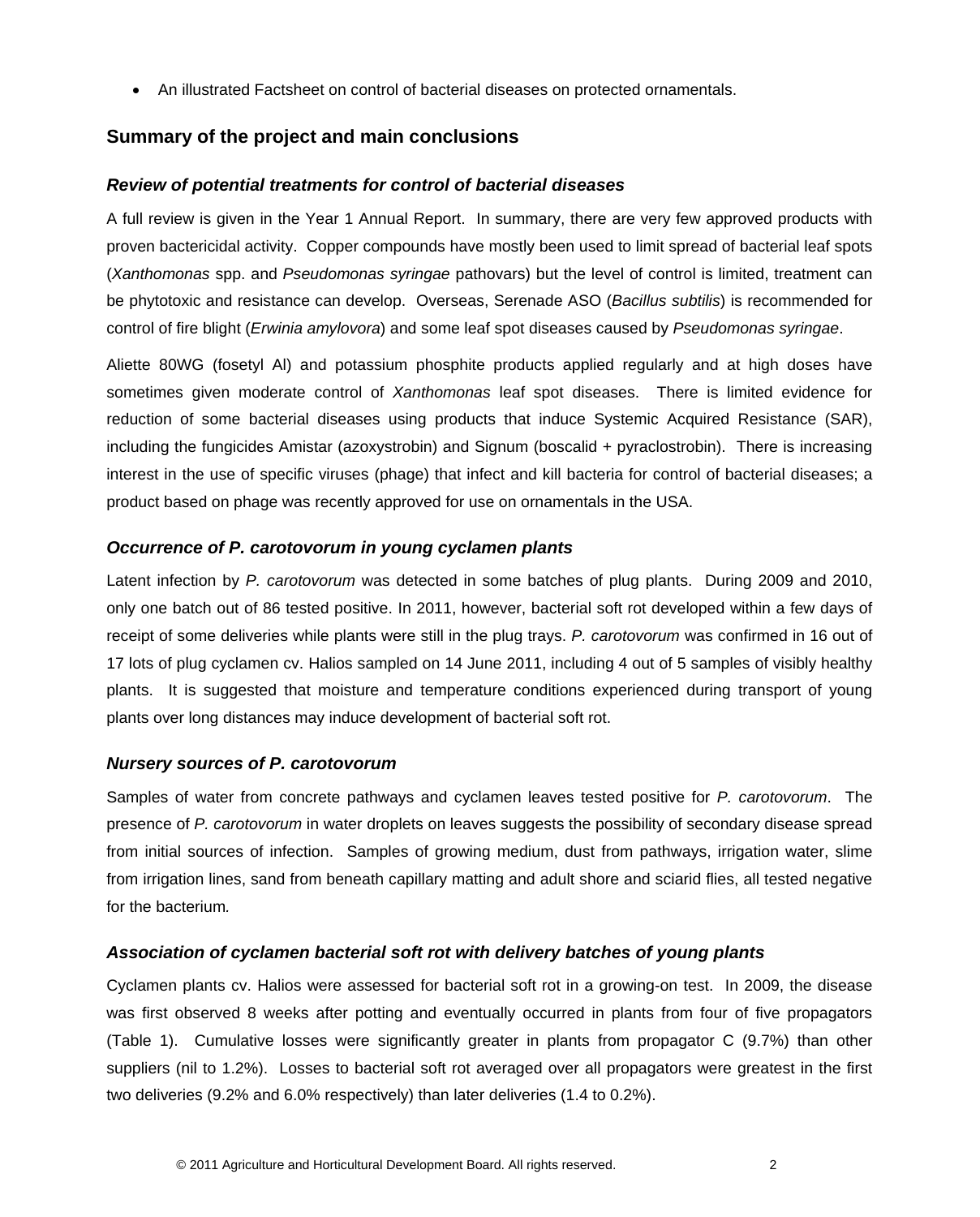Sciarid fly were found associated with some of the early batches of plants and, after recognition of the problem, all deliveries were treated with Nemasys (*Steinernema feltiae*) for control of this pest. Possibly the high level of bacterial soft rot which developed in the first delivery may be associated with grazing damage to young plants by sciarid larvae that increased their susceptibility to infection by *P. carotovorum*. The effect of other factors, such as differences in leaf loss or occurrence of corm bruising at mechanical planting, cannot be discounted as influences on final losses to the disease. An experiment in 2010 on young cyclamen cv. Halios Flame showed that bruising the corm prior to inoculation with *P. carotovorum* greatly increased occurrence of bacterial soft rot over the following 10 weeks. Removal of leaves and addition of sciarid fly larvae prior to inoculation had no significant effect, although there was a trend to greater disease with addition of sciarid larvae.

In 2010, losses in plants of cv. Halios supplied by two propagators were monitored. All plants were treated at receipt for control of sciarid fly. Losses were slightly greater in the early deliveries and affected plants from one propagator more than the other (Table 1).

| Year and   | % bacterial soft rot in delivery week: |    |    |    |    |  |  |  |
|------------|----------------------------------------|----|----|----|----|--|--|--|
| propagator | 20                                     | 22 | 24 | 26 | 28 |  |  |  |
| 2009       |                                        |    |    |    |    |  |  |  |
| A          |                                        |    |    |    |    |  |  |  |
| B          |                                        |    |    |    |    |  |  |  |
| ⌒          | 30                                     | 18 |    |    |    |  |  |  |
|            | 5                                      |    |    |    |    |  |  |  |
|            |                                        |    |    |    |    |  |  |  |
| 2010       |                                        |    |    |    |    |  |  |  |
|            |                                        |    |    |    |    |  |  |  |
|            |                                        |    |    |    |    |  |  |  |

**Table 1:** Effect of propagator and delivery week on cyclamen bacterial soft rot, cv. Halios, grown on one nursery

## <span id="page-7-0"></span>*Effect of some foliar treatments on cyclamen bacterial soft rot*

Six treatments were evaluated for control of cyclamen bacterial soft rot on a commercial nursery in 2009. Sprays of Amistar, Anthyllis growth stimulant (garlic extract), Cuprokylt (copper oxychloride), Farm Fos 44 + Silwet L77 (potassium phosphite + silicon wetter) and Signum were each applied up to five times from soon after potting, and Purogene (chlorine dioxide) was applied at every watering. None of the treatments reduced bacterial soft rot which ranged in severity from 14% plant collapse (untreated) to 8% (Cuprokylt). None of the treatments affected Botrytis severity or plant quality.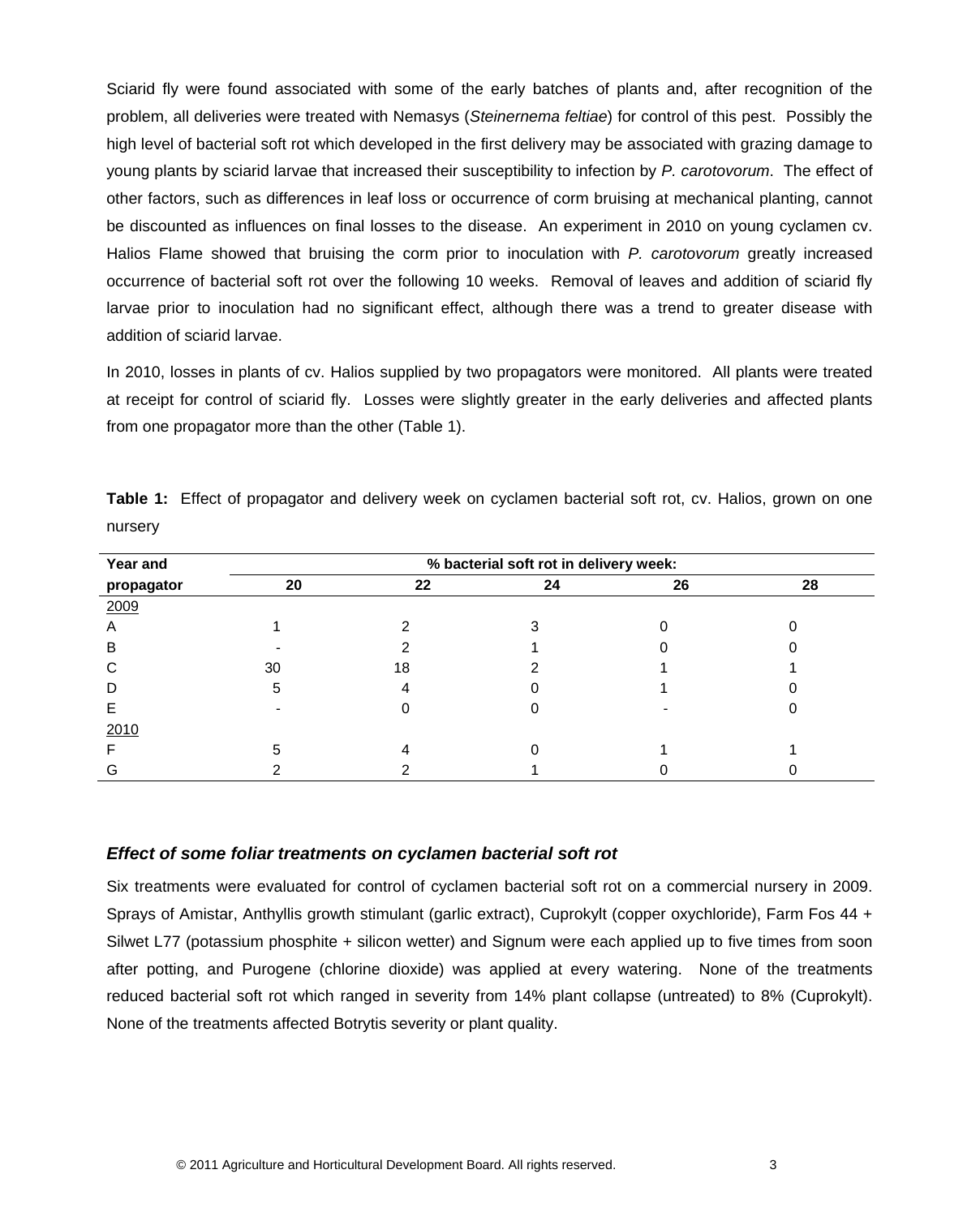#### <span id="page-8-0"></span>**Effect of some integrated measures for control of cyclamen bacterial soft rot**

The effect of an immersion treatment for sciarid control, different methods of potting and sprays of Cuprokylt FL (3 ml/L) and Serenade ASO (*Bacillus subtilis*) (10 L/ha) applied alone, in alternation and in mixture at half rate were evaluated on a nursery in 2011. The sprays were applied at potting and then weekly for 5 weeks, except for Cuprokylt FL alone which was applied 3 times at fortnightly intervals.

*P. carotovorum* was detected in plug plants immersed in water pre-potting and sampled immediately, and not in non-immersed plants. Symptoms of bacterial soft rot developed within 1 week of potting and the incidence of affected plants increased steadily over the course of the trial. *P. carotovorum* was confirmed in affected plants; no Fusarium wilt or other disease was found. At 1 week after the final sprays of Cuprokylt FL and Serenade ASO, the incidence of plants that had collapsed from bacterial soft rot ranged from nil to 19% (Table 2). Bacterial soft rot was greatly increased by immersing the plug plants in water at potting and slightly increased by spraying with Cuprokylt FL. Serenade ASO did not influence disease levels. Handpotting did not reduce the disease compared with machine potting. At 13 weeks after potting the proportion of affected plants ranged from 30% to 71% (Table 2); differences between treatments at this time were not statistically significant, probably a reflection of secondary spread between plants during the trial period, masking the effects of treatments applied at and soon after potting.

| Treatment      |                                |         | Spray treatments after potting: |             | Mean % plants with<br>bacterial soft rot |            |                          |        |               |
|----------------|--------------------------------|---------|---------------------------------|-------------|------------------------------------------|------------|--------------------------|--------|---------------|
| <b>Potting</b> | <b>Immersion</b><br>in Nemasys | Wk 0    | <b>Wk1</b>                      | <b>Wk 2</b> | Wk <sub>3</sub>                          | <b>Wk4</b> | <b>Wk 5</b>              | 30 Aug | <b>18 Oct</b> |
| 1. Hand        | Yes                            |         |                                 |             |                                          |            |                          | 6      | 39            |
| 2. Hand        | No                             |         | -                               |             | -                                        | ۰          | ۰                        | 0      | 30            |
| 3. Machine     | Yes                            |         | -                               |             | -                                        | ۰          | ۰                        | 10     | 47            |
| 4. Machine     | No.                            |         |                                 |             | ۰                                        | ۰          | ۰                        | 2      | 31            |
| 5. Machine     | Yes                            | Cup     |                                 | Cup         |                                          | Cup        | $\overline{\phantom{0}}$ | 15     | 53            |
| 6. Machine     | Yes                            | Ser     | Ser                             | Ser         | Ser                                      | Ser        | Ser                      | 6      | 46            |
| 7. Machine     | Yes                            | Cup     | Ser                             | Cup         | Ser                                      | Cup        | Ser                      | 19     | 71            |
| 8. Machine     | Yes                            | Cup/Ser | Cup/Ser                         | Cup/Ser     | Cup/Ser                                  | Cup/Ser    | Cup/Ser                  | 13     | 62            |

**Table 2:** Effect of various treatments applied at and within 5 weeks of potting on occurrence of bacterial soft rot in cyclamen – 2011

<span id="page-8-1"></span>Cup – Cuprokylt FL spray; Ser – Serenade ASO spray; Cup/Ser – spray of Cuprokylt FL and Serenade ASO in mixture, each at half recommended rate.

#### *Evaluation of treatments for control of Xanthomonas leaf spot of ivy*

A greenhouse trial was done to assess the potential of five preventative treatments to control leaf spot on ivy caused by *Xanthomonas hortorum* pv. *hederae*. Foliar sprays of Cuprokylt FL (5 ml/L) significantly reduced the disease. Treatments with Farm-Fos 44, Aliette 80WG (3.75 g/L), Amistar (1 ml/L) or methyl jasmonate (a chemical used to induce SAR) failed to reduce the disease in comparison with untreated controls. Two applications (before and after inoculation) with Cuprokylt FL were more effective than a single preventative spray.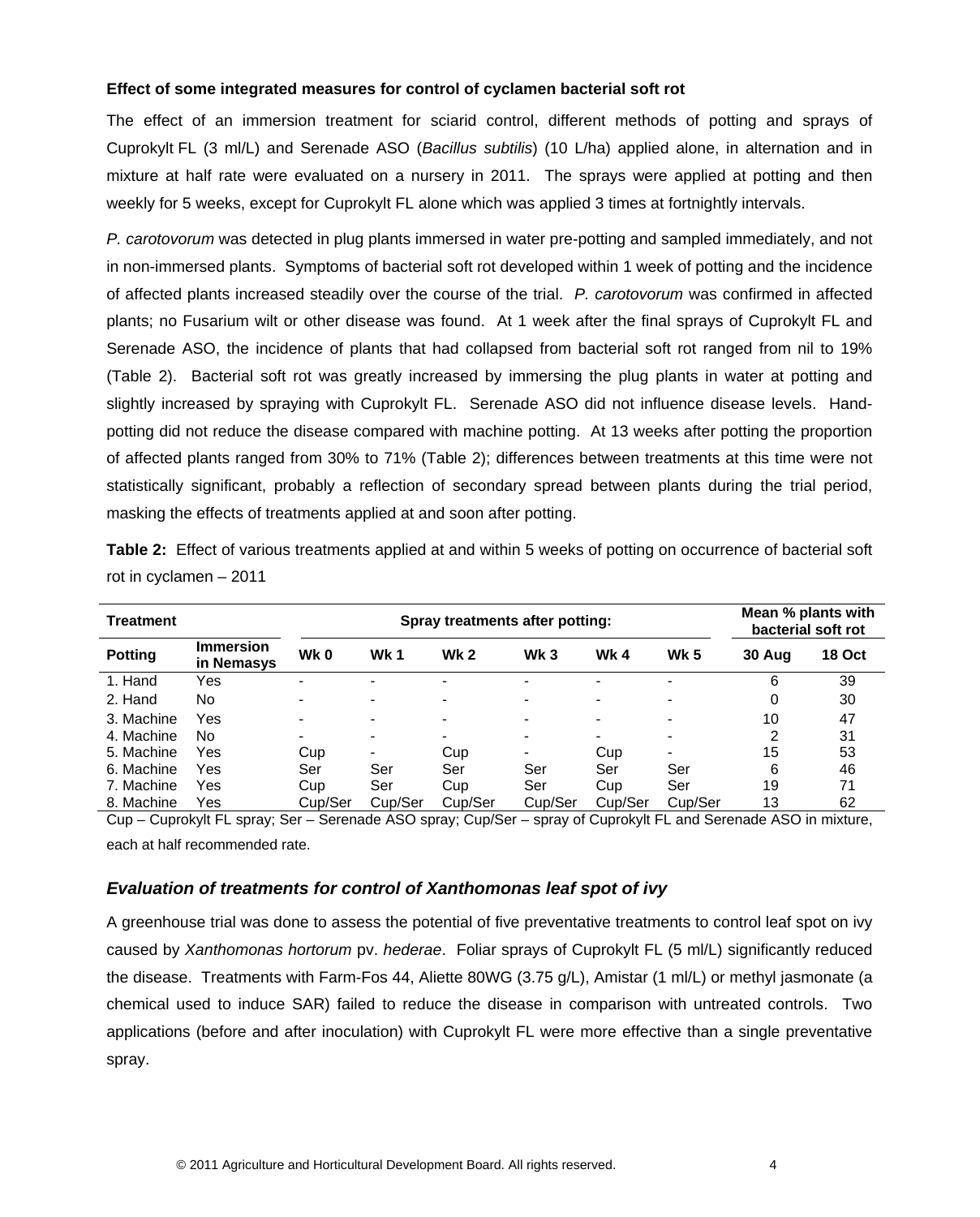## <span id="page-9-0"></span>*Evaluation of treatments for control of Pseudomonas leaf spot of impatiens*

A greenhouse trial assessed the potential of six preventative treatments to control leaf spot on impatiens caused by *Pseudomonas syringae* pv. *syringae*. None of the treatments prevented development of leaf spot symptoms following artificial inoculation. Sprays of Cuprokylt FL (5 ml/L) reduced the incidence of infections by around 40%; Amistar (1 ml/L), Biosept (0.5 ml/L) and an experimental application of methyl jasmonate reduced the incidence of infections by 20%. Applications of Farm-Fos 44 (10 ml/L) and Aliette 80WG (3.75 g/L) were ineffective.

## <span id="page-9-1"></span>*Evaluation of disinfectants for control of bacteria*

Experiments were done to compare the activity of seven disinfectants against three bacterial pathogens (*Pectobacterium carotovorum, Pseudomonas syringae* and *Xanthomonas hortorum* pv. *hederae*). Products were: Biosept (grapefruit seed extract), bleach (sodium hypochlorite), Fam-30 (iodophor), Hortisept (quaternary ammonium compound), Menno-Florades (organic acid), Sanprox P (peroxygen) and Virkon S (peroxygen). All disinfectants completely inhibited bacterial growth in an agar plate test, at the manufacturers recommended rate, except for Biosept on *Ps. syringae*. Mypex-type matting and concrete were more difficult to disinfect than glass and aluminium. Sanprox P at 1% and Virkon S at 1% fully disinfected all surfaces of all three bacteria after 0.5 hour. *Xanthomonas hortorum* pv. *hederae* was most persistent, surviving exposure to 0.8% Hortisept, 1% Menno-Florades, 0.8% Fam-30 and 0.05% Biosept for 24 h on concrete.

#### <span id="page-9-2"></span>*Aspects of leafy gall (Rhodococcus fascians)*

Leafy gall was diagnosed on a commercial crop of trailing petunia in summer 2010. The causal agent was identified as *Rhodococcus fascians*, although the bacterium differed slightly from the reference type strain. Cuttings taken from healthy parts of plants with symptoms were found to carry infection, suggesting that systemic infections can be spread through cuttings. Other plants (e.g. Hebe) were also found to be infected and may act as reservoirs of infection on the same nursery.

## <span id="page-9-3"></span>**Financial benefits**

UK cyclamen production is around 16 million plants per year (4-6 million large-flowered and 10-12 million mini-cyclamen) valued at around £16 million (industry estimate, 2008). Assuming an average of 5% of plants are lost to bacterial soft rot (*Pectobacterium carotovorum*), the potential savings to growers by introduction of effective control measures would be worth around £800,000/annum.

In 2007 and 2008, several UK nurseries growing poinsettia suffered losses caused by *Xanthomonas* leaf spot, affecting young plants from at least two different suppliers. Severely affected plants are unmarketable, others require more labour to remove affected leaves and product will also be downgraded. This disease is currently notifiable to PHSI. Information on treatments that prevent and/or reduce spread of this disease is therefore likely to be well received by growers.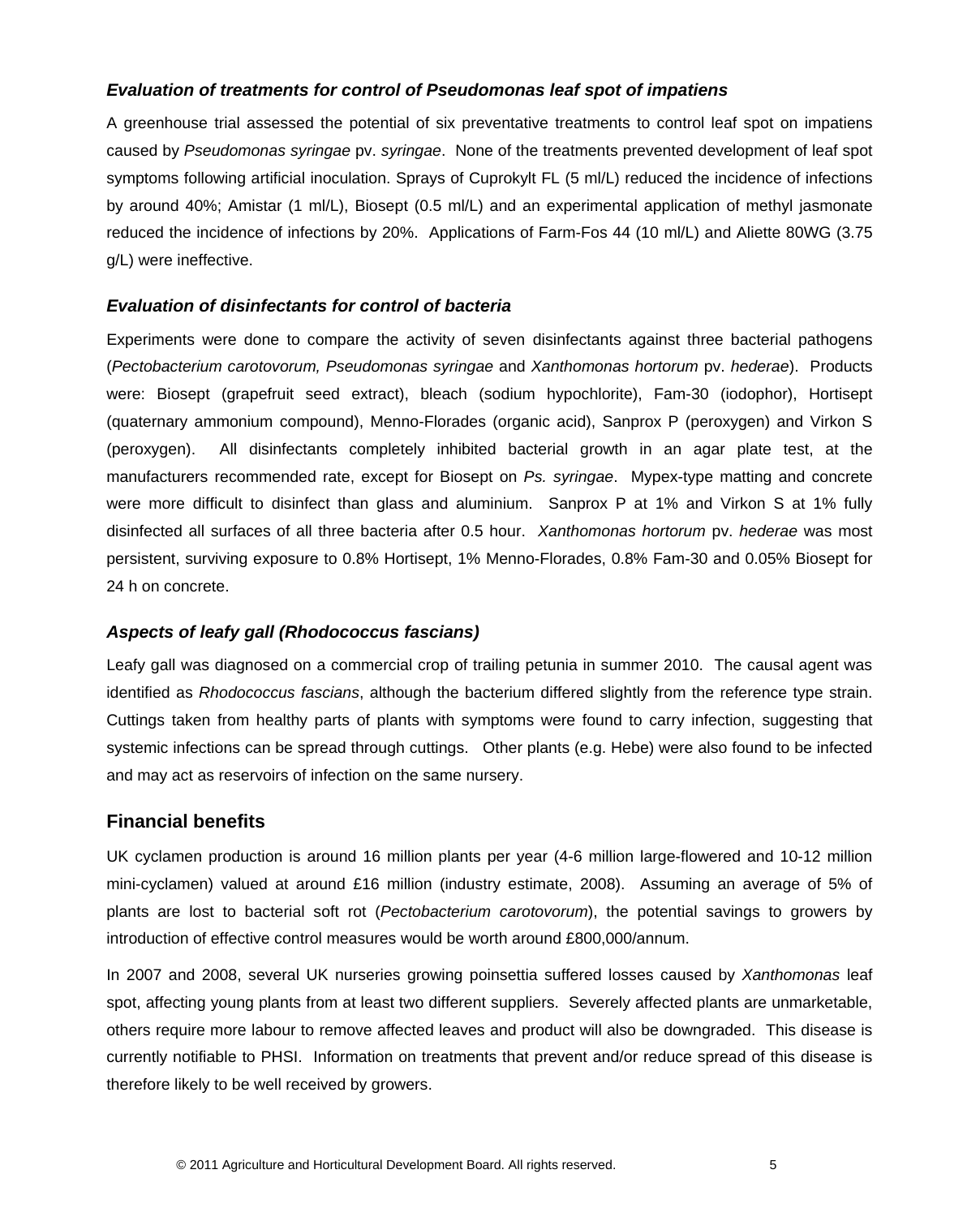# <span id="page-10-0"></span>**Action points for growers**

- 1. Several potentially very damaging diseases of pot plants are caused by bacteria including soft rot of cyclamen and a leaf spot of poinsettia. Growers should consult the factsheet produced as part of this project and follow the guidance provided about prevention and action required to minimise damage when outbreaks occur.
- 2. A slimy soft rot of cyclamen, usually originating in the upper part of the corm, is a good indication of bacterial soft rot caused by *Pectobacterium carotovorum*. Leaf petiole blackening is not a reliable indicator of the disease.
- 3. Work in this project strongly indicates that waterlogging of young cyclamen plants can greatly increase losses to bacterial soft rot. Do not immerse plug plants in water or drench or irrigate plants to excess such that plants become waterlogged.
- 4. Work in this project showed that *P. carotovorum* may be present in plug cyclamen plants and bacterial soft rot may develop within a few days of receipt on a nursery. Inspect each delivery of plants carefully on arrival; if disease symptoms are found, have a sample of plants tested to determine if *P. carotovorum* or other pathogens are present. The effect of plug plant transport conditions (particularly condensation) on occurrence of cyclamen bacterial soft rot warrants investigation but it would be advisable to remove packaging around trolleys of delivered plants on receipt to minimise exposure to wetness/high humidity and to carry out particularly thorough inspections on batches where excess condensation is observed inside the plastic film packaging.
- 5. Bruising of young, cyclamen corms greatly increases the potential for bacterial soft rot. Check that corms are not visibly damaged where mechanical transplanting is used.
- 6. There is circumstantial evidence that sciarid fly in young cyclamen may be associated with subsequent increased levels of bacterial soft rot. Check young plants arriving on a nursery for sciarid fly and take measures to control damage to corms caused by sciarid larvae.
- 7. Due to the lack of approved products with proven bactericidal activity, it is recommended that plants affected by bacterial diseases are removed promptly from a crop.
- 8. Foliar sprays of copper oxychloride (eg Cuprokylt FL) applied preventatively can significantly reduce bacterial leaf spot of ivy (*Xanthomonas hortorum* pv. *hederae)* and Impatiens (*Pseudomonas syringae* pv. *syringae*). Sprays of Amistar (1 ml/L) slightly reduced the latter disease*.* Use of Cuprokylt FL on protected ornamentals (maximum rate 3 ml/L) is currently permitted under the Long Term Arrangements for Extension of Use of Pesticides; higher rates are permitted on outdoor crops. Use of Amistar is permitted under a Specific Off Label Approval (SOLA 0443/09). Check the label and approval status before use on a crop. Test treat a small batch of plants first to check for crop safety and/or deposit.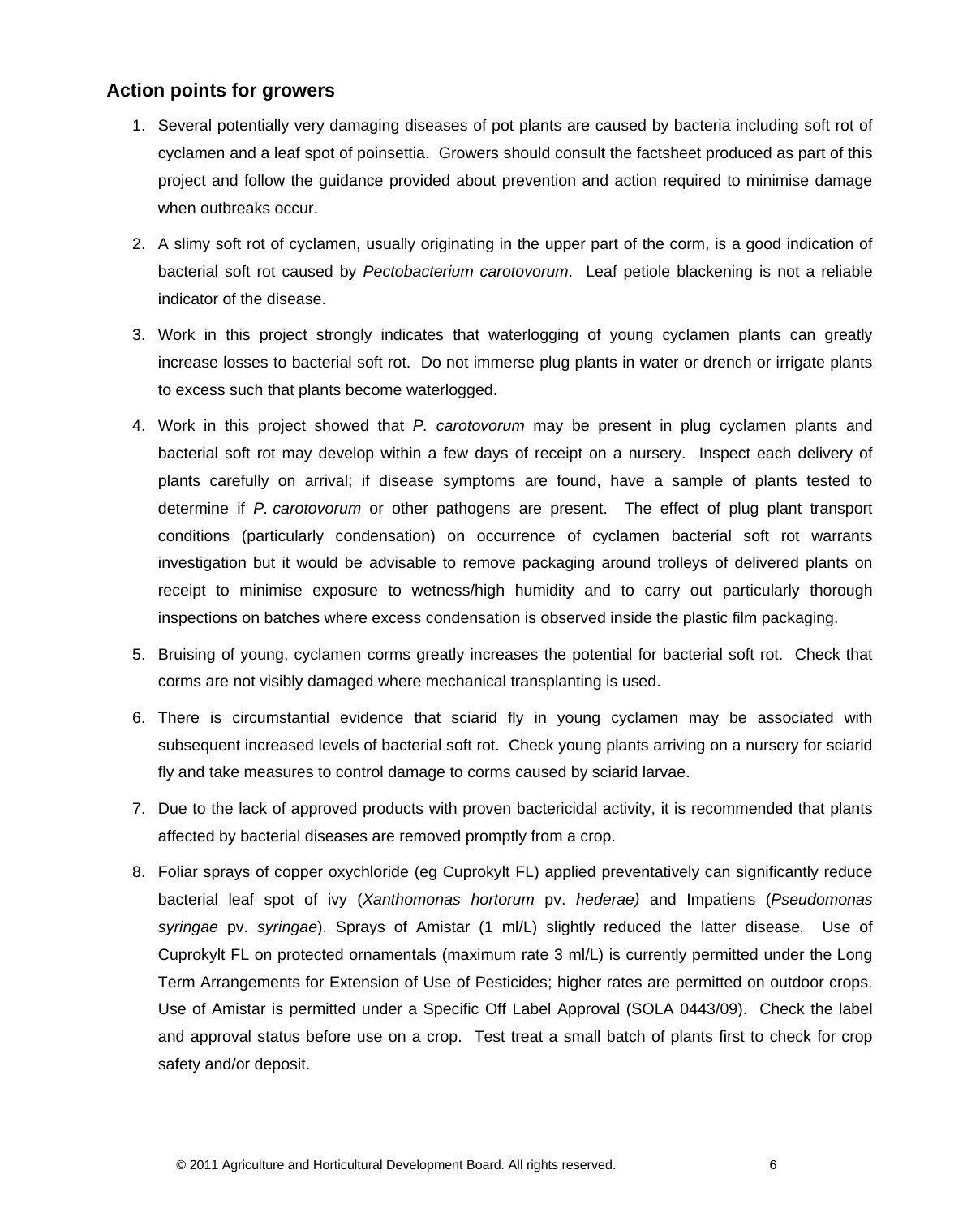- 9. Before laying out a new crop known to be susceptible to a bacterial disease, consider disinfection of standing areas and pathways. Concrete and Mypex-type matting are more difficult to disinfect than glass or plastic; peroxygen products at the manufacturers' recommended rates were more effective than other products we tested on these surfaces.
- 10. Do not take cuttings from petunia plants with symptoms of leafy gall; work in this project showed that visibly healthy shoots on affected plants can be infected systemically with the causal bacterium.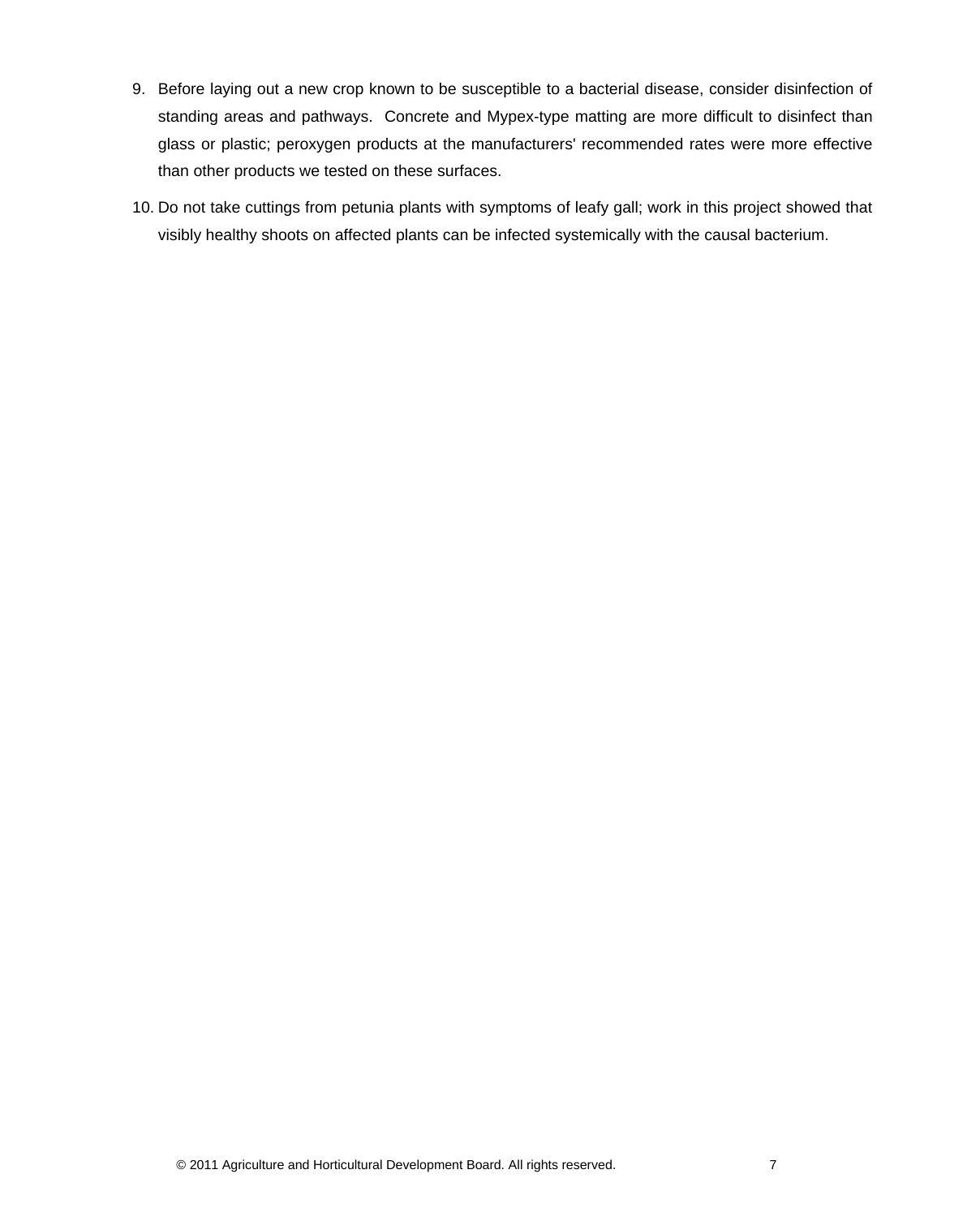# <span id="page-12-0"></span>**SCIENCE SECTION**

## <span id="page-12-1"></span>**Introduction**

Bacterial soft rot caused by *Pectobacterium carotovorum* (formerly *Erwinia carotovora*) has been a consistent problem in UK cyclamen crops for many years and sporadically causes widespread and serious losses. The disease is exacerbated by high temperatures and was obvious in some crops in 2006 with losses of 15-20%. Affected plants develop leaf yellowing and collapse within a few days; the corm develops a soft, wet rot and plants do not recover. Both large-flowered and mini-cyclamen may be affected. Although the risk of bacterial soft rot can be reduced to a degree through crop management practices, at present there is no known chemical treatment to prevent this disease and losses are substantial.

Bacterial leaf spot of ivy caused by *Xanthomonas hortorum* pv. *hederae* has occurred in the UK for many years and is occasionally damaging. The disease can be spread by taking visibly healthy cuttings contaminated with *X. hortorum* pv. *hederae* from infected stock plants. Further spread between plants can occur by water splash. More recently, bacterial leaf spot of poinsettia, a notifiable disease caused by *Xanthomonas axonopodis* pv. *poinsettiicola,* has occurred on a few nurseries in the UK. It is probable that outbreaks arose from symptomless infection in young plants or cuttings received from overseas. Experimental work in this project is being done on *Xanthomonas* leaf spot of ivy rather than *Xanthomonas* leaf spot of poinsettia, as with the latter disease there is greater cost in experimental work due to the necessity to adhere to stringent plant health conditions. Results on control of *Xanthomonas* leaf spot of ivy will inform development of a strategy for control of *Xanthomonas* leaf spot of poinsettia.

Recently, various novel chemical treatments have been demonstrated to provide some control of certain bacterial diseases, caused by species of *Pseudomonas, Ralstonia* and *Xanthomonas*. The potential of using novel chemical treatments for prevention and control of bacterial soft rot in cyclamen and bacterial leaf spots of various ornamentals warrants investigation in order to reduce losses and secure more reliable quality of important pot plant species.

In the first year we:

- Listed a range of chemical and biological interventions with potential for control of bacterial diseases of protected ornamental crops;
- Devised artificial inoculation procedures for production of bacterial soft rot (*Pectobacterium carotovorum)* in cyclamen and bacterial leaf spot (*Xanthomonas* sp.) of ivy;
- Evaluated treatments for control of bacterial soft rot in cyclamen.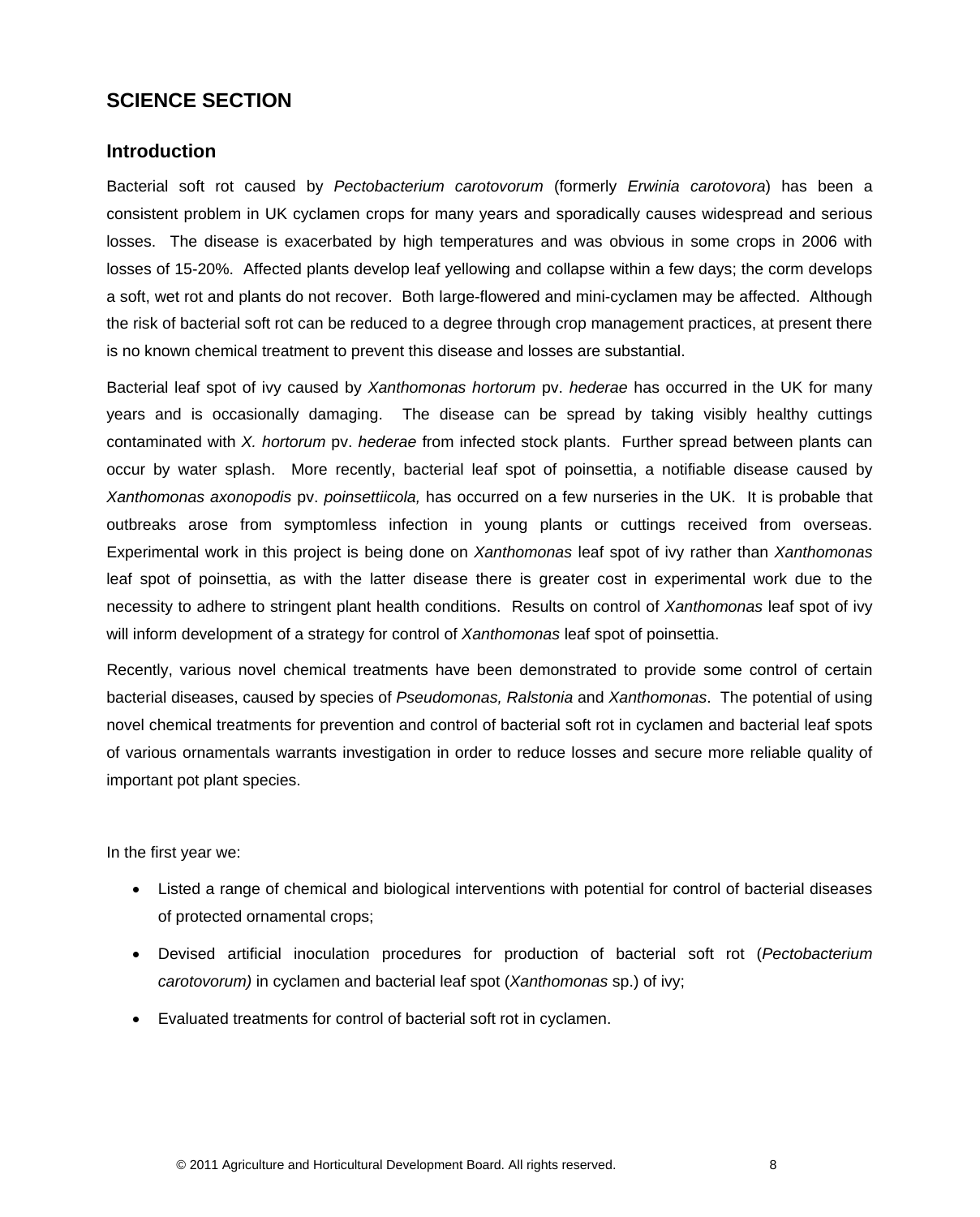In the second year we:

- Investigated sources of *P. carotovorum* entering a cyclamen crop, including young plants, water and beds where plants were stood (new objective);
- Evaluated some chemical and biological protective treatments in the laboratory against two bacterial species.

Specific objectives in the third year were:

- Evaluate effect of some damage treatments to cyclamen on bacterial soft rot;
- Monitor the effect of propagator and delivery week on losses to bacterial soft rot in cyclamen;
- Evaluate some integrated treatments for control of cyclamen bacterial soft rot;
- Evaluate available chemical disinfectants for efficacy in reducing populations of *Pectobacterium*, X*anthomonas* and *Pseudomonas* species on four types of surface;
- Evaluate some chemical and biological preventative treatments in the laboratory against a *Pseudomonas* leaf spot;
- Investigate a possible outbreak of leafy gall in trailing petunia (new objective).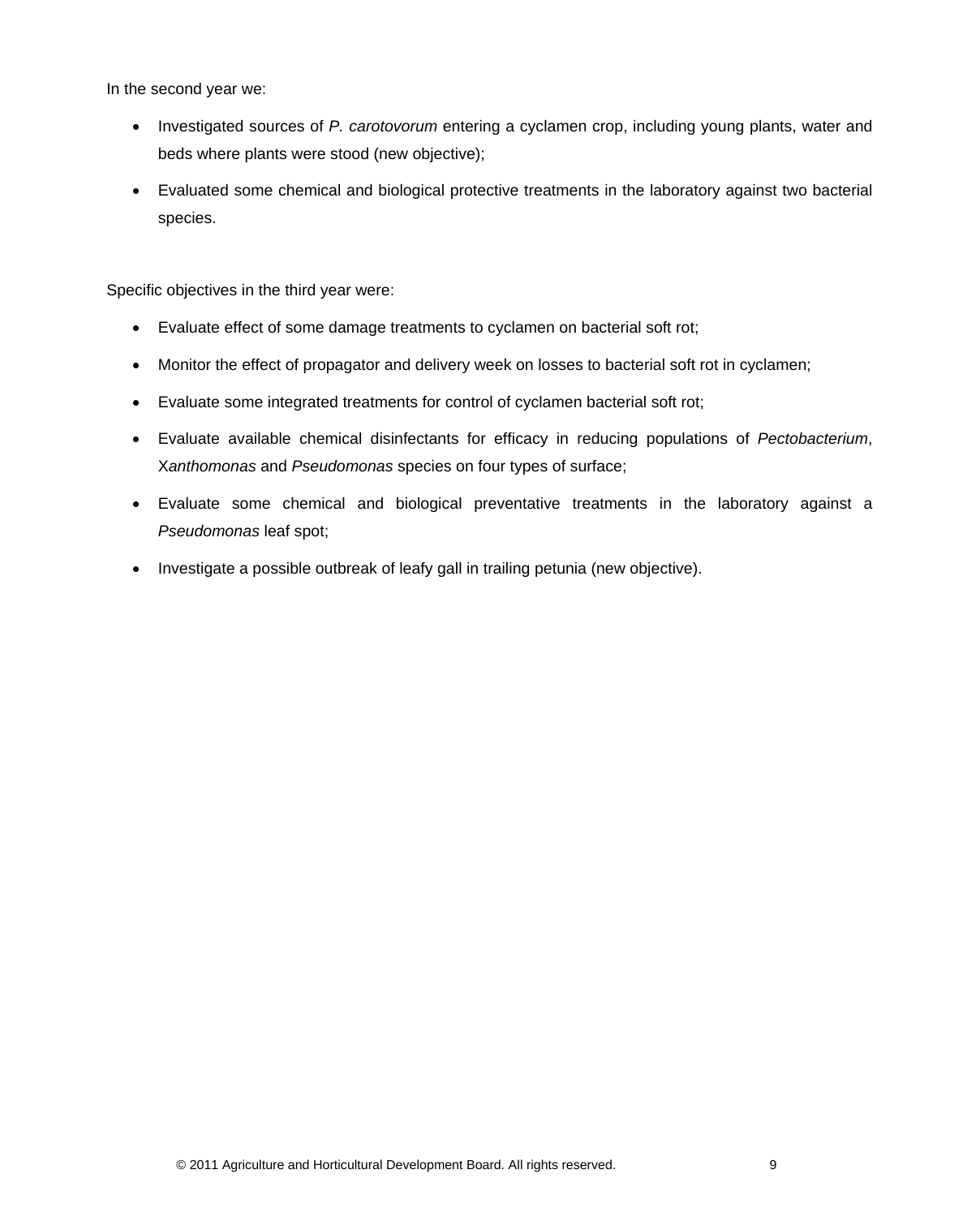## <span id="page-14-0"></span>**1. Effect of damage to cyclamen on occurrence of bacterial soft rot**

## <span id="page-14-1"></span>*Introduction*

In 2009 the incidence of bacterial soft rot that developed in commercial batches of cyclamen affected by sciarid fly at the plug plant stage, appeared to be negatively associated with control measures taken against this pest (Year 1 Annual Report). Plants not treated at the plug stage developed the greatest bacterial soft rot, and those soaked for 15 minutes before potting in a Nemasys (*Steinernema feltiae*) suspension for control of sciarid larvae developed the least. Plants damaged by sciarid fly larvae grazing on the corm surface and leaf petioles may be more susceptible to infection by *Pectobacterium carotovorum*. The aim of the current experiment was to determine if occurrence of bacterial soft rot in cyclamen corms is exacerbated by sciarid fly larval damage to young plants. Additionally, the effects of creating wound sites on the corm by removal of a leaf and corm bruising were investigated. It is commonly observed that leaf breakage occurs on plants potted by machine; it is suspected that corms transplanted by machine may be bruised.

## <span id="page-14-2"></span>*Materials and methods*

#### *Site and crop details*

Two experiments were done in a glasshouse at ADAS Boxworth. Plug cyclamen plants cv. Halios Flame in 84 cell trays were obtained from a commercial supplier, and potted into Levington M2 compost in 13 cm pots with the top portion of the corm visible. Plants were placed pot thick on capillary matting in plastic gravel trays and watered by hand. Plants were inoculated with a standard suspension of *P. carotovorum* on 27 May 2010.

## *Treatments*

In the first experiment there were eight treatments arranged in two glasshouse compartments; the sciarid larval damage treatment was separated from others in order to minimise the risk of interference between plots (Table 1.1).

| Damage to plug cyclamen plant | <b>Inoculation with</b><br>P. carotovorum | <b>Glasshouse</b><br>compartment |
|-------------------------------|-------------------------------------------|----------------------------------|
| - Nil                         |                                           |                                  |
| 2. Two leaves removed         |                                           |                                  |
| Nil<br>3.                     |                                           |                                  |
| Two leaves removed<br>4.      |                                           |                                  |
| Nil<br>5.                     |                                           |                                  |
| 6. Sciarid larvae added       |                                           |                                  |
| Nil<br>7.                     |                                           |                                  |
| 8. Sciarid larvae added       |                                           |                                  |

**Table 1.1:** Treatments examined for their effect on development of cyclamen bacterial soft rot – 2010 (Experiment 1)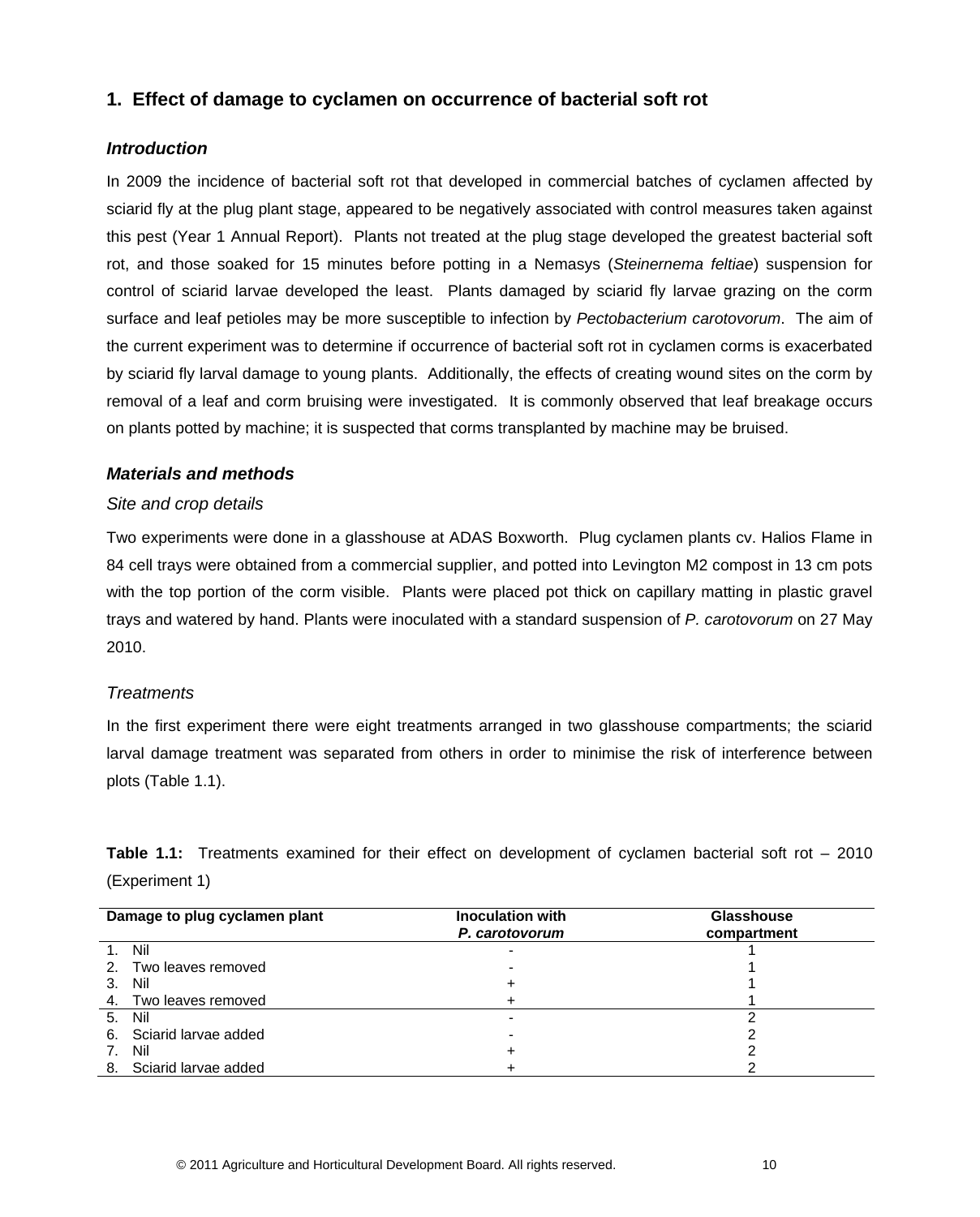Leaf damage was done by pulling off two lower leaves at potting (treatments 2 and 4); a small petiole stub or scar was visible after leaf removal. Laboratory raised sciarid larvae (10 per plant) were placed onto the compost surface close to the corm immediately after potting (treatments 6 and 8). Plants were shaded with netting for 1 week afterwards. All plants in treatments 1-4 and 5 and 7 in Experiment 1 were drench treated with Nemasys (100 ml/plant) at the plug stage and again after potting to minimise the risk of damage to corms from natural infestation by sciarid fly.

In Experiment 2, corms were bruised by firmly clasping the sides of a corm with a pair of broad forceps in two directions at 90º to each other, or left unbruised. Plants with bruised corms were inoculated with *P. carotovorum* or left uninoculated (control).

#### *Inoculation with P. carotovorum*

At one week after leaf removal and addition of sciarid fly larvae, plants in Experiment 1 were drench inoculated (100 ml/plant) with a suspension of *P. carotovorum* (6 x 10<sup>6</sup> cells/ml) in sterile distilled water (SDW) that was poured over the crown of plants (27 May 2010). Control treatments were drenched with water alone. Treatments 2 and 3 in Experiment 2 were drench inoculated with *P. carotovorum*, as above, on 3 June 2010. This method of inoculation had been shown to induce symptoms of bacterial rot in previous experiments (Year 1, Annual Report).

#### *Disease assessments*

Plants were examined 2-3 times weekly for leaf yellowing and plant collapse to determine the first occurrence of bacterial soft rot. The numbers of collapsed plants was assessed at 2, 4 and 8 weeks after inoculation. The cause of plant collapse was determined by examination for the soft slimy corm rot typical of *P. carotovorum* infection.

#### *Experiment design and data analysis*

Treatments from both Experiments 1 and 2 were arranged in randomized blocks with fourfold replication. The design for Experiment 1 was not completely randomised, due to the need to keep the sciarid fly treatments in a separate glasshouse. There were 10 plants per plot. Results were examined by generalised linear modelling.

### <span id="page-15-0"></span>**Results and discussion**

Both sciarid fly (*Bradysia* spp.) and shore fly (*Scatella* spp.) were found associated with the plug plants when they were delivered. Plants that were not due to be inoculated with sciarid fly larva were immediately treated with Nemasys to control these pests.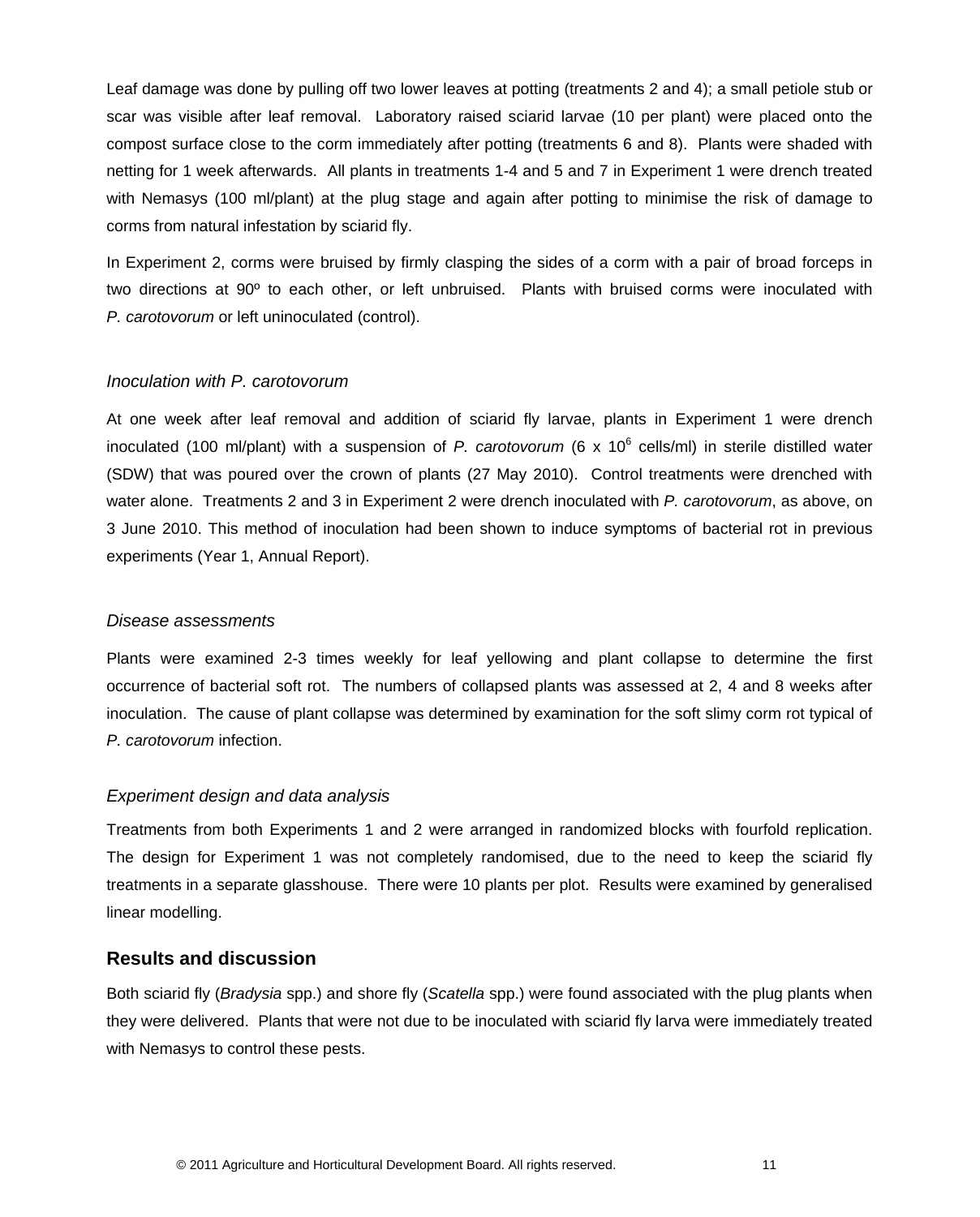Symptoms of bacterial soft rot first occurred at 2 weeks after inoculation in both experiments. In Experiment 1, at 11 weeks after inoculation, bacterial soft rot was present in all treatments inoculated with *P. carotovorum* and none of the uninoculated treatments (Table 1.2). Addition of sciarid larvae appeared to increase the incidence of bacterial soft rot, from 18% to 25% of plants, but the difference was not statistically significant. Leaf removal had no effect on disease incidence. The incidence of bacterial soft rot was greater in the undamaged plants of treatment 7 (18%) than in the same treatment in an adjacent compartment (8%); possibly this was associated with a temperature difference between the end compartment and a middle compartment, the higher temperature in the end compartment favouring development of soft rot.

In Experiment 2, corm bruising significantly (P < 0.004) increased bacterial soft rot (Table 1.3). Bacterial soft rot also developed at a low level on non-inoculated plants that had been bruised.

These experiments indicate that corm bruising as might occur at mechanised potting can increase the risk of bacterial soft rot. The effect of adding sciarid larvae to plug plants was unclear, possibly due to established infestation (and therefore a risk of existing damage in corms) when the experiment was set up. Removal of two lower leaves had no effect on the incidence of bacterial soft rot. This may indicate that infection of petiole bases by *P. carotovorum* is less successful than on damaged corm tissue, or possibly the small surface area did not come into contact with the bacterium at drench inoculation. A direct comparison of hand potting and machine potting on the incidence of bacterial soft rot in a commercial crop of cyclamen will be examined in another experiment (see section 3).

| <b>Treatment</b>     | Pc drench <sup>a</sup>   | Mean % plants affected after 11 weeks |
|----------------------|--------------------------|---------------------------------------|
| 1. Nil               | $\overline{\phantom{0}}$ | 0                                     |
| Leaf damage<br>2.    | ٠                        | 0                                     |
| Nil<br>3.            | $\ddot{}$                | 5(2.8)                                |
| Leaf damage<br>4.    | $\ddot{}$                | 8(3.3)                                |
| 5. Nil               |                          | $\mathbf 0$                           |
| 6. Larvae added      | ۰                        | 0                                     |
| 7. Nil               | $\ddot{}$                | 18(4.7)                               |
| Larvae added<br>8.   | $\ddot{}$                | 25(5.3)                               |
| Significance (31 df) |                          | < 0.001                               |

**Table 1.2:** Effect of de-leafing at potting and inoculation with sciarid larvae on occurrence of cyclamen bacterial soft rot – 24 August 2010 (Experiment 1)

<sup>a</sup> Drench inoculated with *P. carotovorum*; ( ) – standard errors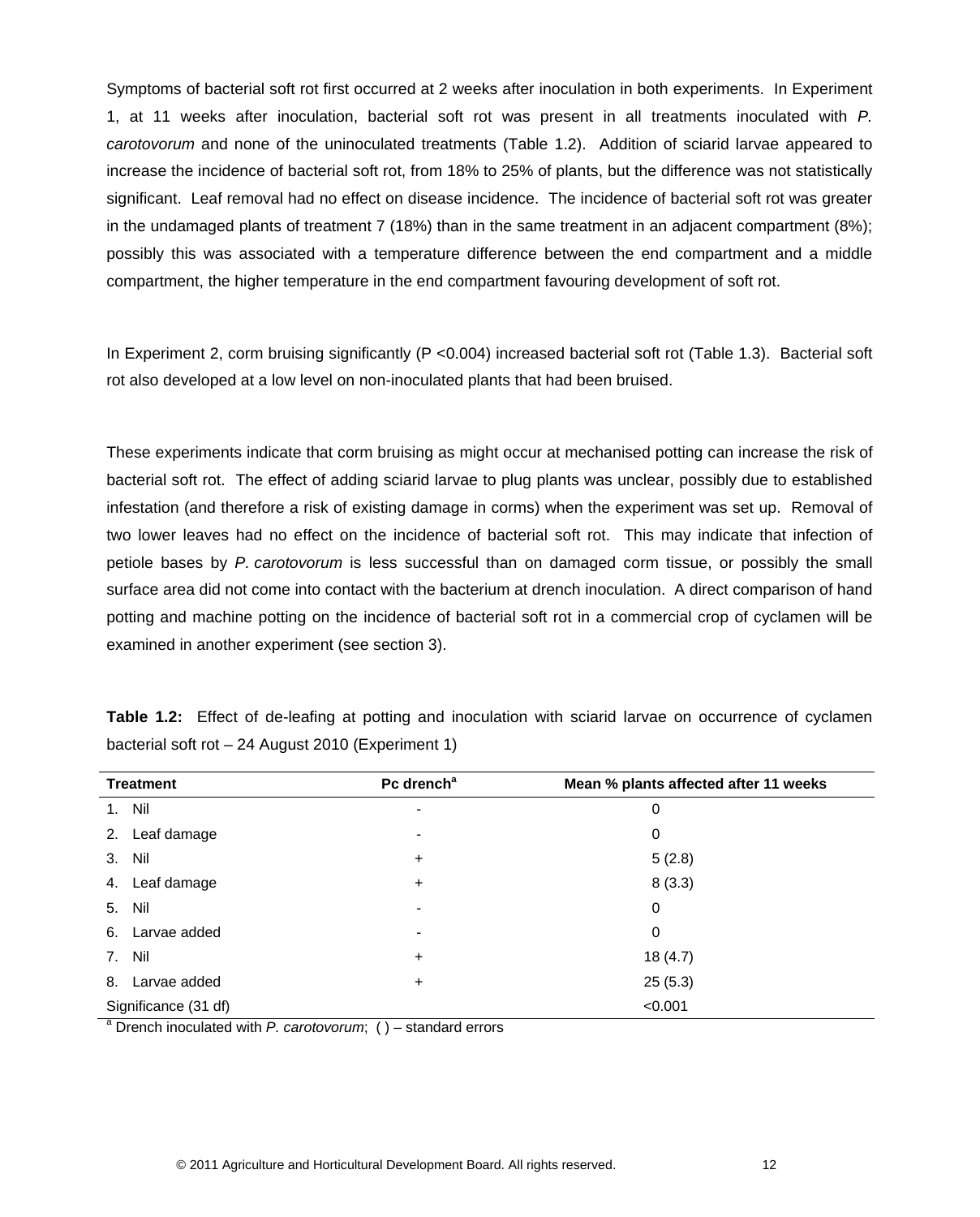**Table 1.3:** Effect of mechanical bruising at potting on occurrence of cyclamen bacterial soft rot – 24 August 2010 (Experiment 2)

| <b>Treatment</b>     | Pc drench <sup>a</sup> | Mean % plants affected after 10 weeks |
|----------------------|------------------------|---------------------------------------|
| Bruised              | ۰                      | 13(6.1)                               |
| Bruised              | ÷                      | 56(9.1)                               |
| 3. Nil               | ÷                      | 0                                     |
| Significance (11 df) |                        | 0.004                                 |

<sup>a</sup> Drench inoculated with *P. carotovorum*; ( ) – standard errors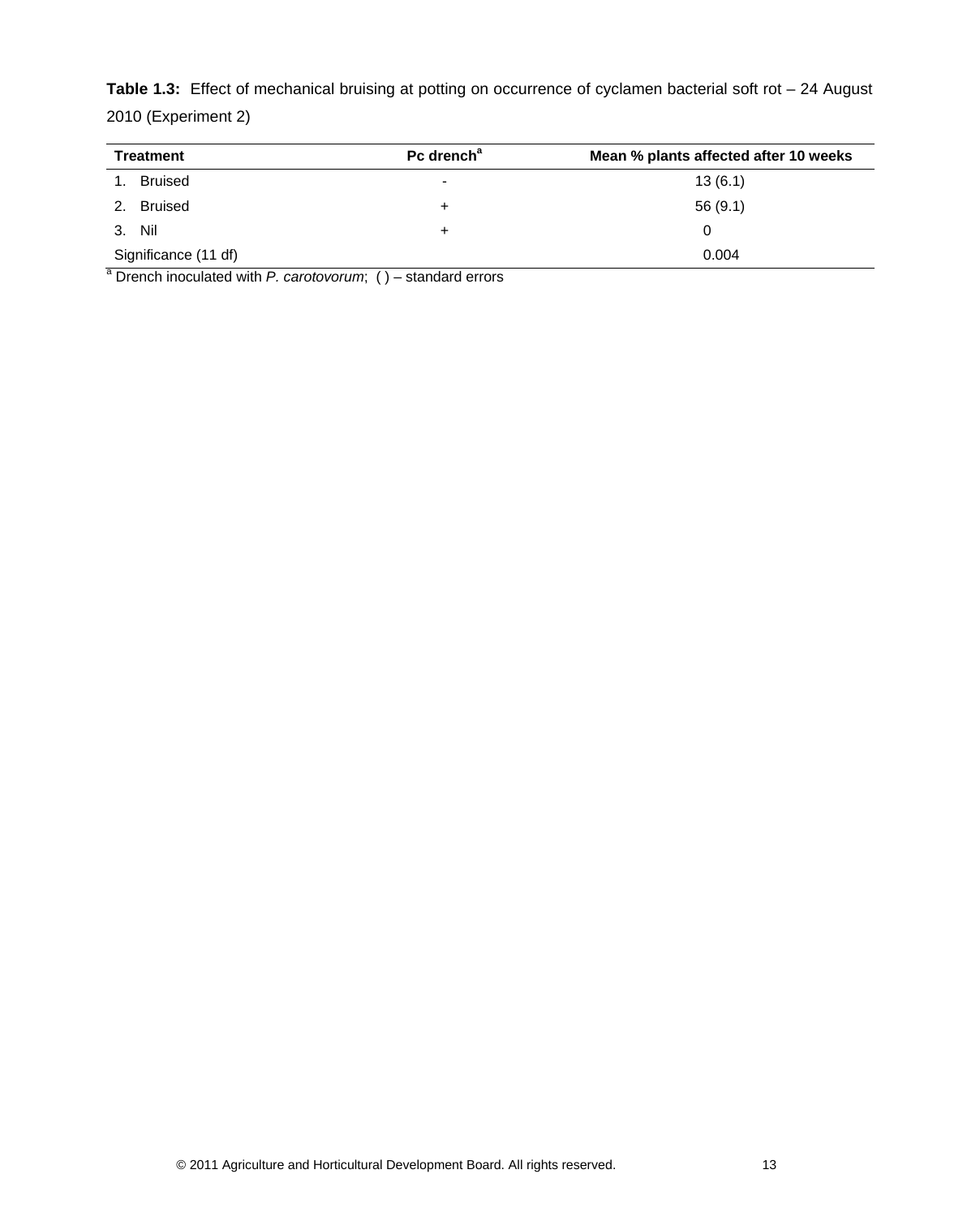# <span id="page-18-0"></span>**2. Monitoring for bacterial soft rot in cyclamen**

### <span id="page-18-1"></span>*Introduction*

In 2009 the incidence of bacterial soft rot that developed in cyclamen was found to be associated with specific delivery batches. However, almost all plants sampled from trays and tested for *P. carotovorum* were found to be free of the bacterium. Previously, nursery staff have reported that some plug cyclamen plants were visibly affected by bacterial soft rot at delivery. The aims of the current experiment was to determine if there were any symptoms of bacterial soft rot at delivery among 800 trays of plug plants; to test suspect plants for the presence of *P. carotovorum*; and to determine the incidence of bacterial soft rot after potting in plants grown from 20 different batches.

#### <span id="page-18-2"></span>*Materials and methods*

## *Site and crop details*

Monitoring was done on a commercial nursery on cyclamen plants delivered from two propagators during 2010. Plants were potted into 13 cm pots and grown on the nursery following grower-standard practice. Plants were placed on plastic-backed capillary matting over sand and watered as required, initially from overhead and subsequently from below by watering the matting around plants.

## *Treatments*

40 trays of plants (at 96 plants per tray) were examined on receipt and after potting up as detailed in Table 2.1. The same colours (Bright Scarlet, Purple/Violet, Light rose and White compact) were chosen from the two propagators; the names of the colours differed slightly between the propagators. Trays of four additional colours Halios Deep Rose, Halios Flame Mix, Halios Lilac and Halios Magenta, were examined at receipt on six deliveries. . These plants were not assessed after potting up

**Table 2.1:** Details of plug cyclamen plants examined for bacterial soft rot on receipt and during commercial production – 2010

| Propagator | Variety/colour        | <b>Delivery weeks</b> |    |    |    |    |  |  |  |
|------------|-----------------------|-----------------------|----|----|----|----|--|--|--|
|            | (label description)   | 20                    | 22 | 24 | 26 | 28 |  |  |  |
| A          | <b>Bright scarlet</b> |                       |    |    |    |    |  |  |  |
|            | Purple                |                       |    |    |    |    |  |  |  |
|            | Light rose            |                       |    |    |    |    |  |  |  |
|            | White                 |                       |    |    |    |    |  |  |  |
| B          | <b>Bright scarlet</b> |                       |    |    |    |    |  |  |  |
|            | Violet                |                       |    |    |    |    |  |  |  |
|            | Light rose            |                       |    |    |    |    |  |  |  |
|            | White                 |                       |    |    |    |    |  |  |  |

One tray assessed for each variety, at each delivery week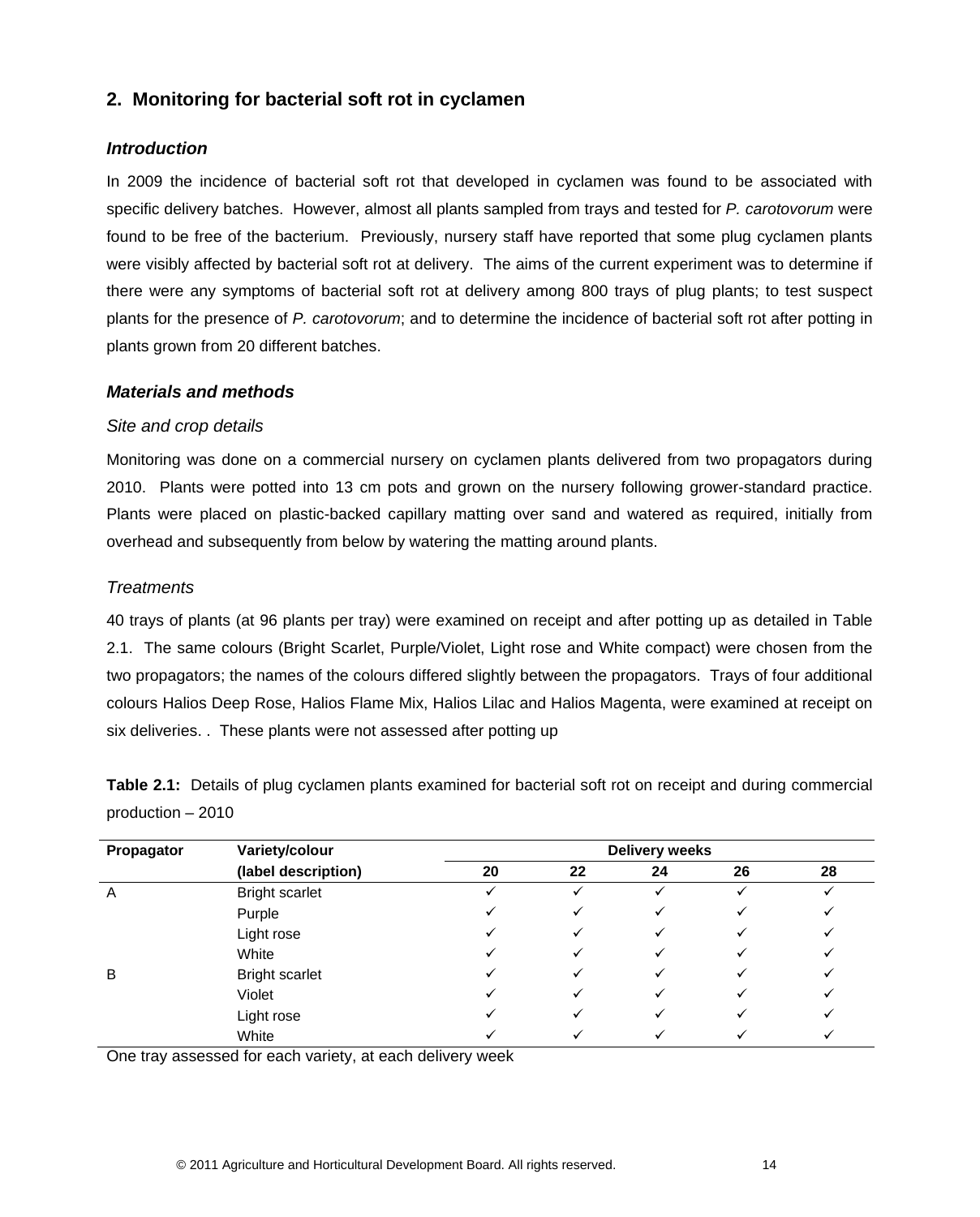#### *Disease assessment*

Each tray of 96 plants was carefully examined for symptoms of leaf rot and/or corm collapse. Samples of plants were sent to Fera to check for *P. carotovorum* by isolation tests.

One tray of plants from each variety from each delivery week that had no evidence of bacterial soft rot was potted up and labelled so that the specific batch could be found again on the nursery. These plants were assessed for disease at intervals up to the point of sale, and the cumulative number of collapsed plants was recorded.

#### *Experiment design and statistical analysis*

Data was tabulated to show the effect of propagator, colour and delivery data on the incidence of bacterial soft rot at delivery and during crop production.

#### <span id="page-19-0"></span>**Results and discussion**

#### *Health of plug plants received*

No symptoms typical of bacterial soft rot were found on any of the 64 trays of plug cyclamen plants examined (around 6,200 plants). Eleven samples of young plants with weak growth or other symptoms were sent to Fera to test for *P. carotovorum* (as described in Year 1 report). No *P. carotovorum* was isolated from any of the samples.

#### *Development of bacterial soft rot*

A total of 58 plants had collapsed due to bacterial soft rot (confirmed by symptom appearance) by week 40, around 1.5% of the total examined. The main losses occurred in plants delivered in weeks 20 and 22 (27 and 20 plants respectively) (Table 2.2). Overall, collapsed plants were found at nine of the 18 weekly inspections, with losses greatest in weeks 26, 32, 33 and 40.

Comparing the two propagators, plant losses were greater from propagator A (41) than B (17); comparing the four colours, losses were greater in white (24), than light rose (20), bright scarlet (10) and purple/violet (4). However, the majority of white compact losses were in plants from propagator A, so this could have been a propagator rather than a varietal effect. Full results are given in Table 2.3.

Overall losses in 2010 (1.5%) were less than those observed in a similar experiment on the same nursery in 2009 (3.4%). Losses were again greater in the first two deliveries than in later deliveries even though sciarid control treatment was applied to all plug plants on receipt in 2010. Possibly this apparent greater susceptibility of early delivered plants reflects weaker plants produced early in the year under reduced light or other sub-optimal growth conditions.

A large difference between propagators occurred in 2010, as in 2009. This may reflect differences arising from different methods of plant production, treatments applied pre-delivery and/or conditions experienced during transport, for example.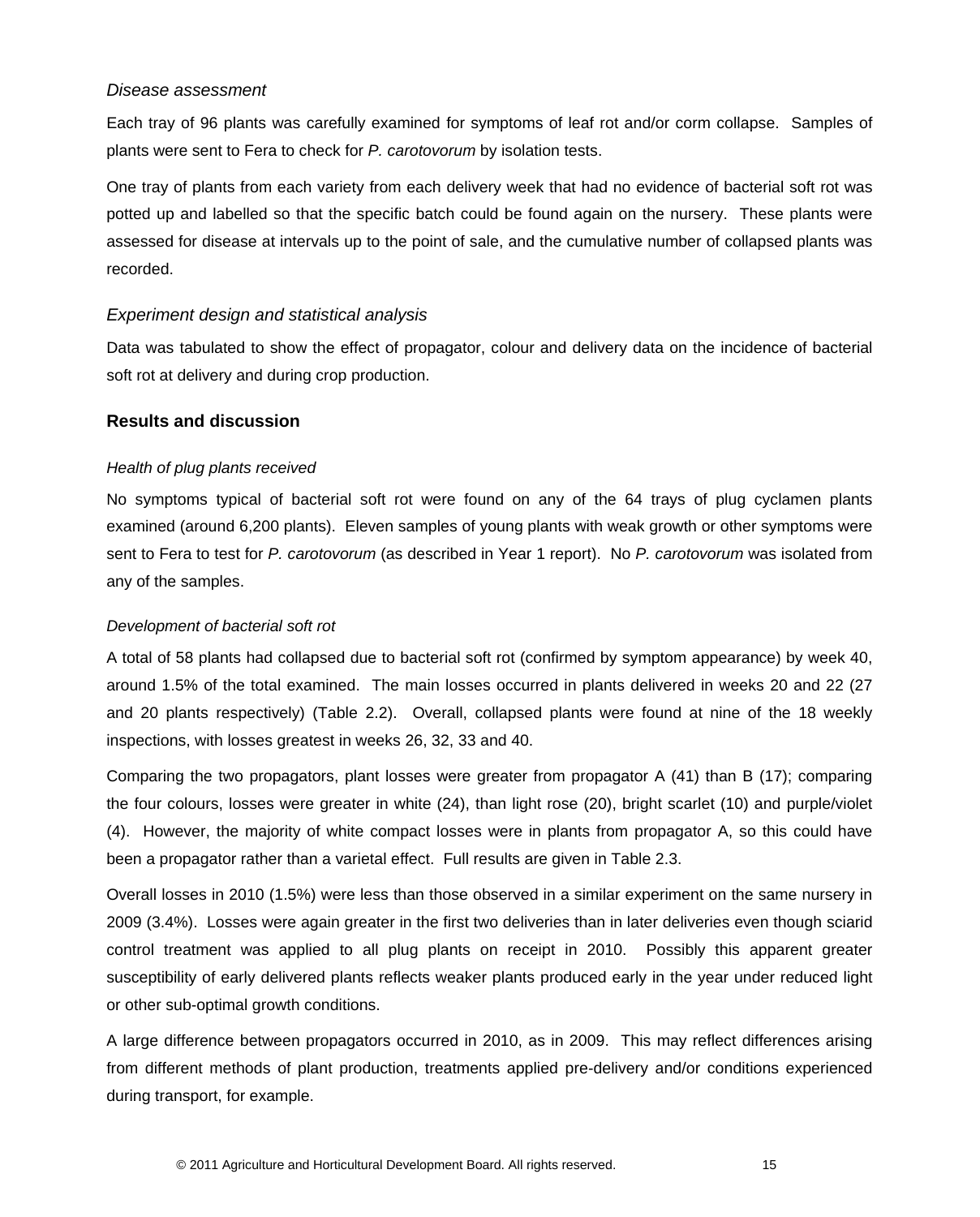Although overall there appeared to be a difference in incidence of bacterial soft rot between the four colours, with white and light rose suffering greater losses than the other two, numbers are relatively small and firm conclusions should not be drawn on this observation alone.

| <b>Delivery</b> | Number of plants <sup>a</sup> removed in week number |                |                          |                |                |             |                         |             |                |                |                         |                |                |                         |                |                |                |                |
|-----------------|------------------------------------------------------|----------------|--------------------------|----------------|----------------|-------------|-------------------------|-------------|----------------|----------------|-------------------------|----------------|----------------|-------------------------|----------------|----------------|----------------|----------------|
| week            | 23                                                   | 24             | 25                       | 26             | 27             | 28          | 29                      |             | 30 31          | 32             | 33                      | -34            | 35             | 36                      | 37             | 38             | - 39           | -40            |
| 20              | 3                                                    | $\overline{0}$ | 1                        | $\overline{4}$ | $\mathbf 0$    | $\mathbf 0$ | $\blacksquare$ 1        | $\mathbf 0$ | $\overline{0}$ | 11             | $\overline{\mathbf{3}}$ | $\overline{4}$ | $\mathbf 0$    | $\overline{\mathbf{0}}$ | $\overline{0}$ | $\overline{0}$ | 0              | $\overline{0}$ |
| 22              | $\Omega$                                             | $\overline{0}$ | $\Omega$                 | 3              | $\mathbf 0$    | 2           | $\overline{\mathbf{0}}$ | $\mathbf 0$ | $\overline{0}$ | 2              | 5                       | $\overline{0}$ | $\mathbf 0$    | $\overline{\mathbf{0}}$ | $\overline{0}$ | $\overline{0}$ | $\Omega$       | -8             |
| 24              | $\blacksquare$                                       | $\mathbf{0}$   | $\Omega$                 | $\overline{0}$ | $\mathbf 0$    | $\mathbf 0$ | $\overline{\mathbf{0}}$ | $\mathbf 0$ | $\overline{0}$ | $\mathbf 0$    | $\overline{\mathbf{0}}$ | $\overline{0}$ | $\overline{0}$ | $\overline{\mathbf{0}}$ | $\overline{0}$ | $\overline{0}$ | 0              | $\overline{2}$ |
| 26              | $\overline{\phantom{a}}$                             |                | $\overline{\phantom{a}}$ | $\overline{0}$ | $\mathbf 0$    | $\mathbf 0$ | $\overline{0}$          | $\mathbf 0$ | $\overline{0}$ | $\mathbf 0$    | $\overline{0}$          | $\overline{0}$ | $\overline{0}$ | $\overline{\mathbf{0}}$ | $\overline{0}$ | $\overline{0}$ | $\overline{0}$ | 5              |
| 28              | $\blacksquare$                                       |                |                          |                | $\blacksquare$ | $\Omega$    | $\Omega$                | $\mathbf 0$ | $\overline{0}$ | $\overline{0}$ | $\overline{0}$          | $\Omega$       | $\overline{0}$ | $\overline{\mathbf{0}}$ | $\overline{0}$ | 0              | 0              | 4              |

**Table 2.2:** Development of cyclamen bacterial soft rot after potting in five deliveries of young plants – 2010

 $\frac{a}{a}$  Out of 768, comprising 2 propagators x 4 colours x 96 plants (1 plug tray).

**Table 2.3:** Effect of propagator, flower colour and delivery week on cumulative incidence of cyclamen bacterial soft rot – 2010

| Propagator (A or B) and<br>flower colour |                       | % plants collapsed up to week 40 according to delivery week |    |    |    |    |  |  |  |  |  |
|------------------------------------------|-----------------------|-------------------------------------------------------------|----|----|----|----|--|--|--|--|--|
|                                          |                       | 20                                                          | 22 | 24 | 26 | 28 |  |  |  |  |  |
| A                                        | <b>Bright scarlet</b> | 5                                                           | 0  | 0  | 2  | O  |  |  |  |  |  |
|                                          | Purple/violet         | 0                                                           | 2  | 0  | 0  | 0  |  |  |  |  |  |
|                                          | Light rose            | 4                                                           | 6  | 0  | 3  |    |  |  |  |  |  |
|                                          | White                 | 10                                                          | 6  | 0  | 0  |    |  |  |  |  |  |
| B                                        | <b>Bright scarlet</b> | 2                                                           |    | 0  | O  | O  |  |  |  |  |  |
|                                          | Purple/violet         | 0                                                           | 0  |    | O  |    |  |  |  |  |  |
|                                          | Light rose            | 5                                                           |    | 0  | 0  | 0  |  |  |  |  |  |
|                                          | White                 |                                                             | 4  |    | 0  |    |  |  |  |  |  |
| Total                                    |                       | 27                                                          | 20 | っ  | 5  | 4  |  |  |  |  |  |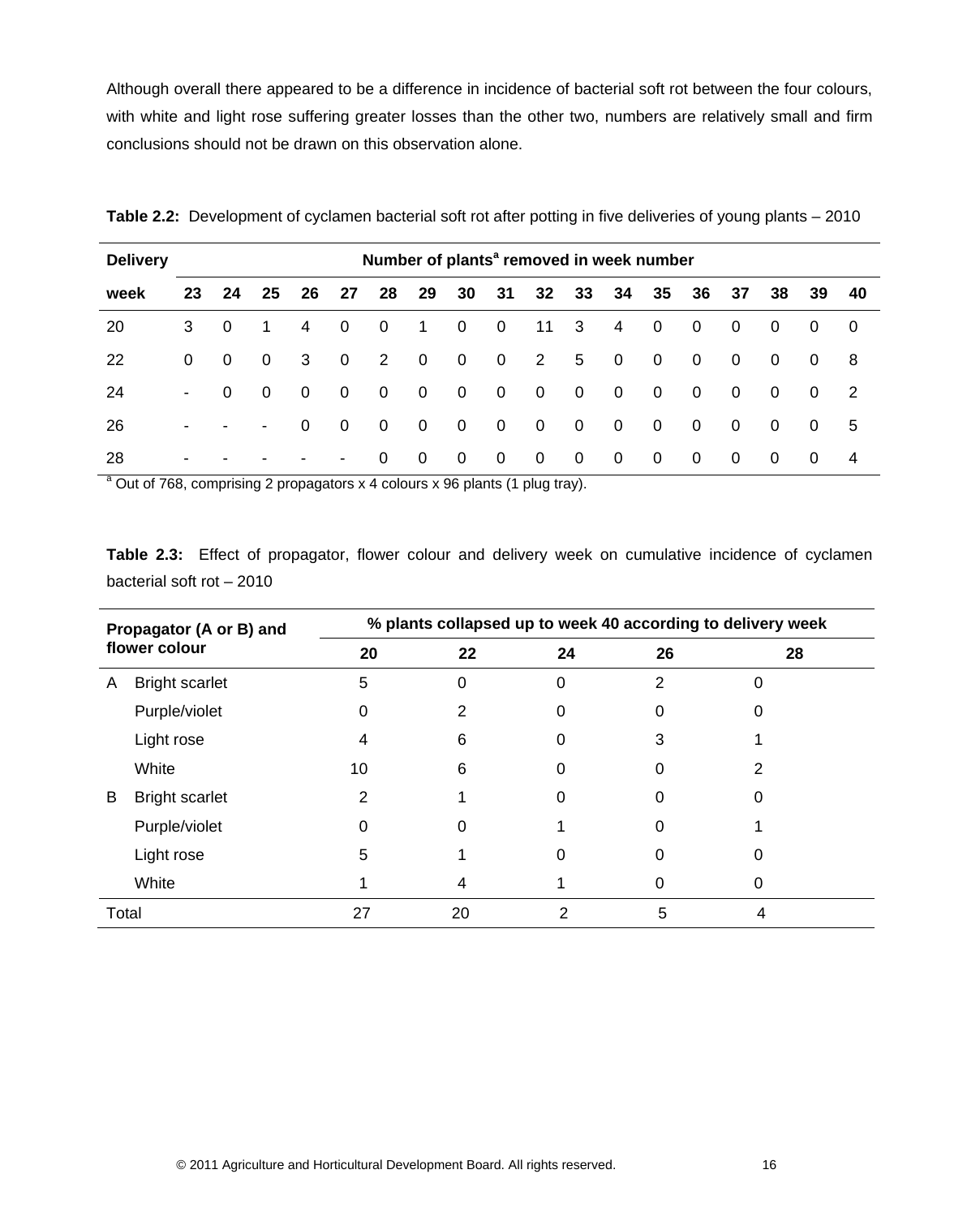## <span id="page-21-0"></span>**3. Integrated treatments for control of cyclamen bacterial soft rot**

#### <span id="page-21-1"></span>*Introduction*

Plant tissues with physical damage are generally more susceptible to infection by *P. carotovorum*. Earlier work in this project indicated that sciarid larvae damage to young plants and corm bruising may increase risk of the disease in cyclamen. The only two products with evidence of activity against bacterial diseases and currently approved for use on cyclamen are Serenade ASO (*Bacillus subtilis*) and Cuprokylt FL (copper oxychloride). In an experiment in Year 1, none of several treatments tested alone gave control of cyclamen bacterial soft rot. The aim of this experiment was to test the efficacy of some integrated treatments combining reduced risk of physical damage to corms with use of Cuprokylt FL and/or Serenade ASO applied at and immediately after potting. Additionally, opportunity was taken to further examine batches of plug cyclamen soon after arrival on a nursery for occurrence of latent *P. carotovorum*, and to further examine possible sources of *P. carotovorum* on a production nursery.

#### <span id="page-21-2"></span>*Materials and methods*

#### *Crop and site details*

The experiment was done on a nursery in Lincolnshire where bacterial soft rot of cyclamen has caused significant losses in recent years. Plug plants of the large-flowered cyclamen Halios Flame Mix supplied by Florensis (the Netherlands) were potted in week 29 into 13 cm pots. The growing medium was a nursery specified mix consisting of light peat (40%), black peat (30%), perlite (10%), clay (10%) and soil (10%). Plants were grown on the floor on plastic-backed capillary matting with perforated white top.

Plants were initially watered from overhead, for around 6 weeks, and subsequently by hand irrigation onto the beds between plants. The crop was grown unheated until 1 October, and then at a minimum temperature of 14ºC. No fungicides or chemical treatments were applied to plants except as specified treatments (see below). The experiment was terminated in week 42 when plants were flowering and ready for sale. A crop diary is given in Appendix 1.

#### *Treatments*

Treatments compared i) the effect of machine potting (nursery standard) with hand potting, in the knowledge that machine potting sometimes results in broken leaves, thereby providing an entry point for infection; ii) immersion of plug plants in Nemasys, for control of sciarid fly, with no immersion, following work in 2010 that indicated an increased risk of bacterial soft rot in plants infested by sciarid fly larvae; and iii) the effect of post-planting high volume sprays of Cuprokylt FL (copper oxychloride) and Serenade ASO (*Bacillus subtilis*), two products with evidence for control of bacterial diseases. The high volume sprays were applied immediately after potting, and then at weekly (Serenade ASO) or fortnightly (Cuprokylt FL) intervals for five weeks. Cuprokylt FL (3 ml/L) and Serenade ASO (10 L/ha) were applied alone, in alternation, and in a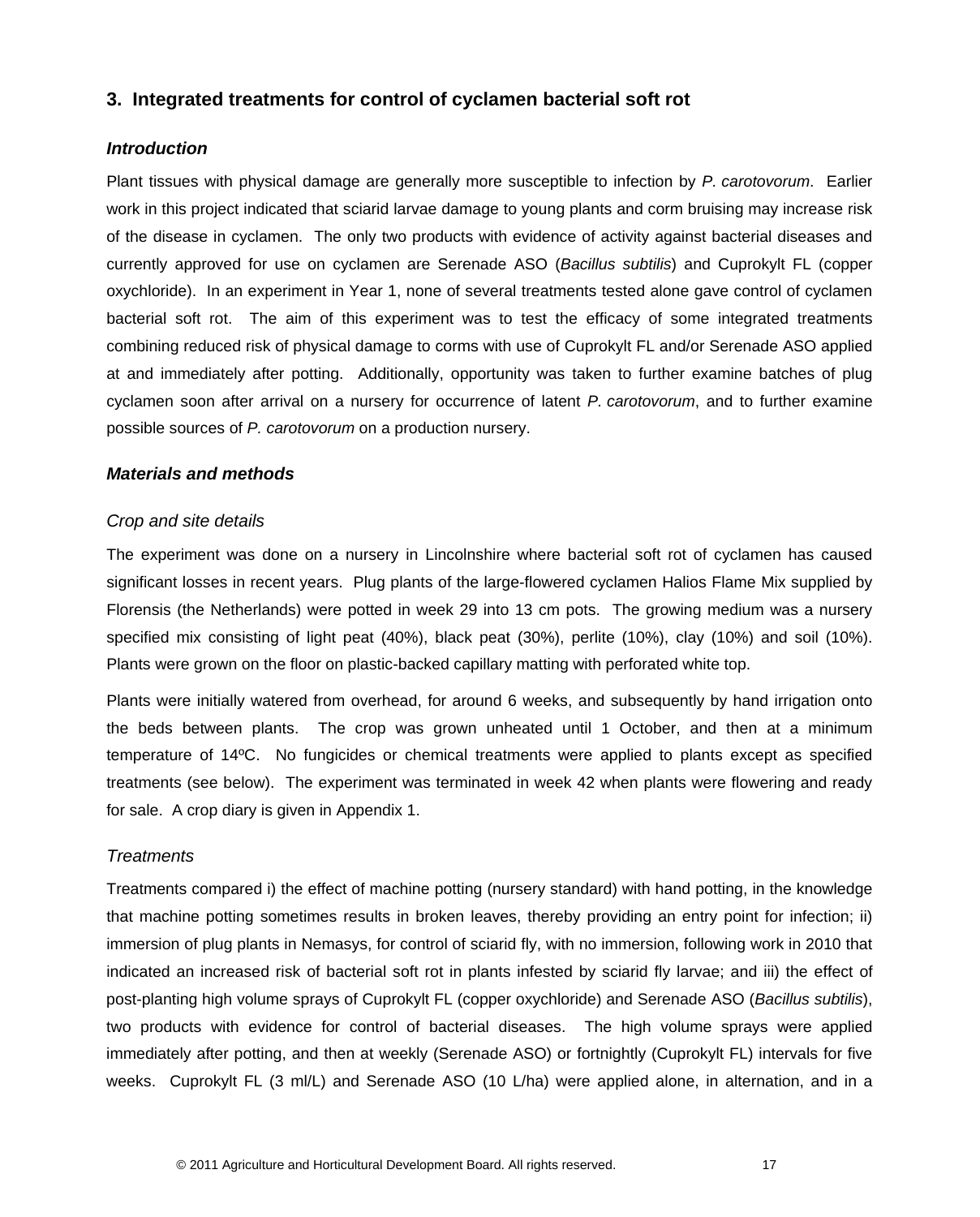mixture with each product used at half the above rates. Application rate and spray interval of the individual products was at label recommendations. Cuprokylt FL is currently permitted on protected ornamentals under the Long Term Arrangements for Extension of Use; Serenade ASO is permitted under SOLA 0246/09; both uses are at growers' own risk. Treatments are listed below:

|                | Immersion in   | <b>Sprays after potting</b> |                |                 |                 |                |             |  |
|----------------|----------------|-----------------------------|----------------|-----------------|-----------------|----------------|-------------|--|
| <b>Potting</b> | <b>Nemasys</b> | Wk0                         | Wk1            | Wk <sub>2</sub> | Wk <sub>3</sub> | Wk4            | <b>Wk 5</b> |  |
| 1. Hand        | Yes            | ٠                           | ۰              | ۰               | ۰               | $\overline{a}$ | ۰           |  |
| 2. Hand        | No             | -                           | ۰              | ۰               | $\blacksquare$  | $\blacksquare$ | ۰           |  |
| 3. Machine     | Yes            | ۰                           |                |                 | $\blacksquare$  |                |             |  |
| 4. Machine     | <b>No</b>      | ٠                           | $\blacksquare$ |                 | ۰               | $\blacksquare$ | ٠           |  |
| 5. Machine     | Yes            | Cup                         | ۰              | Cup             | ۰               | Cup            |             |  |
| 6. Machine     | Yes            | Ser                         | Ser            | Ser             | Ser             | Ser            | Ser         |  |
| 7. Machine     | Yes            | Cup                         | Ser            | Cup             | Ser             | Cup            | Ser         |  |
| 8. Machine     | Yes            | Cup/Ser                     | Cup/Ser        | Cup/Ser         | Cup/Ser         | Cup/Ser        | Cup/Ser     |  |

**Table 3.1:** Treatments examined for effect on bacterial soft rot of cyclamen, cv. Halios Flame Mix 2011

Cup – Cuprokylt FL; Ser – Serenade ASO

The immersion treatment was done when plants were in the plug trays. A tray of plants was fully immersed in a suspension of Nemasys for around 2 seconds, removed and allowed to drain. Machine and hand potting were done by trained nursery staff. Post-planting sprays were applied at 1,000 L/ha using a knapsack pressurised sprayer with 02F100 nozzles at 2 bar pressure.

## *Experimental design and statistic analysis*

The experiment was a randomised design with four replicate blocks of eight treatments. Each plot consisted of 48 plants, initially placed in six adjacent trays of eight plants. At spacing, the plants were removed from the trays and spaced diagonally at 26 cm (centre to centre). Results were examined by ANOVA and regression analysis as appropriate. Specific contrasts were done to determine the overall effects of immersion vs non-immersion at potting, and Cuprokylt FL vs no Cuprokylt FL spray treatment post-potting.

#### *Disease assessments*

The experiment was examined weekly for 8 weeks and then fortnightly. All collapsed plants were removed from the crop at each visit and the cause of collapse determined by examination of the corm for symptoms of bacterial soft rot, Fusarium wilt or other disease.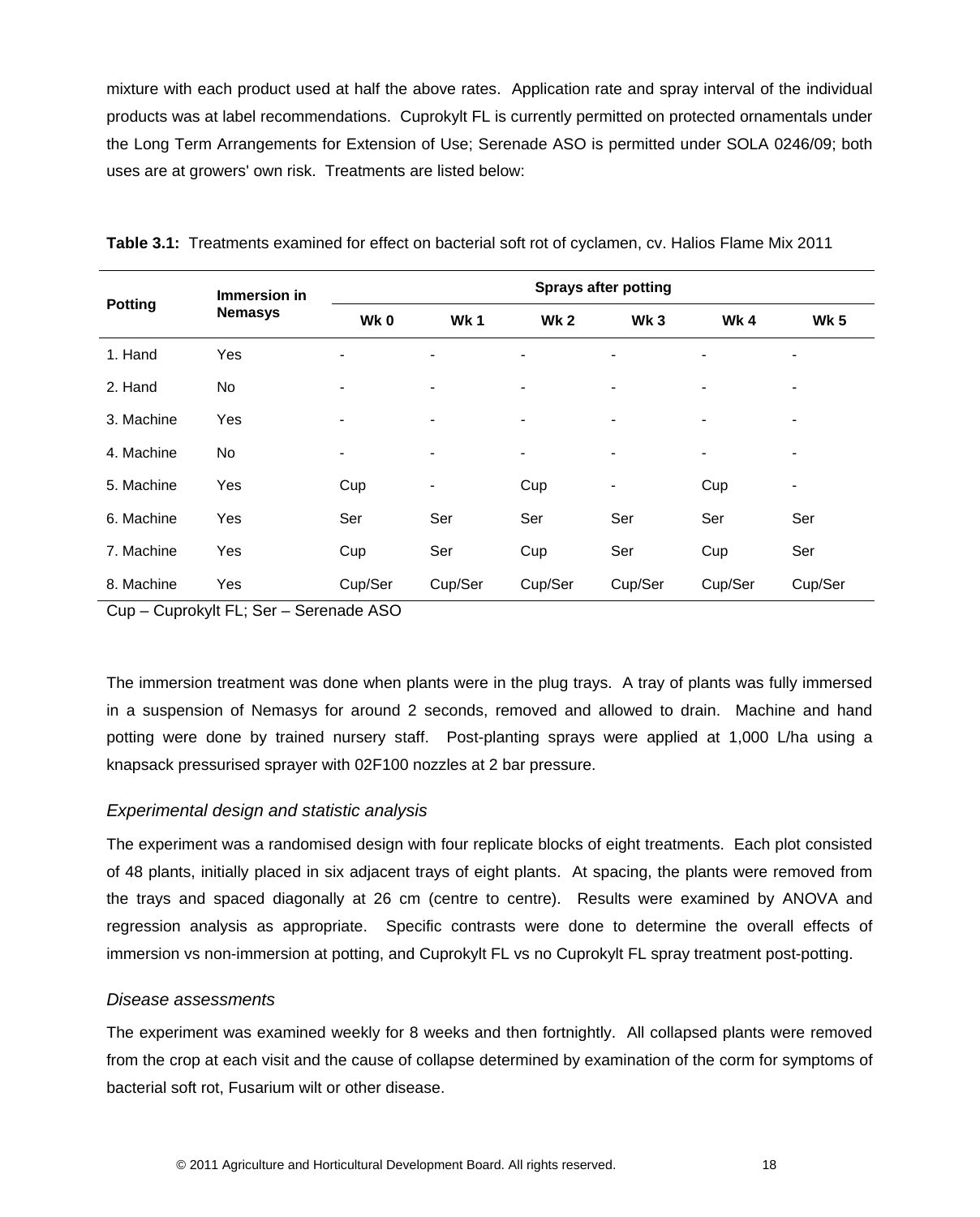At the final assessment in week 42, the number of surviving plants per plot was counted.

## *Monitoring for P. carotovorum*

Samples of plants, water and insects were collected from the nursery at intervals and sent to Fera to test for *P. carotovorum*, using the methods described in previous reports. Briefly, plants were macerated in buffer and a dilution series was streaked onto a soft rot bacterium semi-selective medium (CVP). Plants with suspected symptoms of soft rot were tested separately. Suspected colonies of *P. carotovorum* were confirmed by fatty acid profile analysis. The samples collected were as follows:

| 14 June | Cyclamen plug plants (suspected bacterial soft rot)                                  |
|---------|--------------------------------------------------------------------------------------|
| 19 July | Plug plants and growing medium used in the trial, taken at potting                   |
| 26 July | <b>Sciarid flies</b>                                                                 |
| 2 Aug   | Sciarid and shore flies                                                              |
| 16 Aug  | Water from glasshouse floor and Nemasys drench tank                                  |
| 23 Aug  | Water from glasshouse floor and cyclamen leaves (commercial crop close to the trial) |

## *Plant growth*

An assessment of plant growth was done on 30 August, 6 weeks after potting. Top growth was assessed on a 1-5 scale and root growth was assessed as % root ball covered by roots. Ten plants per plot were examined.

## <span id="page-23-0"></span>**Results**

## *Bacterial soft rot*

No symptoms of bacterial soft rot were observed in plug plants at potting.

Plant collapse due to bacterial soft rot was first observed one week after potting. A sample of 10 collapsed plants was sent to Fera and *P. carotovorum* was confirmed in all of them. Further collapsed plants were found at each visit for the duration of the trial. Symptoms of the collapsed plants were typical of bacterial soft rot. No Fusarium wilt was found.

At 6 weeks after potting (1 week after the final sprays of Cuprokylt FL and Serenade ASO), plants affected by bacterial soft rot were found in all treatments except the untreated control, treatment 3, where plants were hand potted, not immersed in water at the plug plant stage and not treated with Cuprokylt FL or Serenade ASO (Table 3.2). The number of plants with bacterial soft rot was significantly (P =  $0.007$ ) increased by treatments 3, 5, 7 and 8. Treatments were grouped to compare the effects of specific components of treatments at this time (Table 3.3). Brief immersion of plug plants in a tank of water containing Nemasys (P  $= 0.002$ ), and sprays of Cuprokylt FL (P < 0.001) significantly increased bacterial soft rot, by x13 and x3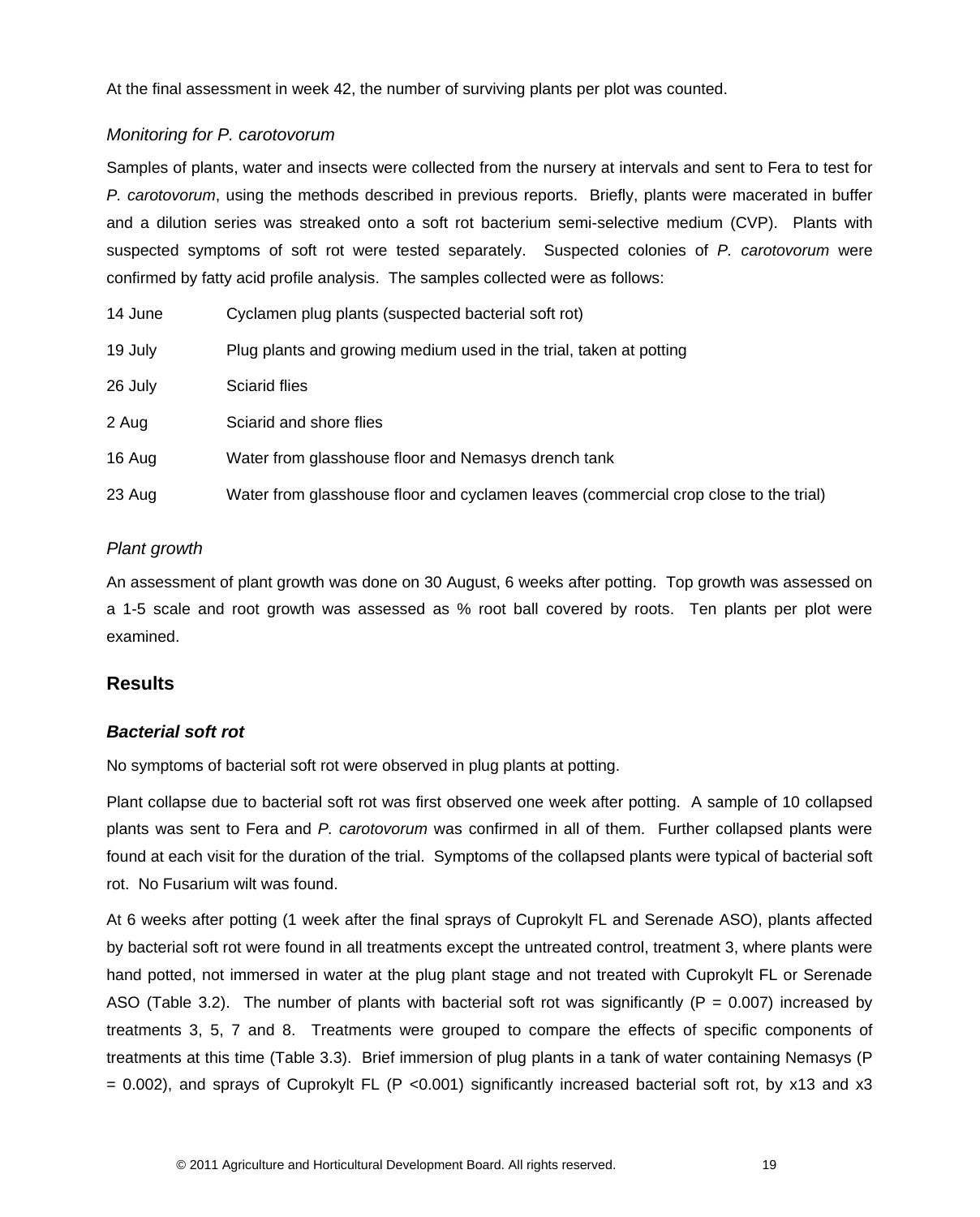respectively. There was no evidence that machine potting increased bacterial soft rot compared with hand potting (T3 compared with T1, T4 compared with T2).

An assessment was done on plant growth at 1 week after the final spray to determine if any treatment, and especially Cuprokylt FL, caused damage or affected growth and thereby increased susceptibility to bacterial soft rot. No differences were observed in the amount of top growth (Table 3.4). No stunting of roots or other crop damage was observed.

The numbers of plants developing bacterial soft rot continued to increase with time. The trial was concluded on 18 October, 13 weeks after potting, when plants were in flower and ready for sale. The mean number of surviving plants per plot at this time ranged from 14.0 (29%) in treatment 7 to 33.8 (70%) in treatment 2 (Table 3.4). The greatest numbers of surviving plants were in treatments 2 and 4, plants which were not immersed in water at the plug plant stage. Although the pattern of treatment effects at the end of the trial reflected that recorded at 6 weeks after potting, differences between treatments were not statistically significant  $(P = 0.077)$ .

| <b>Potting</b>       | <b>Immersion</b> | <b>in</b>                | <b>Sprays</b><br>after | Mean no. plants (of 48) with bacterial soft rot at intervals (week) after<br>potting |                |           |             |                |             |  |
|----------------------|------------------|--------------------------|------------------------|--------------------------------------------------------------------------------------|----------------|-----------|-------------|----------------|-------------|--|
|                      | <b>Nemasys</b>   | potting                  | 1                      | $\mathbf{2}$                                                                         | 3              | 4         | 5           | $6\phantom{1}$ | 7           |  |
| 1. Hand              | Yes              | ۰                        | $\mathbf 0$            | 0.5                                                                                  | 0.8            | 2.0       | 2.3         | 2.8            | 5.3         |  |
| 2. Hand              | No               | ۰                        | 0                      | 0                                                                                    | $\Omega$       | 0         | $\mathbf 0$ | $\mathbf 0$    | $\mathbf 0$ |  |
| 3. Machine           | Yes              | ۰                        | 0                      | 0.3                                                                                  | 0.8            | 2.3       | 3.8         | 4.8            | 8.0         |  |
| 4. Machine           | No.              | $\overline{\phantom{a}}$ | 0                      | 0                                                                                    | 0              | 0         | 0.3         | 0.8            | 1.8         |  |
| 5. Machine           | Yes              | Cup                      | 0                      | 1.5                                                                                  | 3.0            | 5.0       | 5.8         | 7.0            | 8.5         |  |
| 6. Machine           | Yes              | Ser                      | 0                      | 0.3                                                                                  | 0.8            | 1.8       | 2.3         | 2.8            | 7.0         |  |
| 7. Machine           | Yes              | Cup/Ser                  | 0.8                    | 1.8                                                                                  | 2.5            | 4.3       | 7.0         | 9.3            | 14.5        |  |
| 8. Machine           | Yes              | Cup+Ser                  | 0.3                    | 1.3                                                                                  | 2.3            | 4.3       | 4.3         | 6.0            | 9.5         |  |
| Significance (21 df) |                  |                          | <b>NS</b>              | 0.046                                                                                | <b>NS</b>      | <b>NS</b> | 0.011       | 0.007          | 0.016       |  |
| LSD                  |                  |                          |                        | 1.29                                                                                 | $\blacksquare$ | ۰         | 3.86        | 4.75           | 7.40        |  |

**Table 3.2:** Effect of treatments applied at potting and post-planting sprays on cyclamen bacterial soft rot – 2011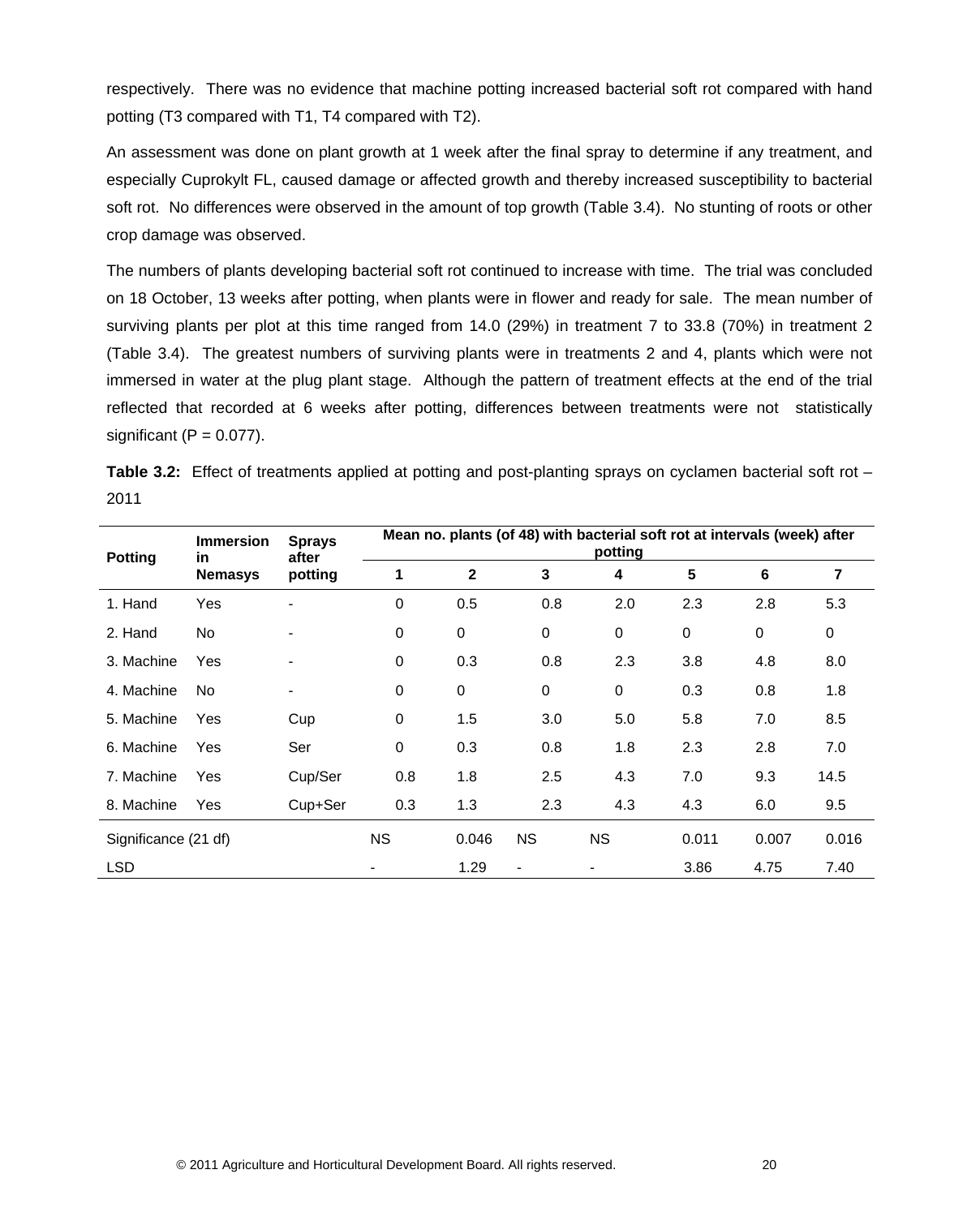| <b>Treatment contrast</b> | <b>Treatment numbers</b> | <b>Number of replicates</b> | Mean number of plants<br>affected (of 48) | F pr.   |
|---------------------------|--------------------------|-----------------------------|-------------------------------------------|---------|
| No immersion              | 2, 4                     |                             | 0.4                                       |         |
| Immersion                 | $1, 3, 5-8$              | 24                          | 5.5                                       | 0.002   |
| No Cuprokylt FL           | $1-4, 6$                 | 20                          | 2.2                                       |         |
| Cuprokylt FL              | 5, 7, 8                  | 12                          | 7.5                                       | < 0.001 |

**Table 3.3:** Effect of immersion of plug plants at potting and Cuprokylt FL spray treatment on cyclamen bacterial soft rot at 6 weeks after potting (30 August 2011)

**Table 3.4:** Effect of treatments applied at potting and post-planting sprays on plant growth and number of surviving plants

| <b>Potting</b>       | Immersion in<br><b>Nemasys</b> | <b>Sprays after</b><br>potting | Plant growth score (30<br>Aug) $(1 - 5)$ | Number surviving non-collapsed<br>plants out of 48 (18 Oct) |
|----------------------|--------------------------------|--------------------------------|------------------------------------------|-------------------------------------------------------------|
| 1. Hand              | Yes                            | ۰                              | 2.5                                      | 29.2                                                        |
| 2. Hand              | No.                            |                                | 2.8                                      | 33.8                                                        |
| 3. Machine           | Yes                            |                                | 2.8                                      | 25.2                                                        |
| 4. Machine           | No                             | ۰                              | 3.0                                      | 33.2                                                        |
| 5. Machine           | Yes                            | Cup                            | 2.5                                      | 22.5                                                        |
| 6. Machine           | Yes                            | Ser                            | 2.8                                      | 26.8                                                        |
| 7. Machine           | Yes                            | Cup/Ser                        | 3.0                                      | 14.0                                                        |
| 8. Machine           | Yes                            | Cup+Ser                        | 2.5                                      | 18.0                                                        |
| Significance (21 df) |                                |                                | <b>NS</b>                                | <b>NS</b>                                                   |
| <b>LSD</b>           |                                |                                | ٠                                        | ۰                                                           |

## *Monitoring for P. carotovorum*

Trays of plug cyclamen plants cv. Halios from the Netherlands received at the nursery on 10 June showed symptoms of bacterial soft rot by 13 June, while still in the plug trays. Plants of four colours were sampled from seven trays, selecting two to five plants with obvious soft rot (mushy corm), possible soft rot (soft petioles) and visibly healthy from the same tray. No trays completely free of soft rot symptoms were found. *P. carotovorum* was confirmed in 16 of the 17 sets of plants sampled (Table 3.5). Four out of five samples of visibly healthy plants tested positive for the bacterium. The level of infection, as indicated by the number of bacteria recovered, was generally greatest in plants with obvious soft rot but some of the samples with possible soft rot and visibly healthy were also heavily infected. Although no count on the distribution of affected plants was done, it appeared that plants with obvious soft rot were more common towards the edges of plug trays than in the centre.

The cyclamen plug plants used in the trial were sampled on 19 July 2011, the day the trial was set up, and tested for *P. carotovorum*. Sub-samples consisted of 10-11 plants. Two out of six samples tested positive for the bacterium (Table 3.6); these were both from trays of plants that had been immersed in a suspension of Nemasys in water. The four samples of plants that were not immersed all tested negative.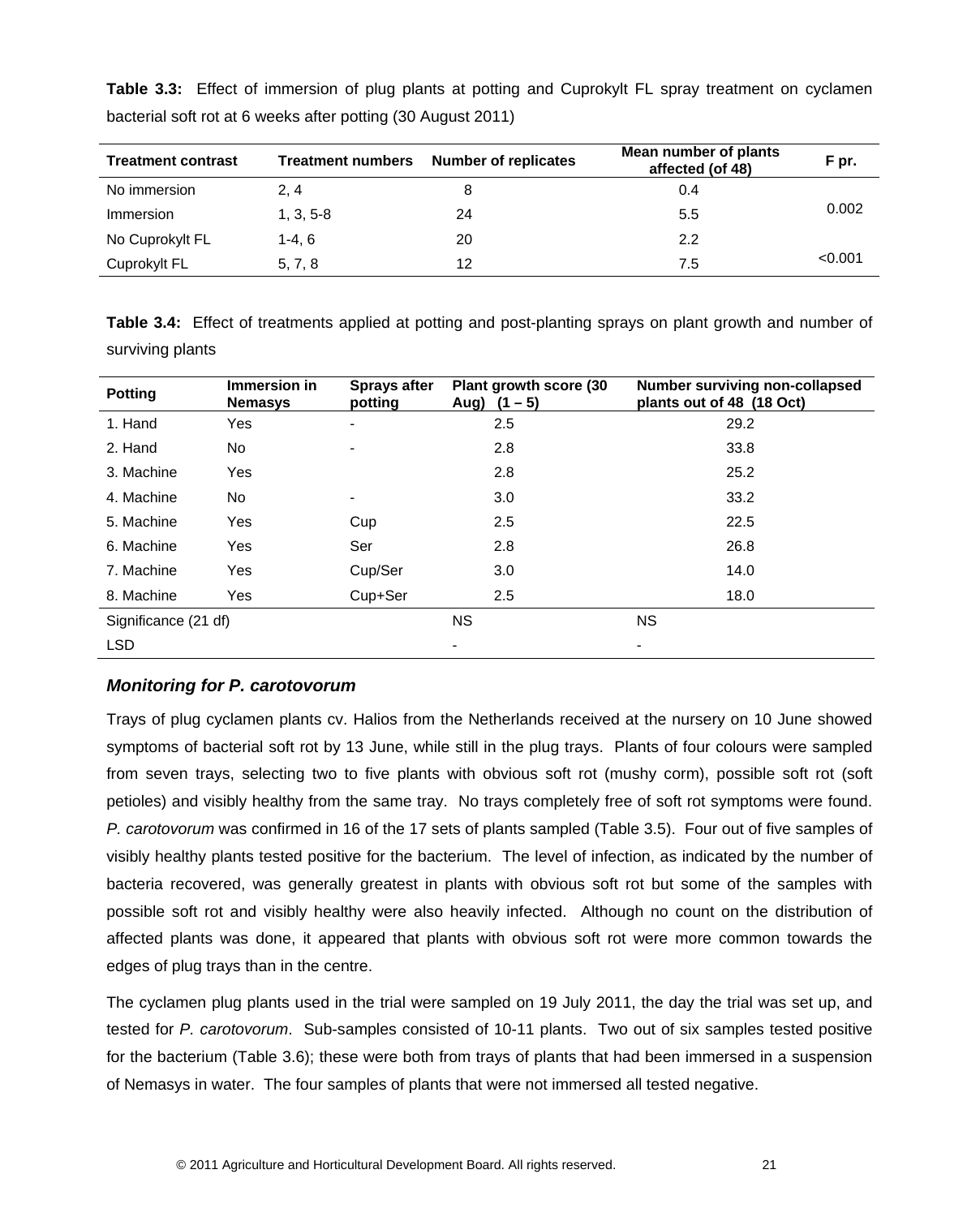A sample of the growing medium collected on 19 July 2011 tested negative for *P. carotovorum.*

A sample of water collected on 16 August from the water tank used to immerse plug plants was found to be free of *P. carotovorum*. A sample of water collected from a puddle in the trial glasshouse on the same day (1 week after potting) had a low level of *P. carotovorum* (Table 3.7). Samples of water collected from puddles in the glasshouse one week later had relatively high levels of the bacterium, up to 6000 cfu/ml (Table 3.7). It is considered that these levels, while not high enough to cause soft rot without further multiplication, are significant as an indication of water as a source of infection, especially on plants that are damaged and wet. Interestingly, a low level of *P. carotovorum* was also detected in one of three samples of water pipetted from the surface of cyclamen leaves.

No *P. carotovorum* was detected in a sample of sciarid and shore flies collected from the nursery on 2 August. It was not possible to test a sample collected one week earlier due to breakage of the sample tube in the post and loss of the flies.

**Table 3.5:** Recovery of *P. carotovorum* from trays of plug cyclamen plants in which one or more plants had symptoms of bacterial soft rot – sampled 14 June 2011

| Plug<br>tray   | <b>Plant colour</b>    | No. plants in<br>sample | <b>Symptoms</b>              | P. carotovorum<br>detected | <b>Relative level</b> |
|----------------|------------------------|-------------------------|------------------------------|----------------------------|-----------------------|
| 1              | Light rose             | $\overline{2}$          | Obvious rot                  | Yes                        | High                  |
| 1              | Light rose             | 2                       | Possible rot (soft petioles) | Yes                        | Medium                |
| 1              | Light rose             | 3                       | Healthy                      | No                         |                       |
| $\overline{2}$ | Light rose             | $\overline{2}$          | Obvious rot                  | Yes                        | High                  |
| 2              | Light rose             | 3                       | Possible rot                 | Yes                        | Medium                |
| $\overline{2}$ | Light rose             | $\overline{2}$          | Healthy                      | Yes                        | Medium                |
| 3              | Magenta                | 5                       | Obvious rot                  | Yes                        | High                  |
| 3              | Magenta                | 3                       | Possible rot                 | Yes                        | High                  |
| 3              | Magenta                | 5                       | Healthy                      | Yes                        | Medium                |
| 4              | Magenta                | $\overline{2}$          | Possible rot                 | Yes                        | High                  |
| 5              | White                  | 5                       | Obvious rot                  | Yes                        | High                  |
| 5              | White                  | 5                       | Possible rot                 | Yes                        | High                  |
| 5              | White                  | 5                       | Healthy                      | Yes                        | High                  |
| 6              | Fantasia Violet        | 3                       | Possible rot                 | Yes                        | Low                   |
| 6              | Fantasia Violet        | 5                       | Healthy                      | Yes                        | Low                   |
| $\overline{7}$ | <b>Fantasia Violet</b> | $\overline{2}$          | Obvious rot                  | Yes                        | High                  |
| 7              | Fantasia Violet        | $\overline{2}$          | Possible rot                 | Yes                        | Low                   |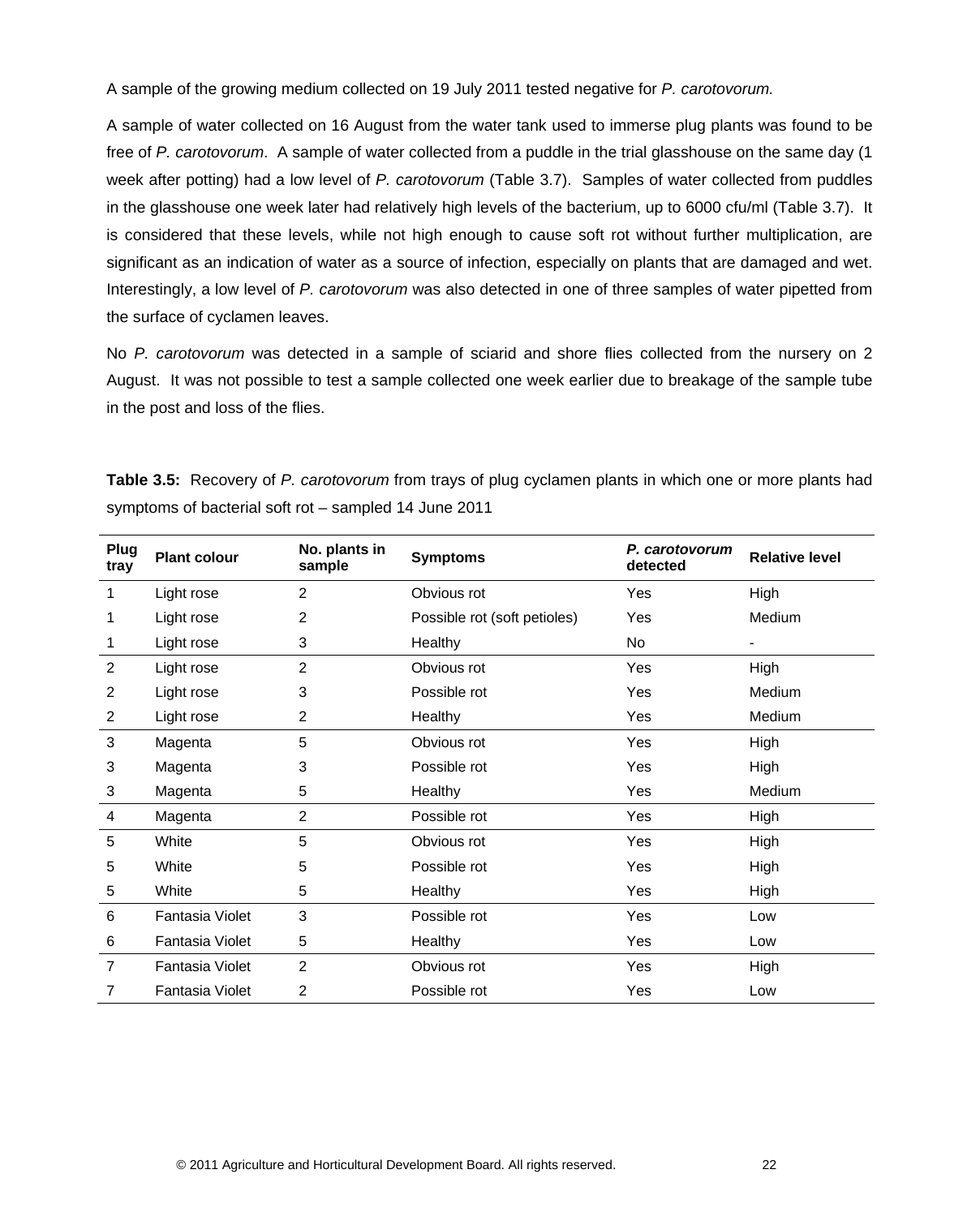| <b>Plug plant treatment</b> | <b>Symptoms</b> | <b>Number of plants</b> | P. carotovorum detected | <b>Relative level</b>    |
|-----------------------------|-----------------|-------------------------|-------------------------|--------------------------|
| 1. None                     | None            | 10                      | No                      | -                        |
| 2. None                     | None            | 10                      | No                      | $\overline{\phantom{0}}$ |
| 3. None                     | None            | 10                      | No                      | $\overline{\phantom{0}}$ |
| 4. None                     | Possible        | 11                      | No                      | ۰                        |
| 5. Nemasys immersion        | None            | 10                      | Yes                     | Low                      |
| 6. Nemasys immersion        | None            | 10                      | Yes                     | Low                      |

**Table 3.6:** Recovery of *P. carotovorum* from plug plants of cyclamen cv. Halios Flame Mix sampled 19 July 2011, immediately before potting for the integrated control trial

**Table 3.7:** Results of tests for *P. carotovorum*

| Date collected | Sample type        | Sub-sample               | P. carotovorum<br>detected | Count (cfu/ml) |
|----------------|--------------------|--------------------------|----------------------------|----------------|
| 16 Aug         | Immersion tank     |                          | <b>No</b>                  | -              |
|                | Path water         | $\overline{\phantom{a}}$ | Yes                        | 44             |
| 23 Aug         | Path water         | 1                        | Yes                        | 6000           |
|                |                    | $\overline{2}$           | Yes                        | 1900           |
|                |                    | 3                        | Yes                        | 1550           |
|                | Leaf surface water | 1                        | Yes                        | 4              |
|                |                    | $\overline{2}$           | No                         | $\mathbf 0$    |
|                |                    | 3                        | No                         | 0              |

## <span id="page-27-0"></span>**Discussion**

## *Infection in young plants*

The detection of *P. carotovorum* in plug plants sampled on the day of potting suggests that plants were already infected when they arrived on the nursery, or became infected in the few days the plants remained in the trays or when they were immersed in water containing Nemasys. It is possible that the water used in the immersion treatment had been contaminated with *P. carotovorum* from a few plants with bacterial soft rot, during earlier treatment of plants for a commercial crop, and subsequently this water contaminated plants used in the experiment. However, a sample of water taken from the bottom of the immersion tank, albeit one week after the experiment was set up, tested negative for *P. carotovorum*. An alternative explanation is that many of the plants already contained latent infection by *P. carotovorum* at the time they were immersed in water, and that the thorough wetting of the plants, especially the crowns, triggered multiplication of the bacterium and development of soft rot symptoms. This latter explanation is supported by a) the detection of *P. carotovorum* in visibly healthy plug plants in a delivery from the same supplier a few weeks previously and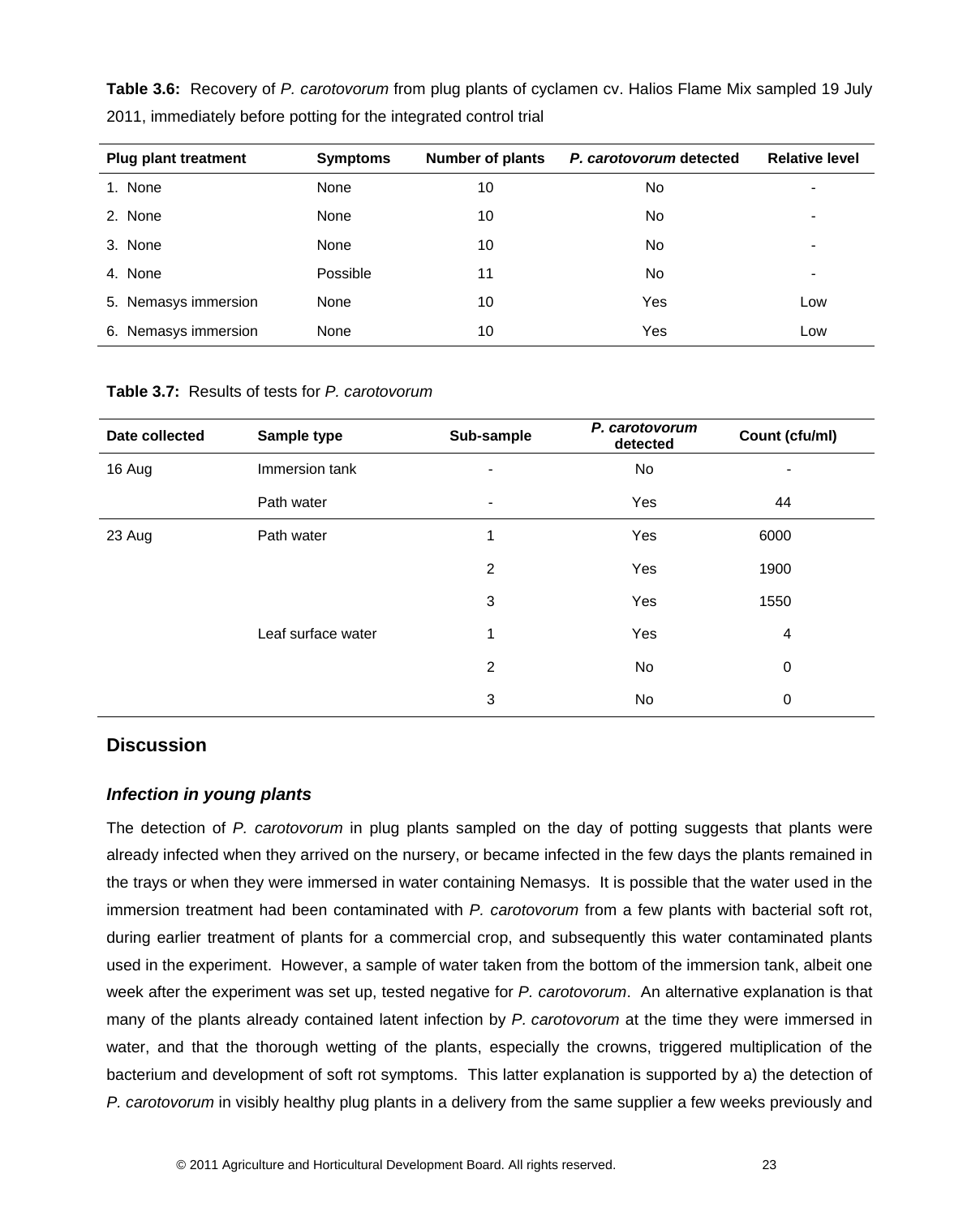b) the speed and extent of soft rot development in plug plants immersed at potting – some plants collapsed within just 1 week.

Further work is required to investigate the effect of drenching plants with water on the development of bacterial soft rot. Earlier work in this project has recorded a significant effect of delivery batch on occurrence of the disease. It is possible that the duration of transport of plug plants from propagation nursery to production nursery, and the conditions experienced by plants during this period, affect occurrence of bacterial soft rot. Specifically, it is suggested that condensation may occur on plants during transport and this may increase occurrence of the disease. Discussion with propagators and growers indicated that plug plants from the continent can be on a lorry for 3-5 days, and that in most cases the temperature in the lorry is not controlled. Water will be transpired by plants and, combined with temperature changes in a lorry, this is likely to result in condensation on plants.

#### *Treatment effects*

There was no evidence from this experiment that any damage to plug plants caused by machine potting, compared with hand potting, was sufficient to increase the level of bacterial soft rot.

Work in Year 1 of this project indicated that Cuprokylt FL may possibly have some effect against *P. carotovorum*, and work elsewhere indicates that Serenade ASO (*Bacillus subtilis*) can reduce fire blight caused by *Erwinia amylovora*. None of the four treatments using these products in the current trial reduced the incidence of cyclamen bacterial soft rot compared with untreated plants, even though treatments were applied up to six times at weekly intervals from immediately after potting. It appears likely that plants were already infected internally with the bacterium at or soon after potting, and consequentially any beneficial effects of subsequent sprays to protect plants from further infection were masked by the uncontrolled initial infection.

Immersion of plug plants in water at potting increased the incidence of bacterial soft rot developing within 6 weeks by 15-fold; and spray treatment with copper increased the disease incidence 3-fold. Possible reasons for immersion in water increasing soft rot include: the growing medium around plants remained wet for longer after potting, and wetness is known to favour infection and multiplication by bacterial pathogens; plants became contaminated from infested water; immersion in water results in a physiological change in plants and influenced susceptibility to bacterial soft rot/ability to resist infection. The adverse effect of copper oxychloride sprays was surprising and the reason for this effect is unknown. Possibly the copper treatment damaged plants such that infection by *P. carotovorum* occurred more readily; however, no visible damage or adverse effect on plant growth was seen. Possibly plants sprayed with Cuprokylt FL remained wet for longer than other plants and this increased risk of infection and disease development.

The pattern of treatment effects clearly visible at 6 weeks after potting was still evident at 13 weeks, although differences between treatments were not statistically significant. The incidence of collapsed plants was much greater at 13 weeks (30-71% of plants) than at 6 weeks (0-30% of plants). It is possible that there was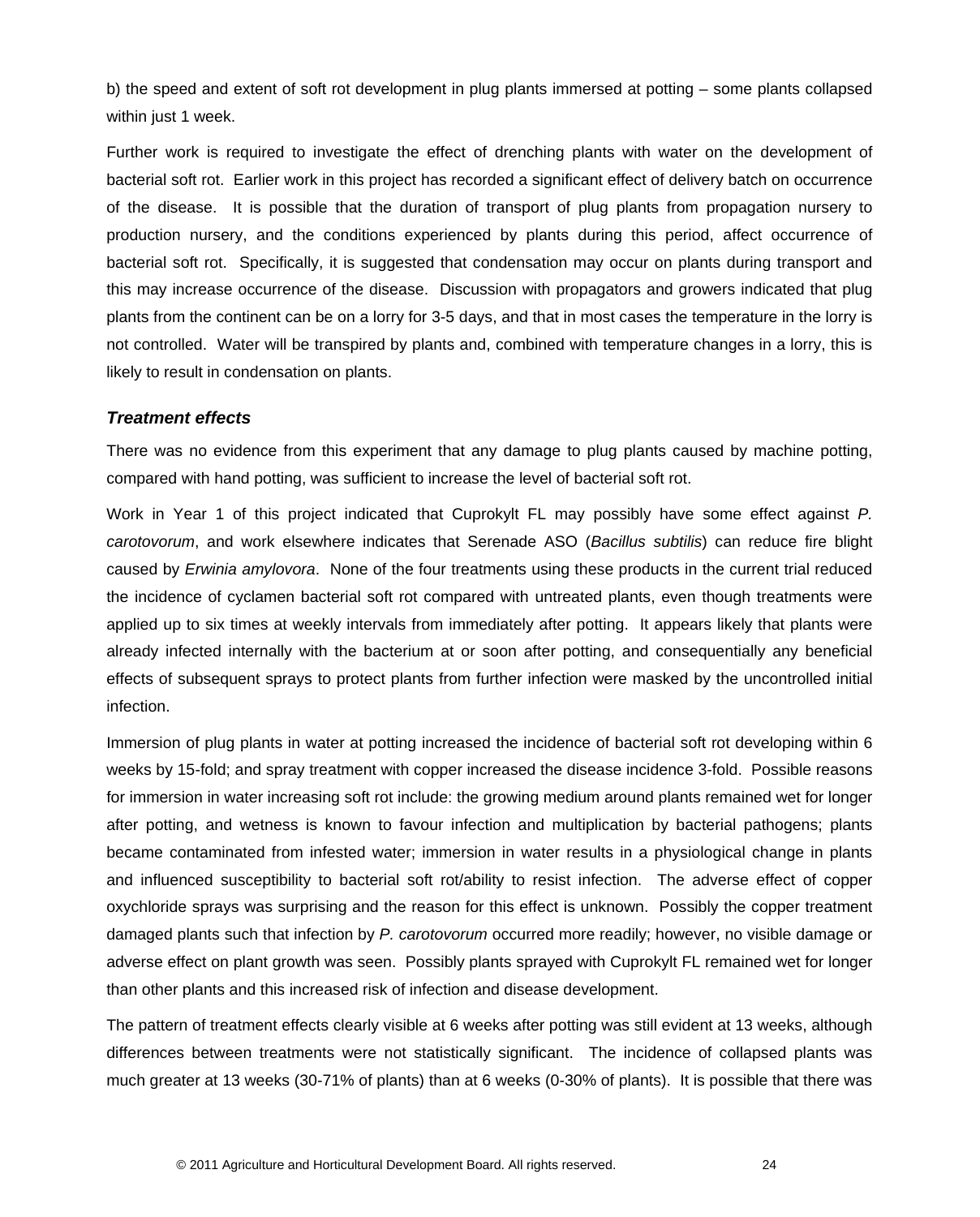secondary spread of infection between plants which reduced the initial treatment effects; spray treatments ceased at 5 weeks after potting and so are unlikely to have influenced disease development in the latter stages of the trial. The recovery of *P. carotovorum* from water on the leaves of cyclamen plants in the crop indicates a possibility of water splash of the bacterium between treatments. Although sciarid and shore flies have been implicated in the spread of some plant pathogens, there was no evidence from our limited tests that they spread *P. carotovorum*; further testing is required to determine more conclusively the possible role of insects in secondary spread of bacterial soft rot of cyclamen.

The effect of a plug-plant immersion treatment in this experiment contrasts with nursery observations in 2010, when bacterial soft rot development was greatest in untreated plants and least in plants that had been immersed in a suspension of Nemasys at the plug stage. Possibly the reason that immersion treatment did not increase bacterial soft rot in 2010 was because there was nil or a very low population of *P. carotovorum* on or in plug plants in 2010, and there was a greater level present in 2011, sufficient to multiply and cause disease when wetted by immersion in water.

In conclusion, this experiment on control of cyclamen bacterial soft rot and a similar experiment in Year 1 of the project, show that it is very difficult to influence development of the disease after potting with the products tested. Efforts to control the disease are probably better targeted at preventing infection of young plants, including treatments during propagation and the conditions for transport of young plants.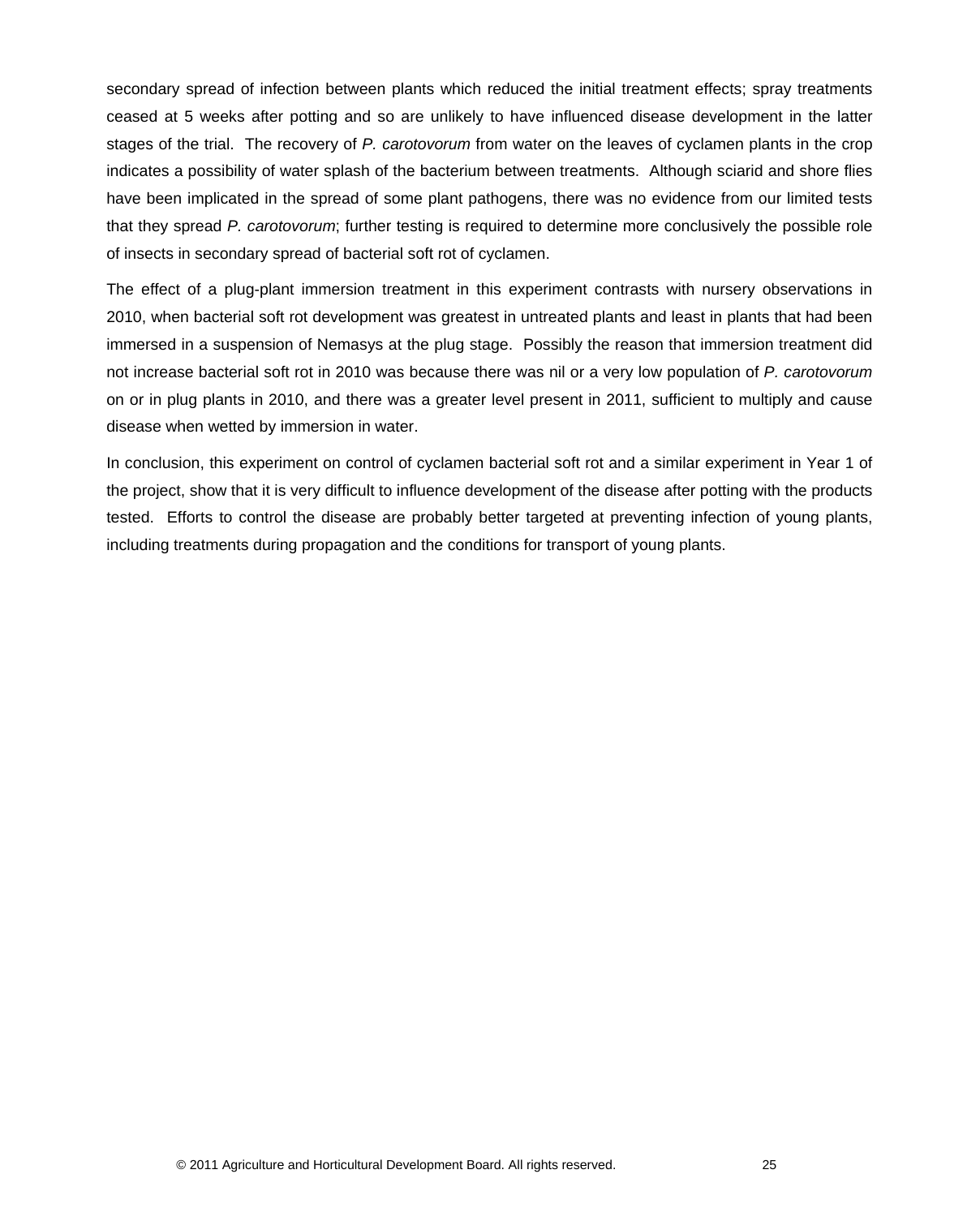# <span id="page-30-0"></span>**4. Evaluation of treatments for control of** *Pseudomonas* **leaf spot on Impatiens**

### <span id="page-30-1"></span>*Introduction*

Bacterial leaf spot of Impatiens has been recently observed in commercial crops at damaging levels. Plants in multipacks showed leaf margin spots, blackening and collapse. This disease of Impatiens and New Guinea Impatiens is caused by *Pseudomonas* species, most commonly *Pseudomonas syringae.* Infection is often associated with hydrathodes (water pores) at the leaf margin. Initial symptoms are small brown spots (3-5 mm diameter) near the leaf edge. These enlarge and develop a grey-black, greasy appearance. Adjacent areas yellow and leaves die, generally without wilting. Severely affected plants may lose most of their leaves. *Pseudomonas* leaf spot on Impatiens is generally of minor importance unless conditions are wet. Drips in polytunnels from condensation and overhead watering late in the day are likely to exacerbate the problem.

A literature review in year 1 identified a number of chemical treatments with reported protective value against bacterial infections in ornamentals. A glasshouse experiment was conducted in year 3 to assess the effect of a number of the selected preventative spray treatments on artificial leaf infection of Impatiens seedlings following inoculation with *Pseudomonas syringae* by, *syringae.* 

## <span id="page-30-2"></span>*Materials and methods*

### *Crop culture*

Seedlings of Impatiens were transplanted into 10 cm pots in trays on capillary matting. Plants were watered from below (i.e. into the capillary matting) with a liquid feed (75 mg/L nitrogen, 50 mg/L phosphate and 150 mg/L potassium). Plants were grown in a heated shaded glasshouse. Average temperatures were maintained at 25 °C over the duration of the experiment.

## *Bactericide applications*

After 5 weeks growth and one week before inoculation, the following spray treatments were applied to upper and lower leaf surfaces from hand held atomisers until run-off until just before run-off:

- 1. Untreated (sprayed with sterile distilled water)
- 2. Copper oxychloride (0.5% Cuprokylt FL, Unicrop) foliar spray
- 3. Potassium phosphite (1% Farm-Fos 44) + Breakthru wetter foliar application
- 4. Fosetyl-Al (3.75 g per L Aliette 80WG, Certis) foliar spray
- 5. Azoxystrobin (1 ml per L Amistar, Syngenta) foliar spray
- 6. 10 mM methyl jasmonate (Sigma-Aldrich) foliar spray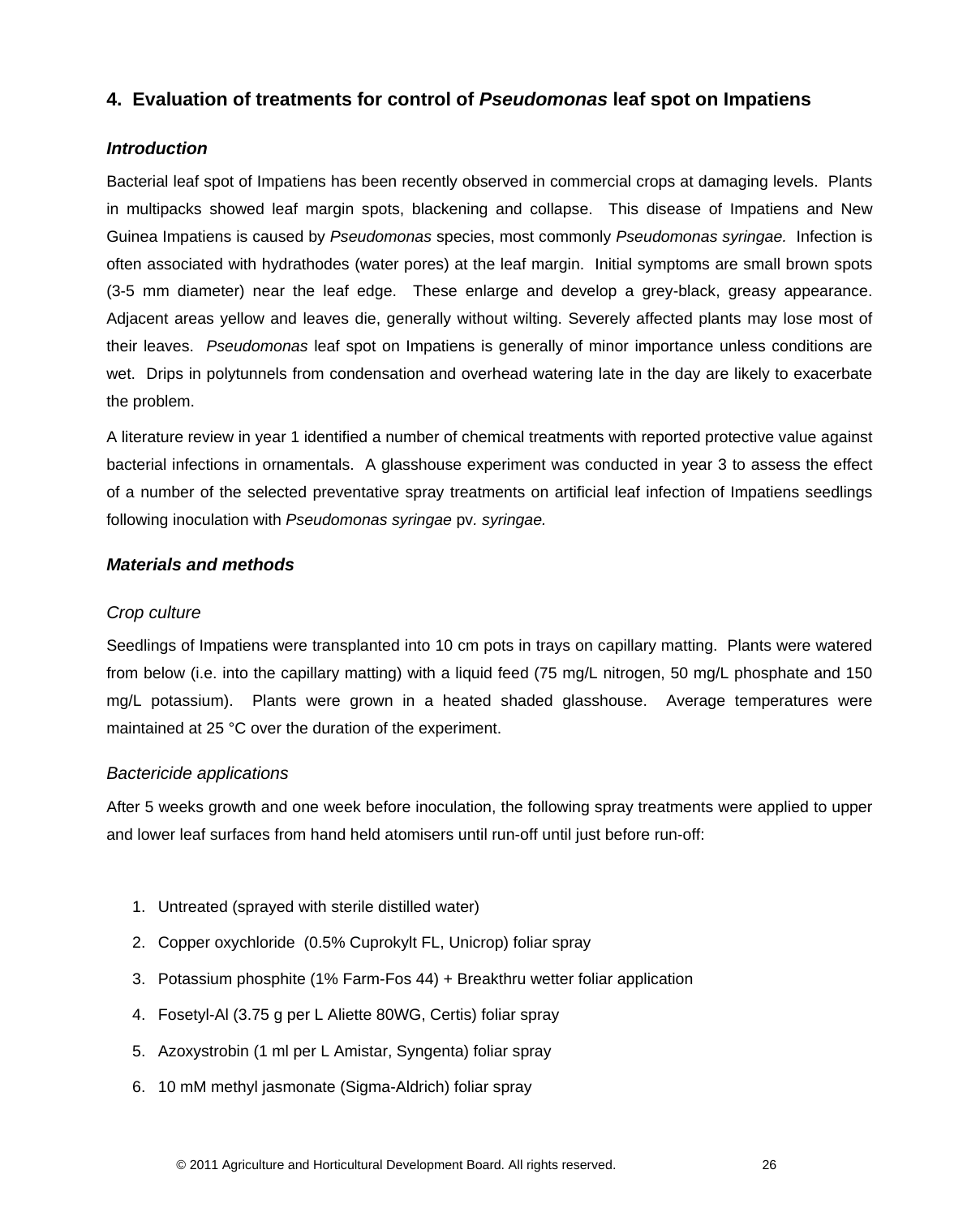7. Grapefruit seed extract (0.05% Biosept 33 SL, Cintamani Poland) foliar spray

The same treatments were also repeated one week after inoculation. Plants were treated in five randomised blocks, each with two plants per treatment; there were four inoculation points on four leaves of each plant.

#### *Inoculation*

*Pseudomonas syringae* pv. *syringae* (isolate Fera 962204) was cultured on nutrient dextrose agar for 48 h and colonies were suspended in sterile distilled water (SDW). The concentration of bacteria in the suspension was then diluted in SDW to 10<sup>7</sup> cfu per ml according to its optical density (OD<sub> $\lambda=650$ nm</sub>), using previously prepared calibration curves. Seedlings were inoculated after 6 weeks growth by spraying the bacterial suspension in SDW at  $10<sup>7</sup>$  cells per ml onto upper and lower surfaces of all fully-emerged leaves until the leaves were wetted but before run-off (approximately 15 ml per plant). Negative controls were sprayed with SDW. To encourage infection, one prominent leaf per plant was pricked with a sterile hypodermic needle immediately after spraying to create 10 small wounds to facilitate entry of the bacteria. Plants were observed weekly for development of symptoms of bacterial leaf spot.

% inoculation sites at which symptoms developed were determined from 16 inoculation sites per plant averaged over 10 plants per treatment.

## <span id="page-31-0"></span>**Results and discussion**

Small leaf spots (up to 0.5 mm diameter) were observed from 2 weeks after inoculation in untreated controls, but were only associated with leaves which had been punctured after inoculation (Fig 4.1). Similar spots developed around wounded inoculation sites in all treatments but the frequency of development of symptoms in the 6 weeks after inoculation varied between treatments (Table 4.1). The incidence of leaf spots was significantly reduced (P<0.001) by Cuprokylt FL, Amistar, grapefruit seed extract and methyl jasmonate. Cuprokylt FL provided the highest level of protection, although disease development still occurred at more than half of the inoculation sites.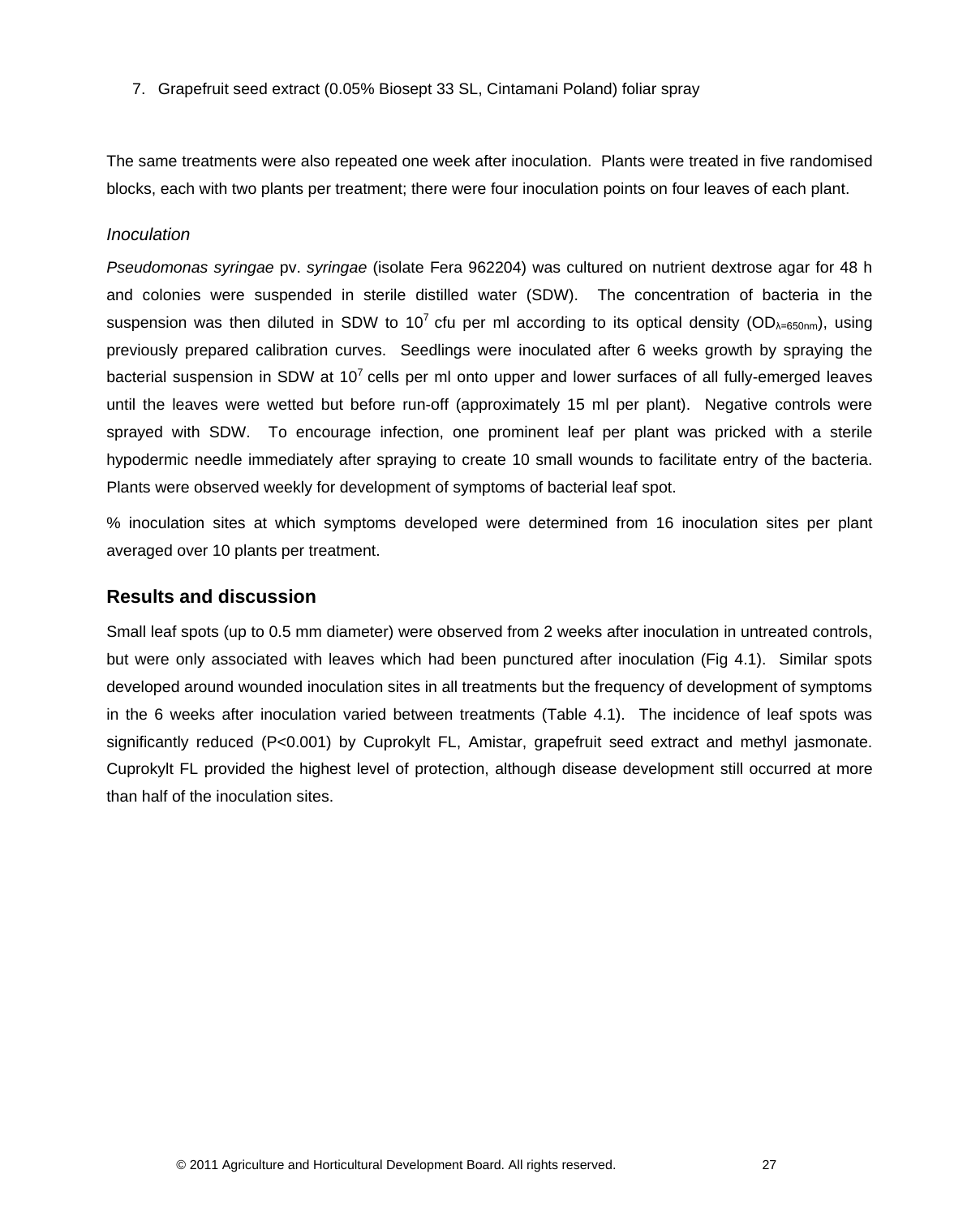

**Fig 4.1.** Bacterial leaf spot caused by *Pseudomonas syringae* pv. *syringae* on Impatiens showing symptoms spreading from initial points of inoculation.

<span id="page-32-0"></span>

| <b>Treatment</b>           |         | Sites at which symptoms had developed 6 weeks after inoculation |
|----------------------------|---------|-----------------------------------------------------------------|
|                            | Mean %  | Standard error                                                  |
| 1. Cuprokylt FL            | 53.5    | 6.0                                                             |
| 2. Farm-Fos 44             | 86.3    | 3.9                                                             |
| 3. Aliette 80WG            | 81.3    | 4.5                                                             |
| 4. Amistar                 | 69.4    | 5.3                                                             |
| 5. Methyl jasmonate        | 69.4    | 5.3                                                             |
| 6. Biosept                 | 71.9    | 5.1                                                             |
| 7. Sterile distilled water | 89.6    | 6.3                                                             |
| Significance (55 df)       | < 0.001 |                                                                 |

**Table 4.1:** Development of *Pseudomonas* leaf spot disease at wounded sites on inoculated Impatiens leaves after different preventative treatments compared with development on untreated leaves.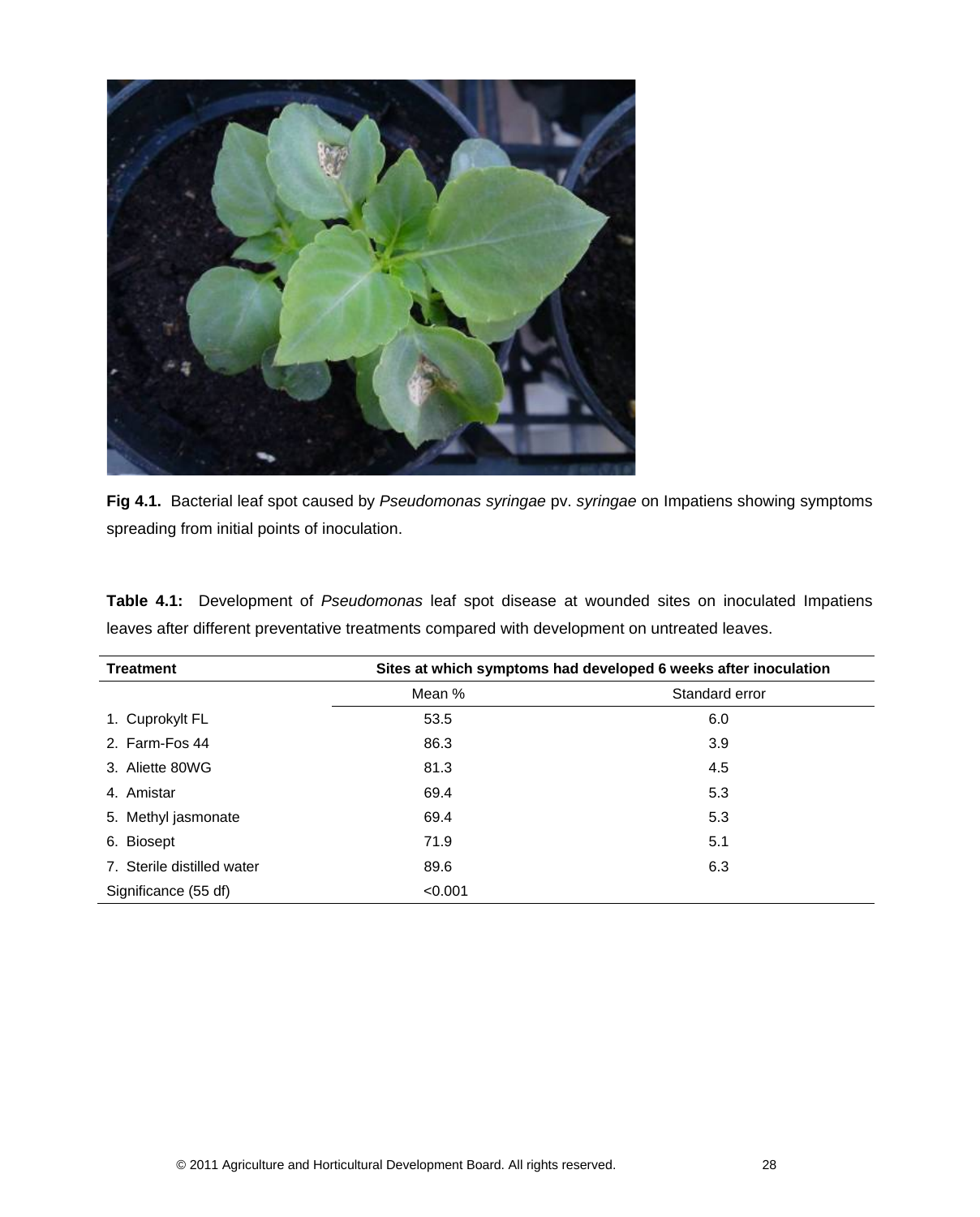# **5. Evaluation of chemical disinfectants for efficacy in reducing populations of**  *Pectobacterium, Xanthomonas* **and** *Pseudomonas* **on four types of surface**

## <span id="page-33-0"></span>*Introduction*

Due to the lack of available products for use on plants to control bacterial diseases, the use of chemical disinfectants to prevent outbreaks is a key component in disease management strategies. For example, chemical disinfectants can be used on glasshouse surfaces and equipment after a disease outbreak to reduce bacterial populations in the environment and thereby reduce the risk of infection when a new crop is introduced. Previous work has shown that the type of surface can influence disinfectant efficacy. The aim of this work was to evaluate seven disinfectants for their efficacy in reducing populations of *Pectobacterium, Xanthomonas* and *Pseudomonas* on four types of surface (Mypex matting, glass, concrete and aluminium).

## <span id="page-33-1"></span>*Materials and methods*

Seven approved disinfectants with distinct active ingredients were selected for laboratory efficacy experiments against the three bacterial pathogens *Pectobacterium carotovorum* (NCPPB 312), *Xanthomonas hortorum* pv. *hederae* (NCPPB 939) and *Pseudomonas syringae* pv. *syringae* (NCPPB 281). Activity was determined in Petri dish assays using the following products at their recommended rates:

- Sanprox P (peroxygen) at 1%
- Household bleach (approx 12% sodium hypochlorite) at 2%
- Virkon S (peroxygen) at 1%
- Hortisept (quaternary ammonium) at 0.8%
- Menno Florades (organic acids) at 1%
- Fam-30 (iodophor) at 0.8%
- Biosept (grapefruit seed extract) at 0.05%

## *Efficacy on different surfaces*

Efficacy of these disinfectants was tested against all three organisms on four different surfaces (Mypex matting, glass, concrete and aluminium). Bacteria were collected by swabbing the surface of 24-hour cultures of Pectobacterium carotovorum (grown on nutrient agar), Pseudomonas syringae pv. syringae (grown on nutrient agar) and Xanthomonas hortorum pv. hederae (grown on nutrient dextrose agar) and evenly smearing each surface to deliver undiluted bacterial cells. Bacteria smeared onto the different surfaces were treated with each product applied to the surfaces from hand held atomisers until run-off at the recommended rate with surfaces allowed to air dry at room temperature (21 +/-3 C). Survival was measured either 30 min, 1 h or 24 h after treatment application. Bacteria were recovered using a sterile swab, dipped into sterile phosphate buffer (pH 7.2). After swabbing each surface, the same swab was used directly to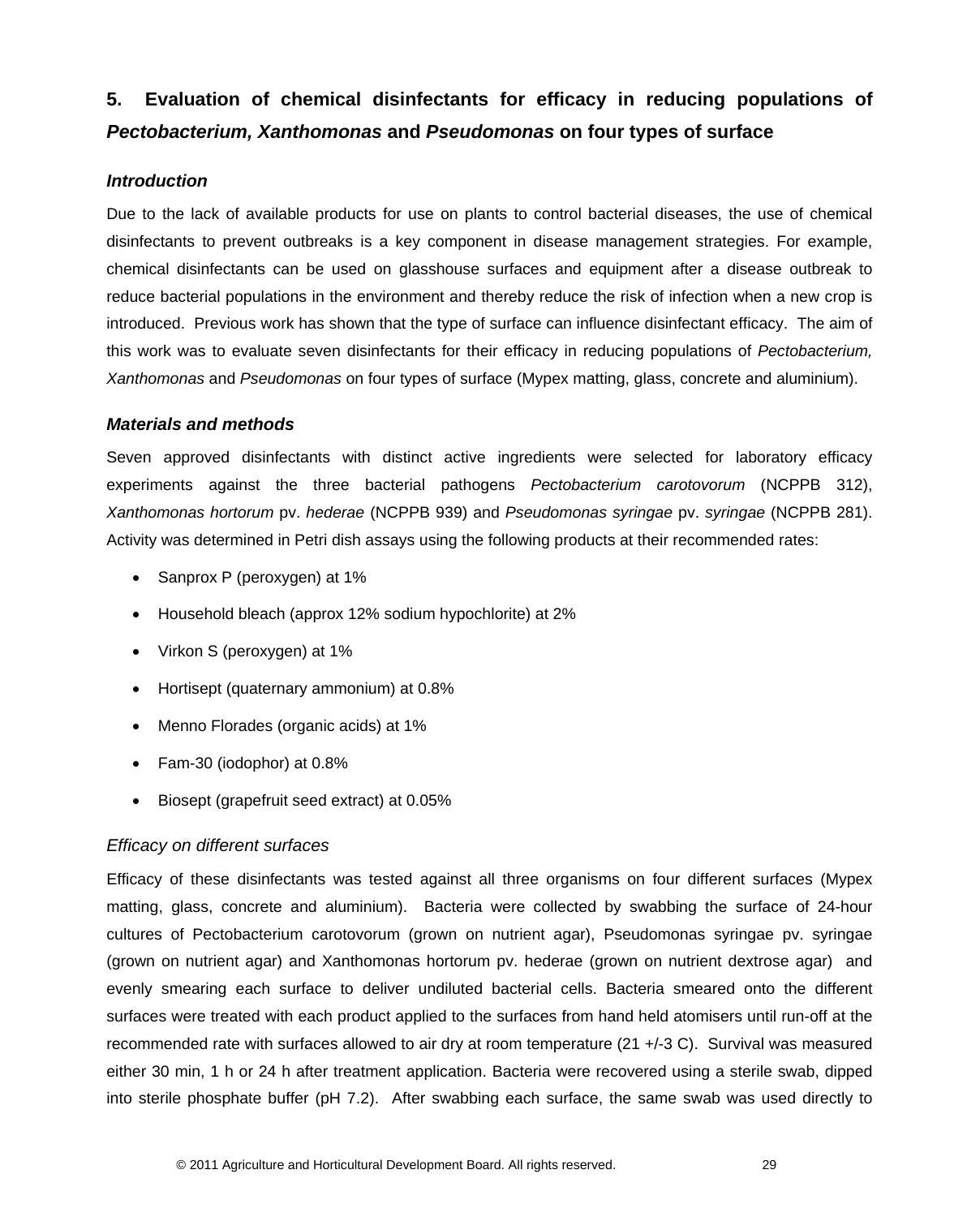inoculate fresh plates of either nutrient agar (NA) A or nutrient dextrose (ND) agar. Plates were incubated for up to 5 days at 28 C and observed for bacterial growth.

Each treatment was replicated twice, with each replicate constituting a 5 cm<sup>2</sup> grid on the appropriate surface.

## *Agar plate test*

High concentrations of bacteria (approximately 10<sup>8</sup> cfu/plate) were spread onto either nutrient agar or nutrient dextrose agar and disinfectants were applied to filter paper discs (6.2 mm diameter) at 3.5 µl/disc. Zones of inhibition were measured after 48 h incubation at 28ºC. Each product was tested at its recommended rate and at half, quarter and eighth rate. The mean of minimum and maximum zone of inhibition around each of 5 filter paper disks per treatment was calculated.

## <span id="page-34-0"></span>*Results and discussion*

## *Agar plate test*

All the products were effective at the manufacturers' recommended rates against all three bacteria with the exception of Biosept on *Pseudomonas syringae (Appendix 2)*. When used at lower concentrations, Sanprox P and Virkon S were most potent (Table 5.1). Biosept and Menno-Florades were both less effective against *Pseudomonas syringae* than against *Pectobacterium carotovorum* or *Xanthomonas hortorum* at the dilute concentrations.

Sanprox P produced the largest inhibition zones of all the disinfectants tested against both *P. syringae* and *X. hortorum*. None of the products produced a large inhibition zone in growth of *P. carotovorum*.

## *Efficacy on different surfaces*

Sanprox P and Virkon S were again the most effective, with no bacteria recovered from any of the surfaces (Table 5.2). Mypex-type matting and concrete were much more difficult to disinfect than glass and aluminium. This may be due to the porous nature of the surfaces of the matting and concrete, resulting in reduced contact of bacterium and disinfectant, or possibly to inactivation of the disinfectants by the matting and concrete, or from organic matter (e.g. dust) in their surfaces.

*P. carotovorum* and *X. hortorum* were notably more difficult to disinfect on matting and concrete than *Ps. hortorum*.

On the untreated glass and aluminium surfaces, no bacteria were recovered even after 0.5 hour exposure, suggesting that the bacteria rapidly die on these surfaces, likely due to air drying. On the concrete surface, all three bacterial species were recovered after 0.5 hour and *X. hortorum* was still viable after 24 hours. On the Mypex type matting surface, *P. carotovorum* and *X. hortorum* but not *Ps. syringae* were still alive after 0.5 hours.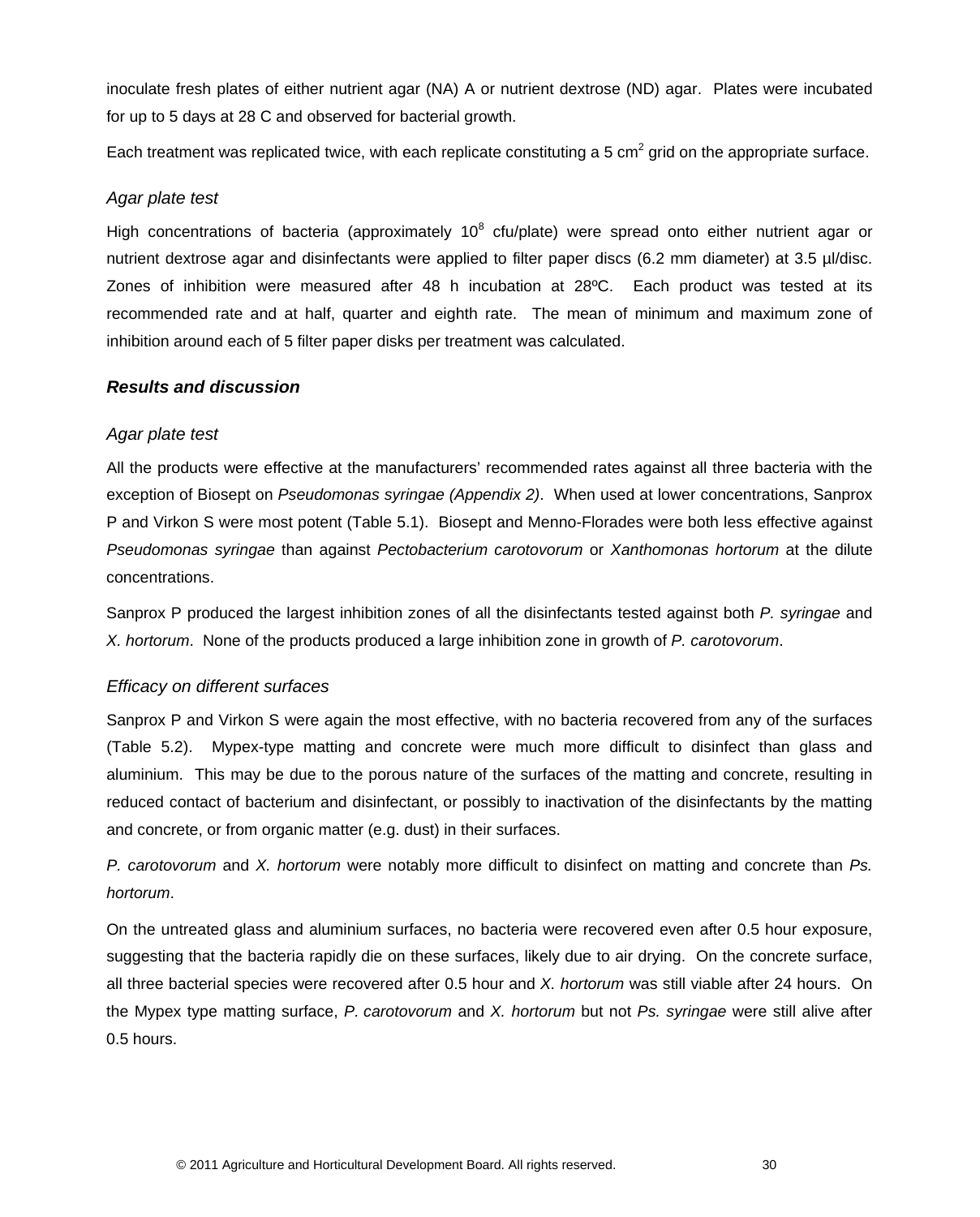| <b>Disinfectant and</b> |     |                               | Bacterial growth (+) or inhibition (-) |                                |  |  |  |
|-------------------------|-----|-------------------------------|----------------------------------------|--------------------------------|--|--|--|
| <b>Dilution</b>         |     | Pectobacterium<br>carotovorum | <b>Pseudomonas</b><br>syringae         | <b>Xanthomonas</b><br>hortorum |  |  |  |
| Bleach (2%)             | 1:1 |                               |                                        |                                |  |  |  |
|                         | 1:2 |                               |                                        | +                              |  |  |  |
|                         | 1:4 |                               |                                        | +                              |  |  |  |
|                         | 1:8 | +                             | $\ddot{}$                              | $\mathbf +$                    |  |  |  |
| Biosept (0.8%)          | 1:1 |                               | $\ddot{}$                              |                                |  |  |  |
|                         | 1:2 |                               | $\ddot{}$                              |                                |  |  |  |
|                         | 1:4 |                               | $\pm$                                  |                                |  |  |  |
|                         | 1:8 |                               | $\ddot{}$                              |                                |  |  |  |
| Fam-30 (0.8%)           | 1:1 |                               |                                        |                                |  |  |  |
|                         | 1:2 |                               |                                        |                                |  |  |  |
|                         | 1:4 |                               |                                        | +                              |  |  |  |
|                         | 1:8 |                               | $\pm$                                  | $\ddag$                        |  |  |  |
| Hortisept (0.8%)        | 1:1 |                               |                                        |                                |  |  |  |
|                         | 1:2 |                               |                                        |                                |  |  |  |
|                         | 1:4 |                               |                                        |                                |  |  |  |
|                         | 1:8 | +                             | $\ddot{}$                              | $\mathbf +$                    |  |  |  |
| Menno-Florades (1%)     | 1:1 |                               |                                        |                                |  |  |  |
|                         | 1:2 |                               | +                                      |                                |  |  |  |
|                         | 1:4 |                               | +                                      |                                |  |  |  |
|                         | 1:8 | +                             | $\pm$                                  |                                |  |  |  |
| Sanprox P (1%)          | 1:1 |                               |                                        |                                |  |  |  |
|                         | 1:2 |                               |                                        |                                |  |  |  |
|                         | 1:4 |                               |                                        |                                |  |  |  |
|                         | 1:8 |                               |                                        |                                |  |  |  |
| Virkon S (1%)           | 1:1 |                               |                                        |                                |  |  |  |
|                         | 1:2 |                               |                                        |                                |  |  |  |
|                         | 1:4 |                               |                                        |                                |  |  |  |
|                         | 1:8 |                               |                                        |                                |  |  |  |

**Table 5.1:** Activity of eight disinfectants against three plant pathogenic bacteria in an agar plate assay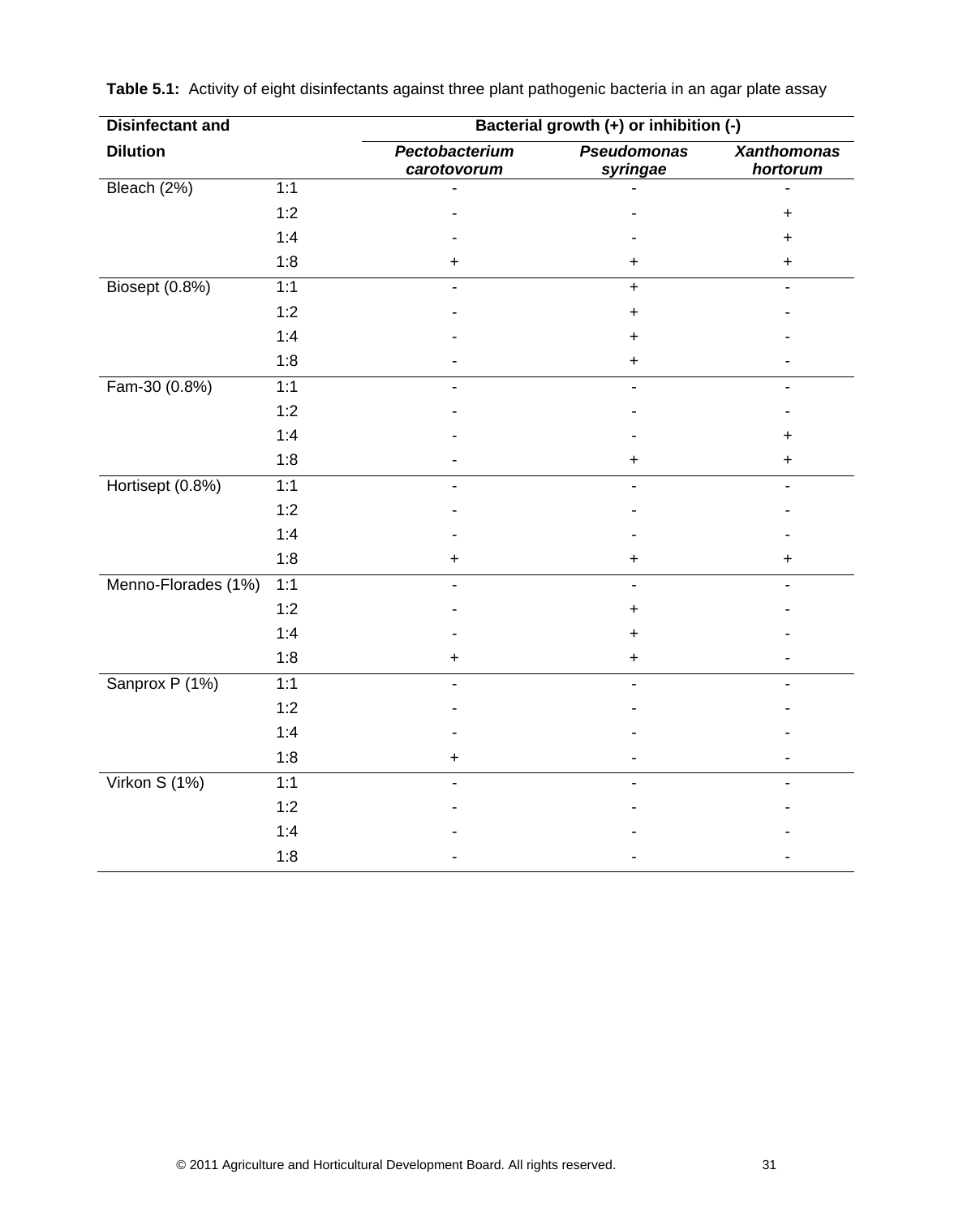| <b>Disinfectant</b> |              |                              |                         |                              | Recovery of bacteria: + Yes; (+) trace; - No |                          |                              |                         |                              |                          |                          |                                  |                          |
|---------------------|--------------|------------------------------|-------------------------|------------------------------|----------------------------------------------|--------------------------|------------------------------|-------------------------|------------------------------|--------------------------|--------------------------|----------------------------------|--------------------------|
| and exposure        |              | P. carotovorum               |                         |                              | Ps. syringae                                 |                          |                              |                         | X. hortorum                  |                          |                          |                                  |                          |
| time (hours)        |              | $\overline{G}$               | $\overline{\mathsf{M}}$ | $\overline{\mathbf{c}}$      | $\overline{A}$                               | $\overline{G}$           | $\overline{\mathsf{M}}$      | $\overline{\mathbf{c}}$ | $\overline{A}$               | $\overline{G}$           | $\overline{\mathsf{M}}$  | $\overline{\mathbf{c}}$          | $\overline{A}$           |
| Bleach              | 0.5          | $\overline{\phantom{a}}$     | ÷,                      | $\blacksquare$               | $\blacksquare$                               | $(+)$                    | $\overline{\phantom{a}}$     | $\blacksquare$          | $\overline{\phantom{a}}$     | $+$                      | $\ddot{}$                | $\overline{\phantom{a}}$         |                          |
|                     | $\mathbf{1}$ |                              |                         |                              |                                              |                          |                              |                         |                              |                          | $\ddot{}$                |                                  |                          |
|                     | 24           |                              |                         |                              |                                              |                          |                              |                         |                              |                          |                          |                                  |                          |
| <b>Biosept</b>      | 0.5          | $\blacksquare$               | $+$                     | $\ddot{}$                    | $\blacksquare$                               | $\blacksquare$           | $\blacksquare$               | $\ddot{}$               | $\blacksquare$               | $\blacksquare$           | $\ddot{}$                | $\ddot{}$                        | $\blacksquare$           |
|                     | $\mathbf{1}$ | $\qquad \qquad \blacksquare$ | $(+)$                   | $\qquad \qquad \blacksquare$ |                                              |                          |                              |                         |                              | -                        | $(+)$                    | $\ddot{}$                        |                          |
|                     | 24           | ۰                            | $\blacksquare$          | $\overline{\phantom{a}}$     |                                              |                          |                              |                         |                              | -                        | $(+)$                    | $\begin{array}{c} + \end{array}$ |                          |
| $Fam-30$            | 0.5          | $\blacksquare$               | $+$                     | $\ddot{}$                    | $\overline{\phantom{a}}$                     | $\blacksquare$           | $\overline{\phantom{0}}$     | $\ddot{}$               | $\overline{\phantom{a}}$     | $\overline{\phantom{0}}$ | $\pmb{+}$                | $\ddot{}$                        |                          |
|                     | $\mathbf{1}$ | $\qquad \qquad \blacksquare$ | $(+)$                   | $\overline{\phantom{m}}$     |                                              |                          |                              |                         |                              | $\blacksquare$           | $(+)$                    | $\ddot{}$                        |                          |
|                     | 24           |                              |                         |                              |                                              |                          |                              |                         |                              | $\overline{\phantom{0}}$ | $(+)$                    | $\begin{array}{c} + \end{array}$ | $\blacksquare$           |
| Hortisept           | 0.5          | $\blacksquare$               | $+$                     | $+$                          | $\blacksquare$                               | $\blacksquare$           | $\blacksquare$               | $\blacksquare$          | $\blacksquare$               | $\blacksquare$           | $\ddot{}$                | $\ddot{}$                        | $\overline{\phantom{a}}$ |
|                     | $\mathbf{1}$ | -                            | ۰                       | $(+)$                        | $\overline{\phantom{a}}$                     |                          | $\overline{\phantom{m}}$     | $(+)$                   | -                            | ۰                        | $\pmb{+}$                | $\ddot{}$                        |                          |
|                     | 24           |                              |                         |                              |                                              |                          |                              |                         |                              | -                        | $\ddot{}$                | $\begin{array}{c} + \end{array}$ |                          |
| Menno-Florades      | 0.5          | $\blacksquare$               | $+$                     | $\ddot{}$                    | $\blacksquare$                               | ÷,                       | ÷,                           | $\ddot{}$               | $\overline{\phantom{a}}$     | ÷,                       | $\ddot{}$                | $\ddot{}$                        |                          |
|                     | $\mathbf{1}$ | $\qquad \qquad \blacksquare$ | $(+)$                   |                              |                                              |                          |                              |                         |                              | $\blacksquare$           | $(+)$                    | $\begin{array}{c} + \end{array}$ |                          |
|                     | 24           |                              |                         |                              |                                              |                          |                              |                         |                              | $\overline{\phantom{a}}$ | $(+)$                    | $\ddot{}$                        |                          |
| Sanprox P           | 0.5          | $\overline{a}$               | ÷                       | $\overline{\phantom{0}}$     | $\overline{\phantom{0}}$                     | $\overline{\phantom{0}}$ | $\qquad \qquad \blacksquare$ | $\blacksquare$          | $\overline{\phantom{0}}$     |                          |                          |                                  |                          |
|                     | $\mathbf{1}$ |                              |                         |                              |                                              |                          |                              |                         |                              |                          |                          |                                  |                          |
|                     | 24           |                              |                         |                              |                                              |                          |                              |                         |                              |                          |                          |                                  |                          |
| Virkon S            | 0.5          | $\blacksquare$               | $\blacksquare$          | $\overline{\phantom{a}}$     | $\overline{\phantom{0}}$                     | $\overline{a}$           | ÷,                           | $\blacksquare$          | $\blacksquare$               | $\overline{a}$           | $\overline{\phantom{a}}$ | ÷,                               |                          |
|                     | $\mathbf{1}$ |                              |                         |                              |                                              |                          |                              |                         |                              |                          |                          |                                  |                          |
|                     | 24           |                              |                         |                              |                                              |                          |                              |                         |                              |                          |                          |                                  |                          |
| Untreated           | 0.5          | $\qquad \qquad \blacksquare$ | $\ddot{}$               | $\ddot{}$                    | $\blacksquare$                               | $\overline{\phantom{0}}$ | $\qquad \qquad \blacksquare$ | $\ddot{}$               | $\qquad \qquad \blacksquare$ | -                        | $\pmb{+}$                | $\ddot{}$                        |                          |
|                     | $\mathbf 1$  | $\qquad \qquad \blacksquare$ | $(+)$                   |                              |                                              |                          |                              |                         |                              | -                        | $(+)$                    | $\ddot{}$                        |                          |
|                     | 24           |                              |                         |                              |                                              |                          |                              |                         |                              |                          | $(+)$                    | $\ddot{}$                        |                          |
|                     |              |                              |                         |                              |                                              |                          |                              |                         |                              |                          |                          |                                  |                          |

**Table 5.2:** Activity of eight disinfectants against three plant pathogenic bacteria on glass (G), matting (M), concrete (C) and aluminium (A)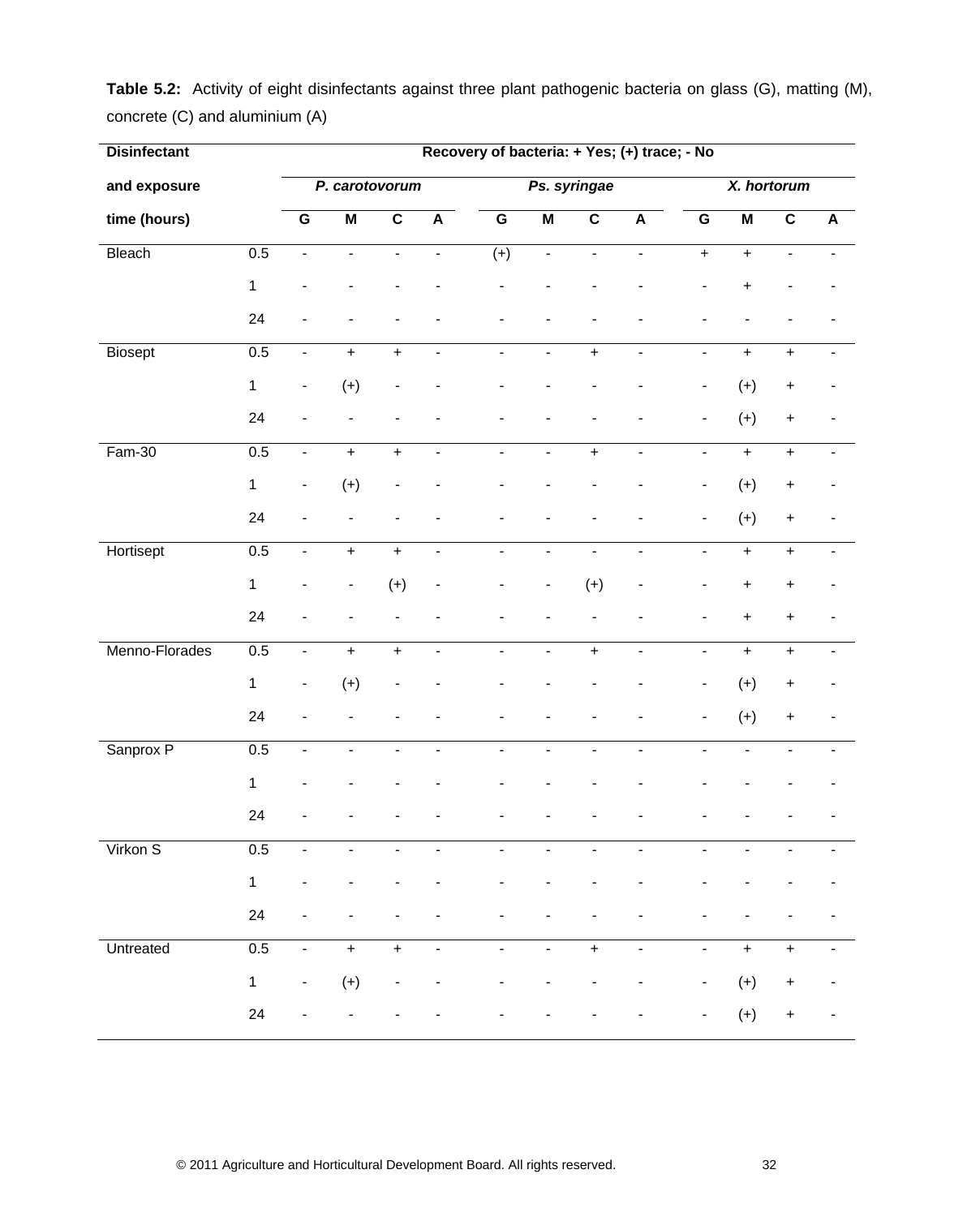# <span id="page-37-0"></span>**6. Investigation of leafy gall (***Rhodococcus fascians***) on Petunia**

## <span id="page-37-1"></span>*Introduction*

Leafy gall caused by the bacterium *Rhodococcus fascians* causes growth abnormalities including production of an abnormal number of shoots, proliferation of buds in leaf axils at the stem base and misshapen, thickened leaves. Affected plants are unmarketable. In the UK it is an occasional problem most frequently found on Dendranthema, Pelargonium and Lathyrus, and less commonly on Antirrhinum, Dahlia, Dianthus, Petunia and Phlox. There are several outstanding questions about the disease, especially on how it spreads. Opportunity was taken to investigate some aspects of the disease on trailing petunia in summer 2010. Specifically, the aim was to determine if the causal bacterium was present on visibly healthy shoots taken as cuttings from plant affected in the crown; a possible indication of systemic infection. Additionally, shoots from visibly unaffected plants on the same bench as affected plants were also examined.

#### <span id="page-37-2"></span>*Materials and methods*

#### *Crop and sample details*

Samples were taken from a commercial crop. Petunia plants were being grown in pots on a wire mesh bench and watered by hand from overhead. Symptoms were present on 10-20% of plants scattered throughout the crop, and appeared more common on some varieties than others. Samples consisted of 10 cuttings 2-4 cm in length taken from each plant. The base of cuttings was at least 5 cm from symptomatic tissue. Scalpel blades were heat sterilised between plants. A total of nine samples were collected:

- 1. Variety A, 10 cuttings from healthy plant
- 2. Variety A, 10 cuttings from plant with leafy gall
- 3. Variety A, 3 pieces of leafy gall tissue
- 4. Variety B, 10 cuttings from healthy plant
- 5. Variety B, 10 cuttings from plant with leafy gall
- 6. Variety B, 3 pieces of leafy gall tissue
- 7. Variety C. 10 cuttings from healthy plant
- 8. Variety C, 10 cuttings from plant with leafy gall
- 9. Variety C, 3 pieces of leafy gall tissue

#### *Test for R. fascians*

Samples were tested for *R. fascians* at Fera. The 10 cuttings or three pieces of leafy gall tissue from each plant were bulked to make a single sample. Tissues were macerated in phosphate buffer and the macerate was streaked on nutrient dextrose agar. Orange/yellow colonies with morphology expected of *R. fascians*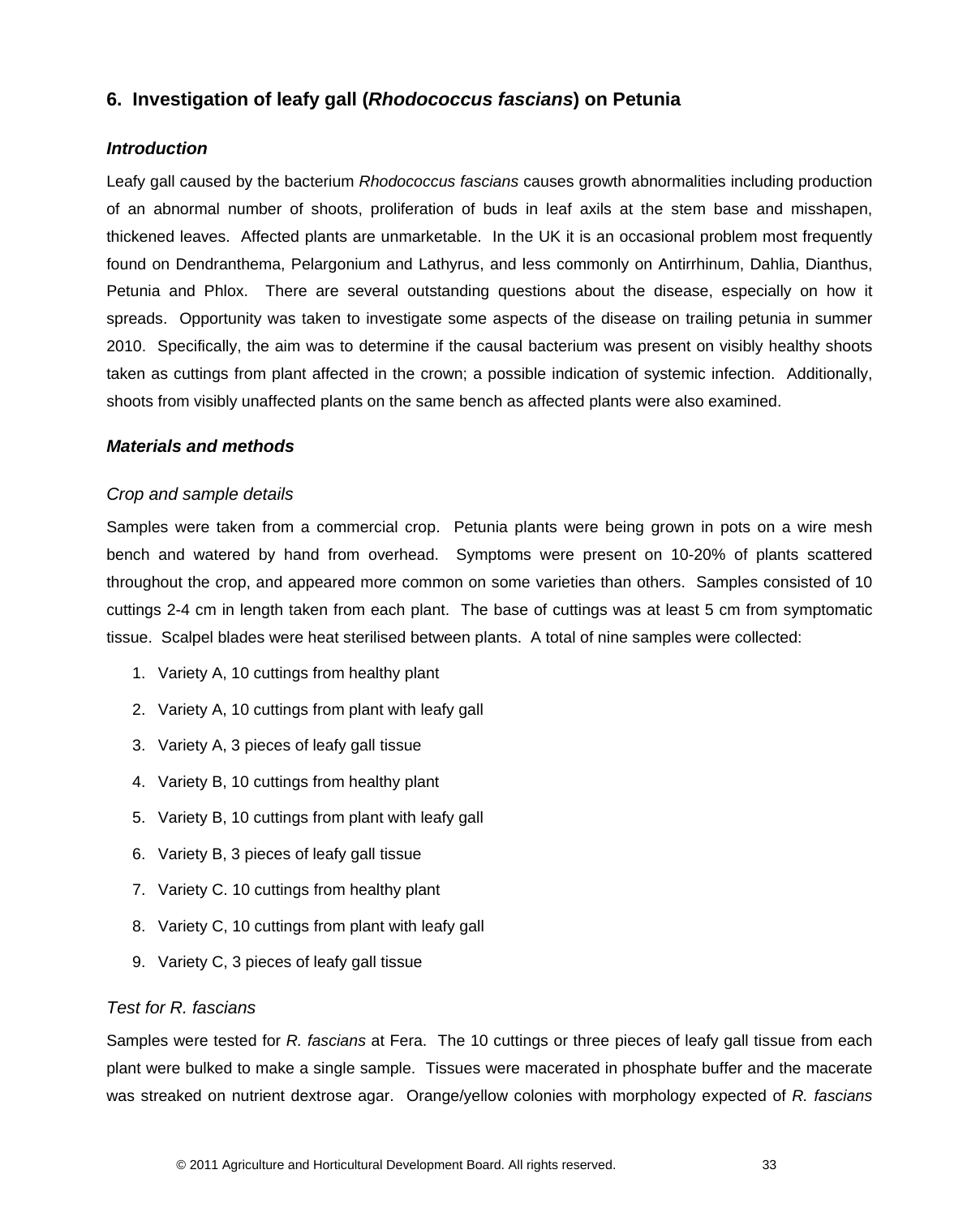were identified according to fatty acid profile and 16S rRNA sequence comparisons with the reference type strain of *R. fascians* (NCPPB 3067).

## <span id="page-38-0"></span>*Results and discussion*

Both fatty acid analysis and 16S rRNA sequencing showed that isolates were closely related but not identical to the type strain of *R. fascians*. All isolates were pathogenic and caused leafy gall symptoms when inoculated onto healthy Petunia plants (Fig. 6.1). *R. fascian*s was not detected on cuttings taken from visually healthy (asymptomatic) plants but was detected in all samples taken from symptomatic tissue and in cuttings taken from healthy parts of 1 of 3 plants with leafy gall symptoms (Table 6.1). The results confirm that the disease can be spread by taking cuttings from infected plants. Further investigation, with larger sample numbers, will be required to assess the risk of taking cuttings from healthy plants maintained in the same environment as infected plants. Hebe but not lavender plants with suspected leafy gall symptoms, growing on the same nursery, were also found to be infected with the same pathogen strain.

| <b>Variety</b> | R. fascians confirmed:                |                                                          |                   |  |  |  |  |  |  |
|----------------|---------------------------------------|----------------------------------------------------------|-------------------|--|--|--|--|--|--|
|                | <b>Cuttings from</b><br>healthy plant | <b>Visibly healthy cuttings</b><br>from leafy gall plant | Leafy gall tissue |  |  |  |  |  |  |
| n              | $\overline{\phantom{a}}$              |                                                          |                   |  |  |  |  |  |  |
| B              | $\overline{\phantom{a}}$              | $\overline{\phantom{a}}$                                 |                   |  |  |  |  |  |  |
|                | ٠                                     |                                                          |                   |  |  |  |  |  |  |

**Table 6.1:** Occurrence of *R. fascians* in petunia samples – 2010



**Fig. 6.1:** Leafy gall symptoms induced after inoculation of healthy Petunia with isolates of *Rhodococcus fascians* from infected plants.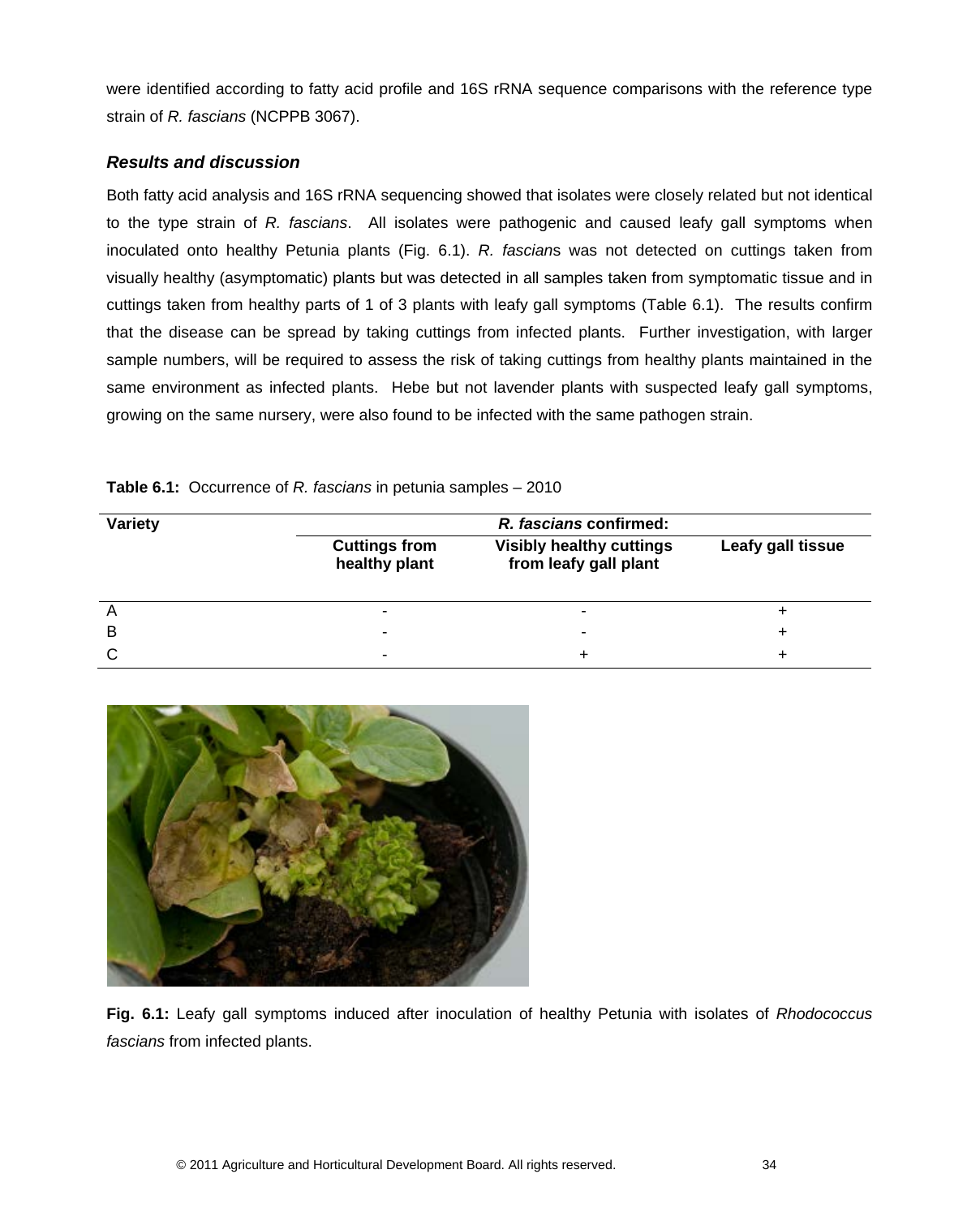# <span id="page-39-0"></span>**Project conclusions**

## *Cyclamen bacterial soft rot (Pectobacterium carotovorum)*

- 1. Cyclamen bacterial soft rot symptoms can be produced by drenching young plants with a suspension of *Pectobacterium carotovorum* over the crown; plant collapse first occurred in cv. Miracle White around 2 weeks after inoculation.
- 2. Nursery observations and associated isolation tests indicate that infection most commonly arises in the upper part of corms.
- 3. Individual batches of cyclamen supplied by different propagators and in different weeks, can differ greatly in the cumulative losses to bacterial soft rot by the time plants are ready for sale.
- 4. There is evidence to support the hypothesis that young cyclamen plants arriving on a nursery can sometimes be infected with latent *Pectobacterium carotovorum*, or become infected before potting. Occasionally, trays of plug plants can develop bacterial soft rot over a few days between receipt and potting.
- 5. Immersing trays of plug plants in water immediately pre-potting for just a few seconds can greatly increase occurrence of bacterial soft rot. Occurrence of bacterial soft rot in plug cyclamen plants at, or shortly after, receipt on a nursery may be triggered by condensation on plants related to long duration transport.
- 6. Nursery observations suggest that differences in incidence of bacterial soft rot that develop in different batches of cyclamen may also be associated with sciarid fly infestation and with control measures taken against this pest.
- 7. Bruising of young cyclamen corms greatly increases the potential for development of bacterial soft rots; there was no evidence that leaf removal on young plants increased the disease.
- 8. Spray applications of Cuprokylt FL (3 ml/L) and/or Serenade ASO (10 L/ha) applied weekly to cyclamen plants for up to 5 weeks for potting are unlikely to reduce bacterial soft rot in batches of plants where there is a high risk of the disease, as occurred in plants with probable latent infection and that were immersed in water pre-potting.
- 9. *P. carotovorum* can occur in puddles of water on a glasshouse floor and in water on cyclamen leaves, providing a potential source of infection for spread to healthy plants.

#### *Ivy bacterial leaf spot (Xanthomonas hortorum pv. hederae)*

1. Preventative application of Cuprokylt FL (5 ml/L) reduced bacterial leaf spot on ivy caused by *Xanthomonas hortorum* pv. *hederae.*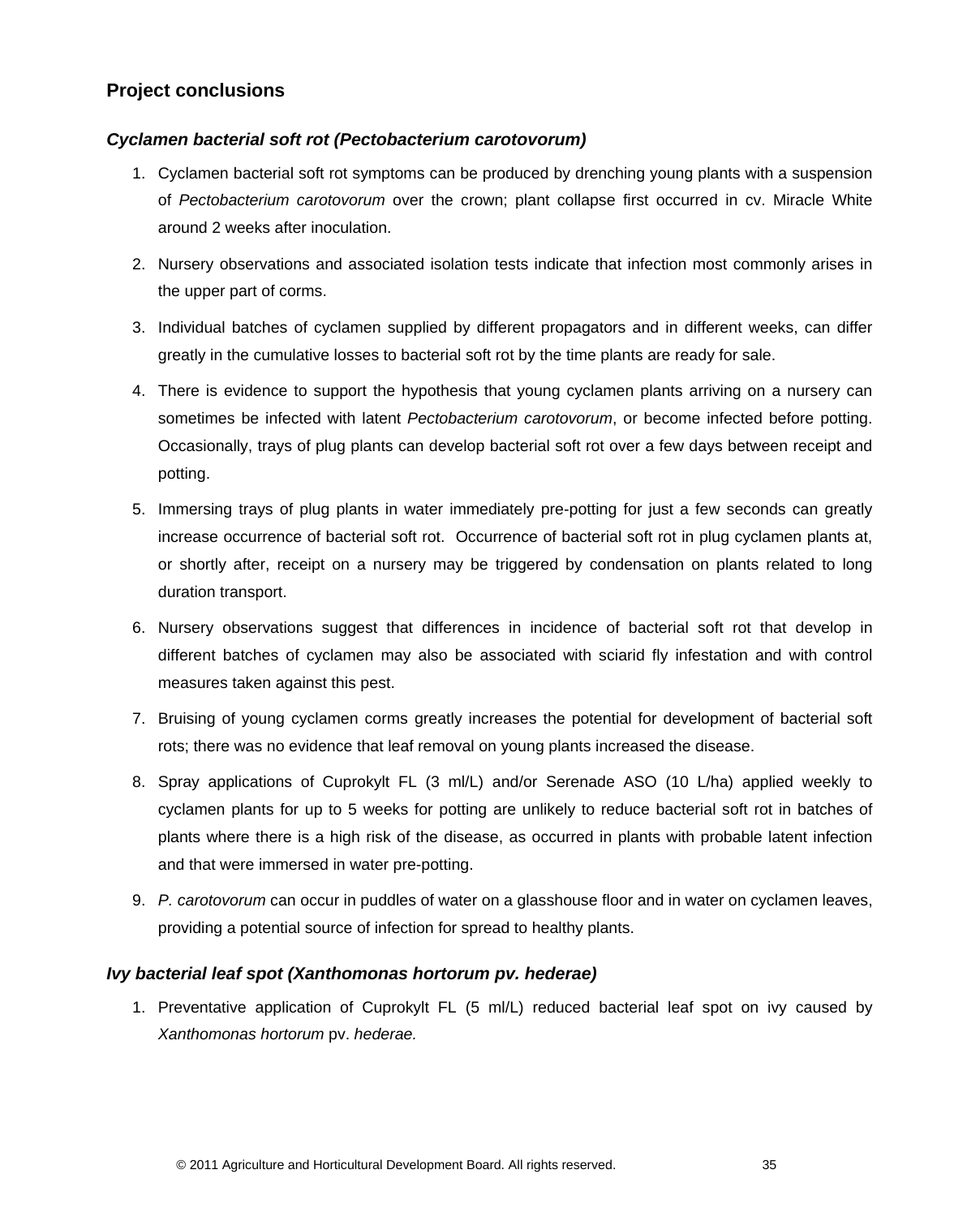## *Impatiens bacterial leaf spot (Pseudomonas syringae pv. syringae)*

1. A preventative application of Cuprokylt FL (5 ml/L) reduced bacterial leaf spot of Impatiens caused by *Pseudomonas syringae* pv. *syringae* by around 40%. Sprays of Amistar (1 ml/L), Biosept (0.5 ml/L) and methyl jasmonate (experimental treatment) slightly reduced the disease (by around 20%).

# *Chemical disinfectant activity against Pectobacterium, Xanthomonas and Pseudomonas pathovars*

- 1. Type of surface influences disinfectant efficacy. Aluminium and glass surfaces were easier to disinfest from bacterial contamination than Mypex-type matting or concrete.
- 2. Sanprox P (hydrogen peroxide/peracetic acid) and Virkon S (peroxygen) were more effective than bleach (sodium hypochlorite), Hortisept (QAC), Menno-Florades (organic acid), Fam-30 (iodophor) and Biosept (grapefruit seed extract) at disinfesting Mypex-type matting and concrete of *P. carotovorum* and *X. hortorum* at the rates used in our work.
- 3. *Xanthomonas hortorum* pv. *hederae* was more difficult to disinfest on Mypex-type matting and concrete than *P. carotovorum* or *Pseudomonas syringae*, surviving exposure to several disinfectants for 24 hours.
- 4. All of the products detailed above were fully effective against all three bacteria, when used at the full recommended rate, in agar plate tests, with the exception of Biosept on *Pseudomonas syringae*.

## *Leafy gall (Rhodococcus fascians)*

1. Symptomless systemic infection of Petunia by *Rhodococcus fascians* can occur; we found the bacterium in visibly healthy shoots on plants affected by leafy gall.

## <span id="page-40-0"></span>**Technology transfer**

## Project meetings

- Fera, York 26 January 2009
- Fera, York 2 June 2009
- Spalding 2 July 2009
- Spalding 1 October 2009
- Spalding 14 December 2009
- ADAS Boxworth 24 August 2010
- Spalding 25 November 2010
- Spalding 18 October 2011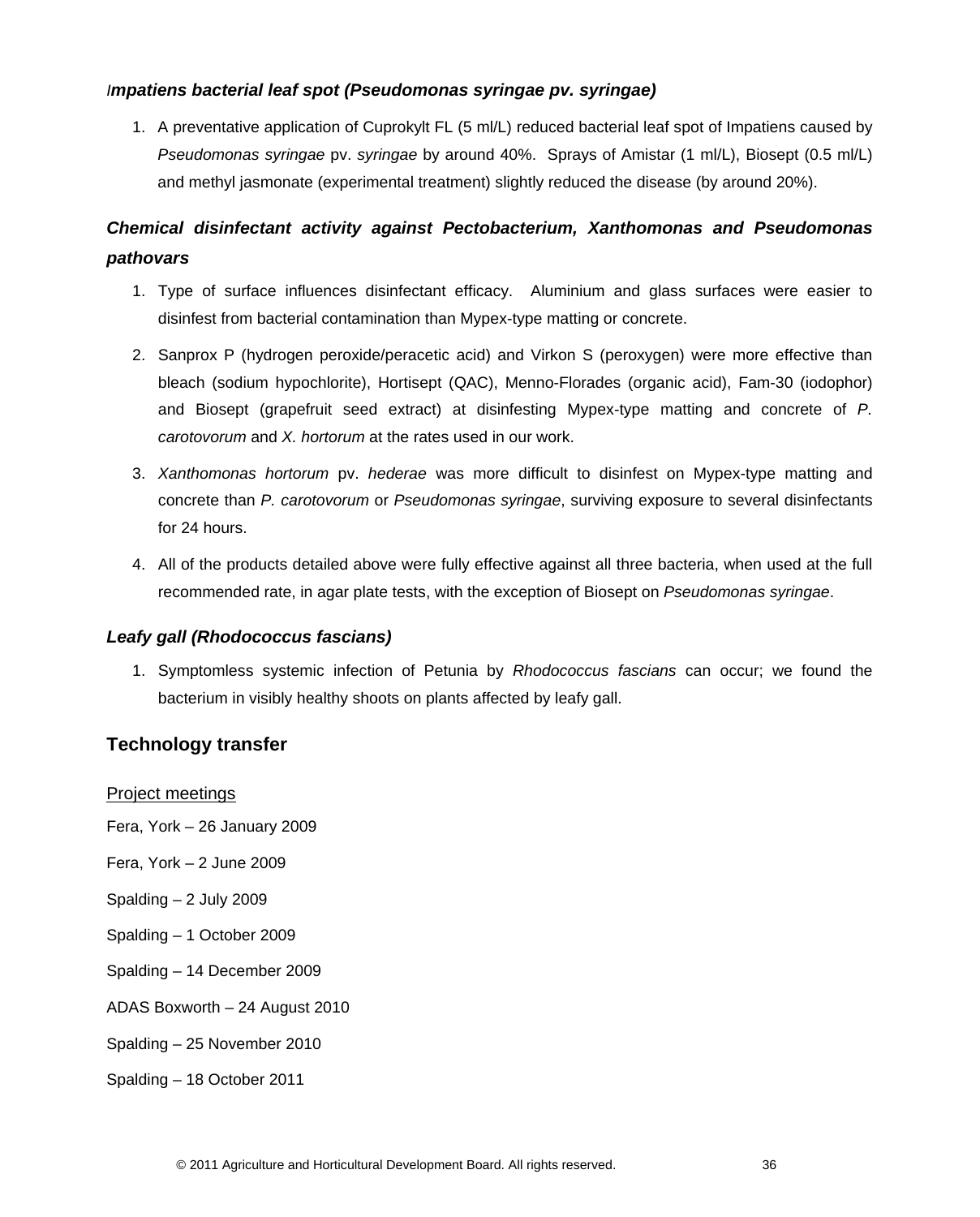## Articles

O'Neill, T. M. (2011). Taking a hard line against soft rot. *HDC News* 174:13-14.

O'Neill, T. M. and Elphinstone J (2010). Closing in on bacterial diseases. *HDC News* 163:20-21.

Controls for bacterial diseases in pot plants. *HDC News* 148:7

## **Presentations**

Current problems and recent progress in cyclamen disease control. HDC Cyclamen Conference, Stratford on Avon, 19 October 2010 (Tim O'Neill)

Control options for bacterial disease control in pot plants. HDC/BPOA Poinsettia Meeting, Wellesbourne, 17 January 2012 (Tim O'Neill)

## **Factsheet**

Bacterial diseases of protected ornamentals. Tim O'Neill, John Elphinstone and Andy Aspin.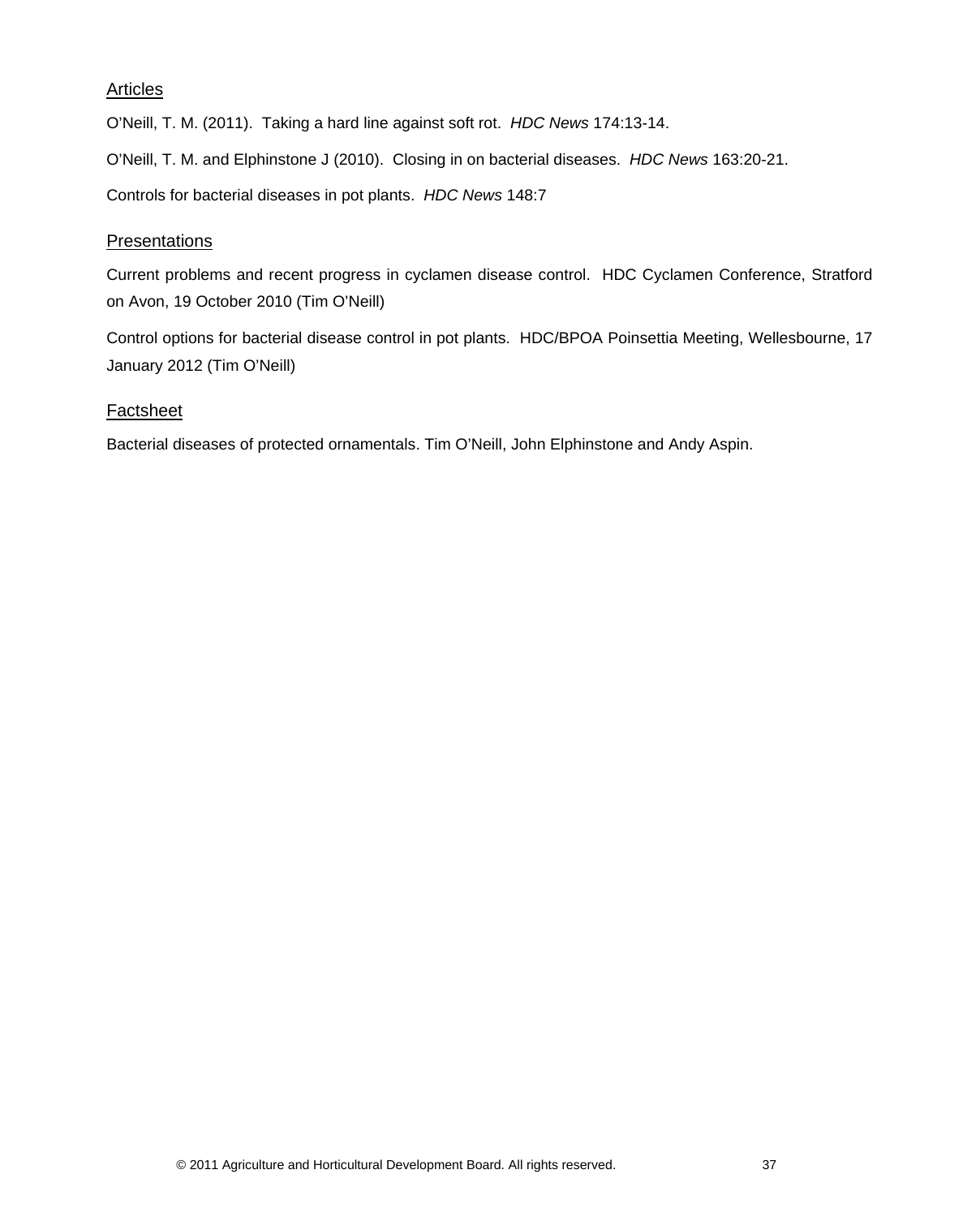# <span id="page-42-0"></span>**Appendix 1: Cyclamen trial diary – 2011**

| <b>Date</b>                    | <b>Assessment</b>                                                                                                                                                                                       |
|--------------------------------|---------------------------------------------------------------------------------------------------------------------------------------------------------------------------------------------------------|
| 14 <sup>th</sup> June 2011     | Collected plug plant samples (Florensis delivery #2)                                                                                                                                                    |
| 19 <sup>th</sup> July 2011     | Collected plug plant and compost samples.<br>Potted up plugs<br>Applied spray 1 (potting spray, P)                                                                                                      |
| 26 <sup>th</sup> July 2011     | Spray P + 1 week applied<br>Assessment on number of healthy plants remaining completed<br>Sciarids collected                                                                                            |
| 2 <sup>nd</sup> August 2011    | Spray P + 2 weeks applied<br>Assessment on number of healthy plants remaining completed<br>Collected sciarids and shore flies                                                                           |
| 9 <sup>th</sup> August 2011    | Spray $P + 3$ weeks applied<br>Assessment on number of healthy plants remaining done                                                                                                                    |
| 16 <sup>th</sup> August 2011   | Spray $P + 4$ weeks applied<br>Assessment on number of healthy plants remaining done<br>Samples of glasshouse water from on the plants and on the glasshouse floor and<br>water from drench tank taken. |
| 23 <sup>rd</sup> August 2011   | Spray $P + 5$ weeks applied<br>Assessment on number of healthy plants remaining done<br>3 samples of glasshouse water on the plants and 3 samples from the glasshouse<br>floor taken.                   |
| 30 <sup>th</sup> August 2011   | Assessment on growth done<br>Assessment on number of healthy plants remaining done                                                                                                                      |
| 8 <sup>th</sup> September 2011 | Assessment on number of healthy plants remaining done<br>Trial spaced out                                                                                                                               |
| 4 <sup>th</sup> October 2011   | Assessment on number of healthy plants remaining done                                                                                                                                                   |
| 18 <sup>th</sup> October 2011  | Assessment on number of healthy plants remaining done                                                                                                                                                   |